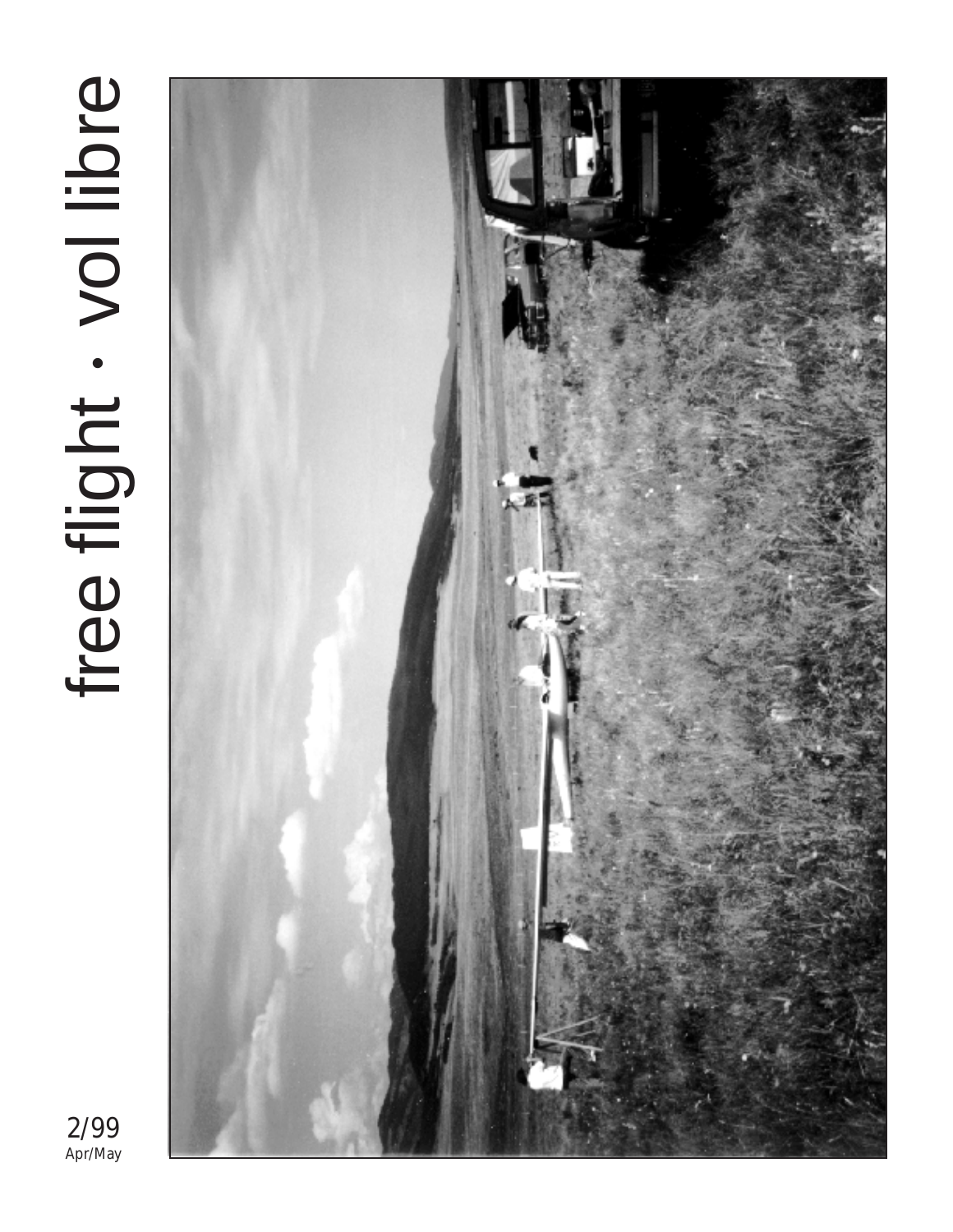# **Liaison**



I had the pleasure of participating in two Canadian soaring events in the space of ten days. The SAC AGM took place in Edmonton, organized by a group of people from the Edmonton Soaring Club under the leadership of John Broomhall. Over 40 people participated, not bad for a somewhat remote (at least for us Easterners) location. I will say again, however, that the whole AGM convention has to be reconsidered. I believe that the current format has run its course and needs to be changed. The convention has to focus on the fun part of the sport, and the annual report is not one to generate much adrenalin from anybody. In this day of electronic communications, most issues are dealt with as they happen. Not surprising then that the CAS cross-country seminar drew 104 people in Hawkesbury on a snowy Saturday. In passing, my compliments to Svein Hubinette and his spouse for putting that day together. So for next year in Montréal, coupling the AGM with an all-soaring crosscountry seminar is a very viable option.

We should look also at doing something a bit different from time to time. How about having the SAC annual meeting at the same location as the SSA (Soaring Society of America)

convention? Being in the sunny south is something we can sell to our significant other, don't you think? The SSA convention features lots of seminars, trade show etc. Those who have attended tell me that it is a worthwhile event. I would love to hear from all of you on that topic through the SAC Roundtable.

Our accident record remains a very big concern. I challenge all clubs to put together training programs for all pilots. We need to bring this issue under control. Currently, getting quotes for our business is a "one horse race". I am concerned that, if the current situation is allowed to continue, we will have a "no horse race"!

The Board has mandated the chairman of the Flight Training & Safety committee to undergo a major restructuring of that committee. The committee will be formed of a chairperson and three coordinators of three subcommittees. These subcommittees are:

| Instructor's course director group | These are the people teaching people how to instruct.                      |
|------------------------------------|----------------------------------------------------------------------------|
| The safety advisor group           | These will coach the clubs in improving their safety procedures.           |
| The instructional material group   | These will review instructional materials (like SOAR) on an ongoing basis. |

Our objective is to give better and faster service to our members while not over-committing anyone. Volunteer work for SAC has to be fun, not overbearing! Our vision is that the FT&SC will become a most visible part of SAC. Once the restructuring is a *fait accompli* and a working concern, it will be our challenge to add more training opportunities for all segments of SAC.

Finally, I want to inform all of you that I am starting my last term as president of SAC. I believe in contribution and change. I believe that when you start contributing in an organization, you are part of a solution. When you stay too long, you become the problem. It is to insure this continuous change that we modified, last year, SAC bylaws to limit SAC director's time in service to ten years. The culture of the current Board is different then what it was eight years ago. We moved from a model where directors were mostly "representing" the members of a defined geographical zone to a working board, supplementing the efforts of our executive director. E-mail, among other changes, made it possible with a reasonable amount of effort. We have people who understand the complex ramifications of managing an organization like SAC. There will be no void when I stand down next March.

Je commence mon cinquième et dernier mandat comme directeur de la zone Québec. Ce mandat se terminera en Mars 2000. En 1999, j'ai accepté, à la demande de mes collègues du conseil d'administration, d'assumer la présidence cette année encore. J'ai cependant fait bien comprendre que cette année sera la dernière. Lors de la dernière année de mon mandat de directeur, déchargé de cette lourde tâche, je vais travailler à assurer que des volontaires voudront prendre la succession. Nous avons besoin d'un organisation nationale forte. C'est de notre intérêt à tous de participer et d'y contribuer.

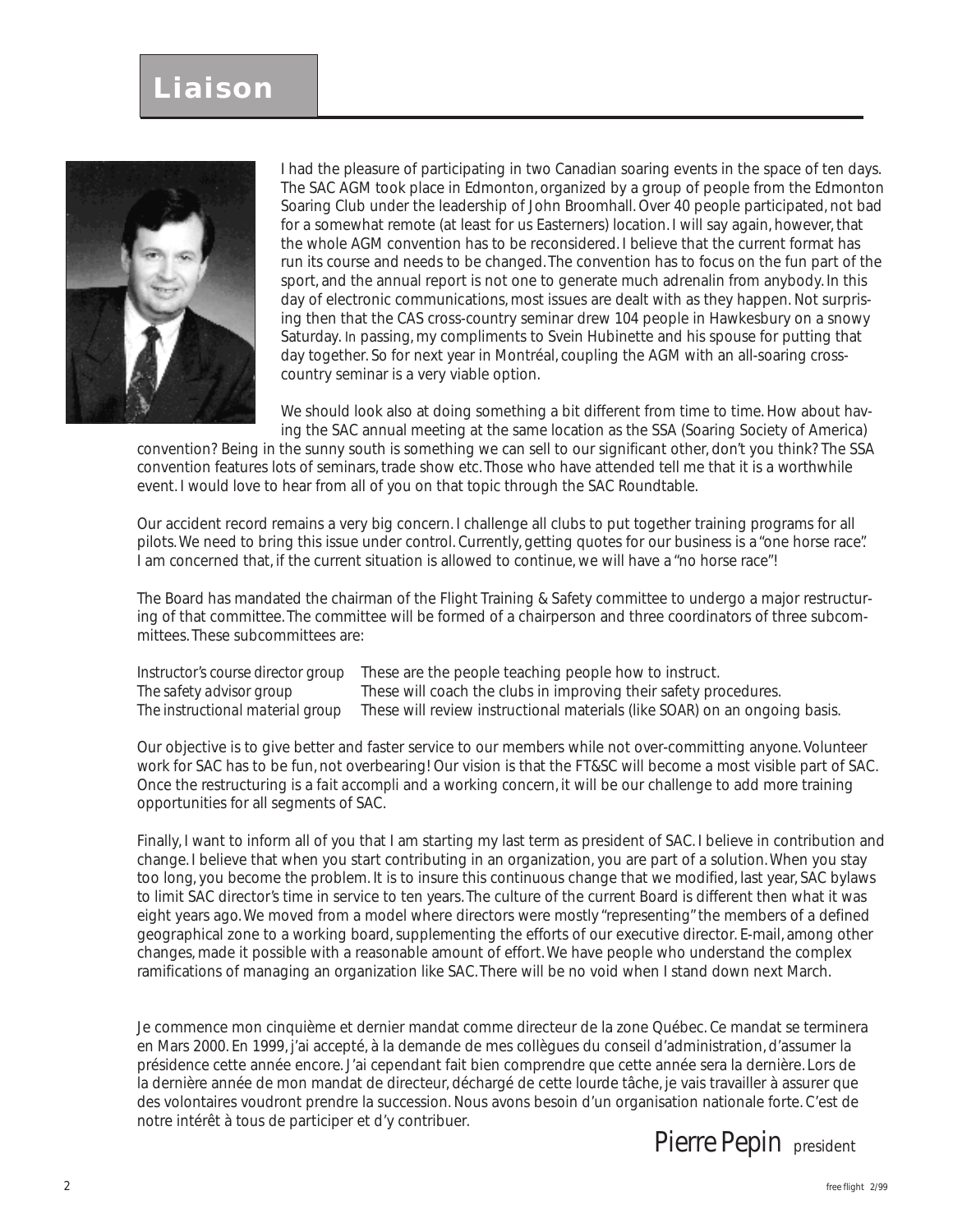# free flight • vol libre

# 2/99 Apr/May

|  | 1999 Canadian world team |  |
|--|--------------------------|--|
|--|--------------------------|--|

- 
- - -
	-

# **Cover**

Retrieving Dick Mamini's ASW-12 out of the short grass prairie country north of Cowley during the '98 summer camp. Dick stayed out overnight and the adventure involved getting a GPS fix on him from a towplane and some serious 4-wheel drive work with the trailer to reach into an area which is normally off-limits to vehicles. *Photo: Dave Bradley*

The journal of the Soaring Association of Canada Le journal de l'Association Canadienne de Vol à Voile

- **1999 4 an introduction and howgozit ♦ Ron Walker**
- **the EA9 Optimist flight test 6** a brand new club glider ♦ Ross Macintyre
- **the EA9 Optimist engineering 7** a unique design using a new/old material ✦ *John Edgley*
	- **human factors in soaring 10** it's not just 'pilot error' ✦ *Ian Oldaker*
		- **venturing down under 12** soaring vacation adventures ✦ *Charles Yeates*
	- **SAC awards winners of 1998 14** the honours list for 1998✦ *David McAsey et al*

# **DEPARTMENTS**

- **5** *Letters & Opinions*  will freezing club membership increase it?, share the success of AVV Champlain, on being invisible, some views on international competition
- 17 **SAC News** AGM notes, international competition funding, SAC annual reports now on web
- **18** *Hangar Flying*  potential problem on the PW-5, Canadian Advanced Soaring news, International Gliding Commission meeting report, IGC introduces more freedom to "free" distance tasks, Ontario soaring ladder results for 1998, corrections to editor's bloopers
- **20** *Safety & Training*  request for pilot training in the safe use of FRs and GPS, recommended instruction for lookout
- **21** *Club News*  bon vol Pierre, Silverstar soaring news, Alberta Soaring Council – the case of the theft of funds concluded, coming events
- **22** *FAI Page*  record approved, Walter tops the US "old farts" competition, CAS winter XC soaring seminar a huge success, current Canadian records
- 24 **Book review** "only seconds to live"

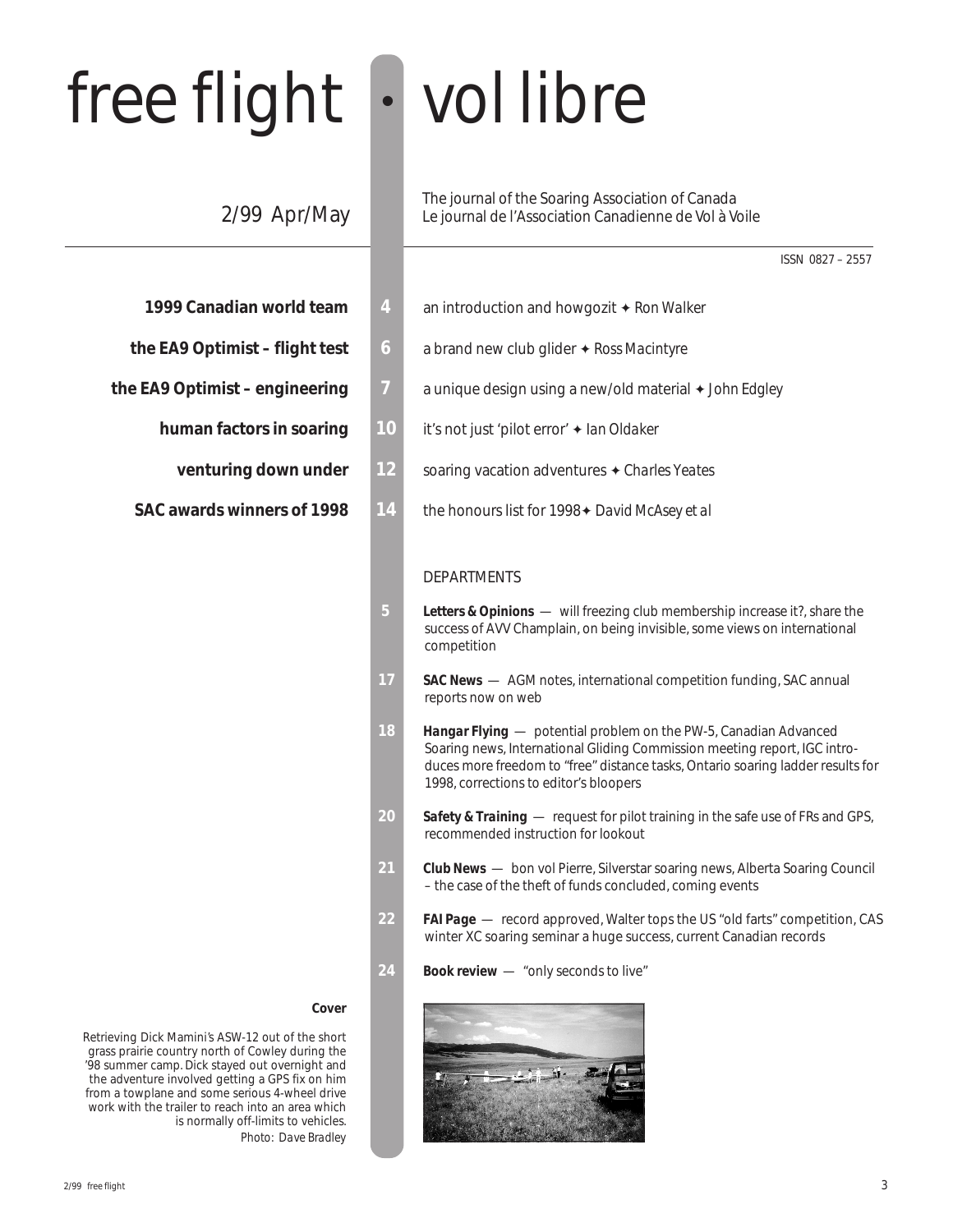# 1999 Canadian World Team

# **Ron Walker**, Gatineau

This August a group of Canadian glider pilots is heading for Bayreuth, Germany, and they won't even think about the world famous Opera festival held there every year. Instead, they hope that their electric variometers will be singing their hearts out in the skys above Bayreuth.

Plans are well underway for the team to participate at this World Championship. Flying for the team this year will be Ed Hollestelle in the Standard class and Nick Bonnière and Ulli Werneburg in the 15m class. Ed will be flying a new LS-8, while Nick and Ulli will be in ASW-27s. This means that they will be competing in completely up-to-date equipment which should help their chances for good results. Other team members will include Ed's wife Annemarie, Christine Futter of Ottawa, Ron Walker of Nepean, ON and Udo Rumpf of Brighton, ON.

Ed participated in the pre-Worlds last year and is therefore quite familiar with the terrain. Basically, the country around Bayreuth has a pleasant rolling character with medium sized hills and lots of landing fields. Some tasks may extend into the Czech Republic which has quite similar terrain. Nick should find the country somewhat less challenging than the mountainous environment of his last championship in St. Auban, France. Ulli will feel right at home, being a native of Germany and having flown there for Canada in the 1981 World Championships at Paderborn, finishing 11<sup>th</sup> overall in the 15m class.

Nick and Ulli, both members of the Gatineau Gliding Club, have also been polishing their team flying over the last couple of years. Team flying has become an important aspect of world championship flying and our two 15m class pilots have practiced this extensively, flying close to 4000 kilometres together last year alone.

The team has been fortunate to attract a number of corporate sponsors, including HAKMET Corporation of Dorion, Quebec, KyberPASS Corporation of Nepean, Ontario, High Roads Communications of Ottawa, and Air Canada. However, with total costs running at around \$45,000 the team can certainly use additional help from any and all sources.

The team is beginning to attract media attention. Various initiatives, under the leadership of team member Ron Walker, have had very positive results. The *Discovery Channel* is planning to film a one hour program about the team and gliding in Canada. A camera crew will follow the team to Germany in order to catch the action on the spot. *COPA News* has already run a feature article on the team and the *Canadian Business Magazine* will also do a story on the team and our sport in Canada.

It is clear that this event could be the catalyst for all sorts of benefits to soaring in Canada. Through our association with corporations we hope to sign up a major sponsor for other soaring events in Canada, including the national and provincial championships and the seminars, clinics and other flying events being put on by Canadian Advanced Soaring.

Competition is normally the peak activity in any sport. Through its national team, Canadian gliding is represented in the whole world and this gives us a chance to put our best foot forward. Please support the team so that even the opera singers in Bayreuth will admire the exciting tones of our pilots' varios! ❖



#### **The SOARING ASSOCIATION of CANADA**

is a non-profit organization of enthusiasts who seek to foster and promote all phases of gliding and soaring on a national and international basis. The association is a member of the Aero Club of Canada (ACC), the Canadian national aero club representing Canada in the Fédération Aéronautique Internationale (FAI), the world sport aviation governing body composed of national aero clubs. The ACC delegates to SAC the supervision of FAI-related soaring activities such as competition sanctions, issuing FAI badges, record attempts, and the selection of Canadian team pilots for world soaring championships.

#### *free flight* is the official journal of SAC.

Material published in *free flight* is contributed by individuals or clubs for the enjoyment of Canadian soaring enthusiasts. The accuracy of the material is the responsibility of the contributor. No payment is offered for submitted material. All individuals and clubs are invited to contribute articles, reports, club activities, and photos of soaring interest. An e-mail in any common word processing format is welcome (preferably as a text file), or send a fax. All material is subject to editing to the space requirements and the quality standards of the magazine.

Prints in B&W or colour are required. No slides or negatives please.

*free flight* also serves as a forum for opinion on soaring matters and will publish letters to the editor as space permits. Publication of ideas and opinion in *free flight* does not imply endorsement by SAC. Correspondents who wish formal action on their concerns should contact their Zone Director whose name and address is listed in the magazine.

The contents of *free flight* may be reprinted; however , SAC requests that both the magazine and the author be given acknowledgement.

For change of address and subscriptions for non-SAC members (\$26/\$47/\$65 for 1/2/3 years, US\$26/\$47/\$65 in USA & overseas), contact the SAC office at the address below.

**President** Pierre Pepin<br>**Vice President** Richard Lone **Executive Director** Jim McCollum **Treasurer** Jim McCollum<br> **Legal Counsel** Robert Wappe **Secretary** vacant

**Richard Longhurst Legal Counsel** Robert Wappel

**SAC office:** 101 – 1090 Ambleside Dr Ottawa, ON K2B 8G7

tel: (613) 829-0536 fax: 829-9497 e-mail: **sac@sac.ca** website: **www.sac.ca**

Deadline for contributions:



**January, March May, July September, November**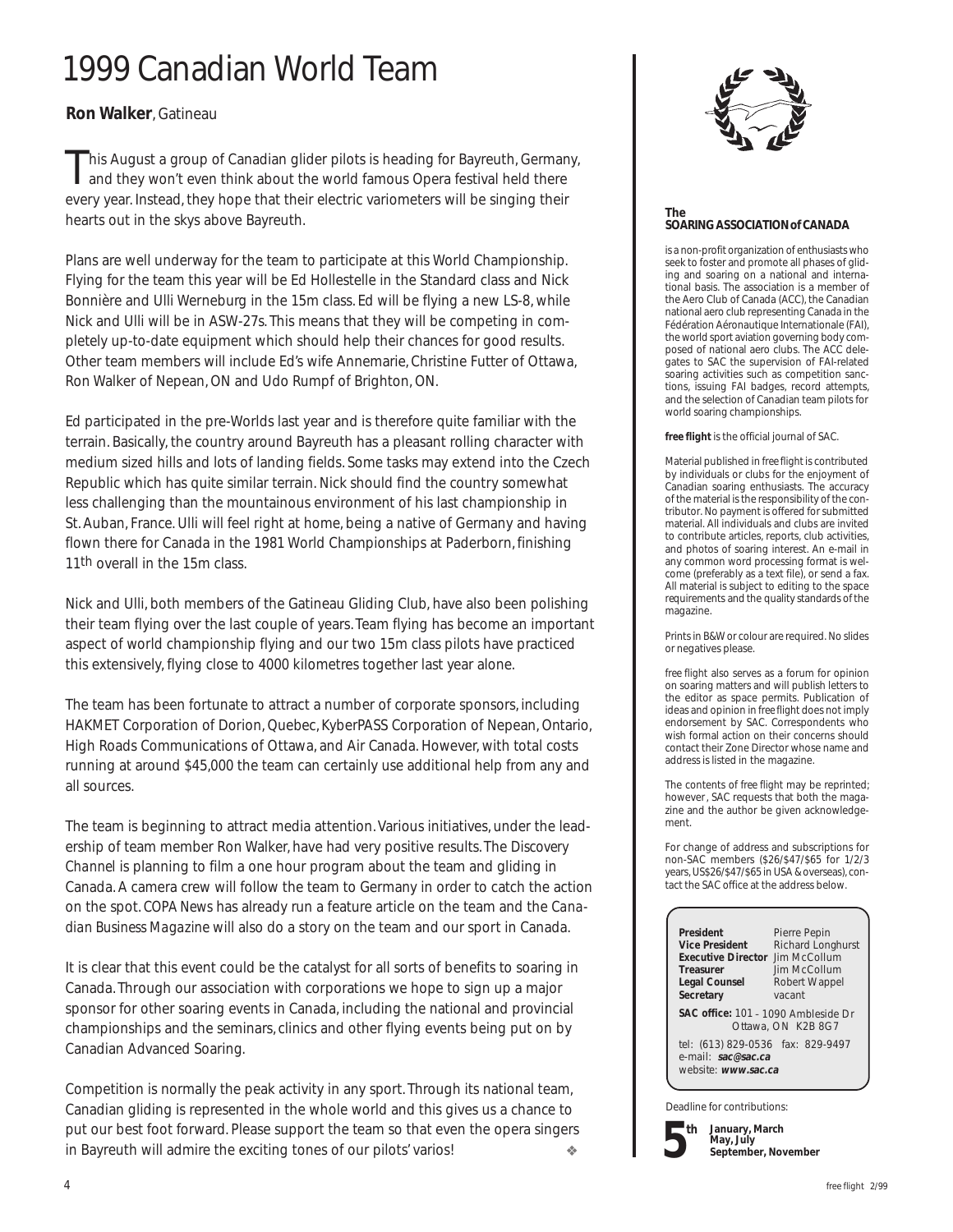#### **L'ASSOCIATION CANADIENNE DE VOL À VOILE**

est une organisation à but non lucratif formée d'enthousiastes et vouée à l'essor de cette activité sous toutes ses formes, sur le plan national et international. L'association est membre de l'Aéro Club du Canada (ACC), qui représente le Canada au sein de la Fédération Aéronautique Internationale (FAI), laquelle est responsable des sports aériens à l'échelle mondiale et formée des aéro-clubs nationaux. L'ACC a confié à l'ACVV la supervision des activités vélivoles aux normes de la FAI, telles les tentatives de record, la sanction des compétitions, la délivrance des insignes, et la sélection des membres de l'équipe nationale aux compétitions mondiales.

**vol libre** est le journal officiel de l'ACVV.

Les articles publiés dans *vol libre* proviennent d'individus ou de groupes de vélivoles bienveillants. Leur contenu n'engage que leurs auteurs. Aucune rémunération n'est versée pour ces articles. Tous sont invités à participer à la réalisation du magazine, soit par des reportages, des échanges d'idées, des nouvelles des clubs, des photos pertinentes, etc. L'idéal est de soumettre ces articles par courrier électronique, bien que d'autres moyens soient acceptés. Ils seront publiés selon l'espace disponible, leur intérêt et leur respect des normes de qualité du magazine.

Des photos en couleurs ou noir et blanc seront appréciées, mais s'il vous plaît, pas de négatifs ni de diapositives.

*vol libre* sert aussi de forum et on y publiera les lettres des lecteurs selon l'espace disponible. Leur contenu ne saurait engager la responsabilité du magazine, ni celle de l'association. Toute personne qui désire faire des représentations sur un sujet précis auprès de l'ACVV devra s'adresser au directeur régional, dont le nom et l'adresse sont publiés dans le magazine.

Les articles de *vol libre* peuvent être reproduits librement, mais le nom du magazine et celui de l'auteur doivent être mentionnés.

Pour signaler un changement d'adresse ou s'abonner, contacter le bureau national à l'adresse à la gauche. Les tarifs au Canada sont de 26\$, 47\$ ou 65\$ pour 1, 2 ou 3 ans et de 26\$US, 47\$US ou 65\$US à l'extérieur.

# **EDITOR**

Tony Burton Box 1916 Claresholm, AB T0L 0T0 tel & fax (403) 625-4563 e-mail **free-flt@agt.net**

Any service of Canada Post to above address. Any commercial courier service to 335 - 50 Ave W

#### **COMMERCIAL ADVERTISING**

SAC office (613) 829-0536 e-mail **sac@sac.ca**

#### Date limite:



**janvier, mars mai, juillet septembre, novembre**

# **letters & opinions**

# **Will freezing club membership increase it?**

I would like to comment on Pierre Pepin's editorial in the Feb/Mar 99 *free flight*.

Boosting the popularity of soaring and the size of club rosters is a preoccupation for many clubs, their executive, and glider pilots in general. The reasoning is that more pilots means growth — bigger numbers, more income for clubs and our national association, more clout within the aviation community in general — all of which, in theory, is good for the sport. But we're having trouble getting those numbers up. Why?

Pierre Pepin points out that 200 first-year members (about 15% of our national membership) never come back after that first year, which suggests to me that we don't have a problem recruiting members — we have problems keeping them. As any good marketer will tell you, your sales effort may get people in the door, but it'll be your *service* that keeps 'em coming back. So is there something wrong with our service?

To use some very round figures, our club (Champlain) has boosted membership from about 50 two years ago to somewhere around 90 at the end of last season. The majority of the 40 new members fall into the student category; that is, they fly club ships exclusively. Of the previous 50 members, about half own their own gliders, so the remaining pilots fly those same club ships. Some simple math will tell you that the demands for time on club gliders has better than doubled, with no increase in their numbers.

By any measure, the accessibility to those resources for new members has worsened substantially. Teaching students to fly and providing them with gliders to do it in is the service we provide, and however good it was before, it's not getting better, it's getting worse. New student members at our club provide the bulk of our revenues; keen as they are, many will take three or four flights a day, and bring in more cash in rentals and tows than five times their number of other pilots. I hear it said over and over that "new recruits are good for revenues", but are they getting a level of service proportional to the cash they bring in?

There's an argument to be made that, if the answer to this question is "No", these members are actually subsidizing the other activities of the club. To be cynical in the extreme, one could wonder if the first-year student who never comes back isn't actually the most "profitable" member a club can have he or she deposits the most money into club the comes back isn't actually the we had 98 members in 1998 (83 with SAC,<br>
mai, juillet members took our<br>
septembre, novembre<br> **S** mai, juillet most money into club and have the other 15 non-SAC members took our<br>
septembre

coffers in that first year, but doesn't tie up club ships and services for several more years down the road. I don't share that cynical view, but neither is my name Pollyanna. I believe that clubs need to make a concerted effort to ensure that the "service" new members receive jibes with what they spend as a group. Viewing them as "good for the bottom line" is, in my mind, a mistake.

Extra revenue coming from new members should be turned directly around to provide services for new members — more ships, instruction, training aids, faster progress through the ranks, and so on. Were we to adopt that thinking, we'd be seeing them not as profit centres, but rather as customers entitled to value for their money. Ask any businessman; such a view is the key to turning "sales" into long-term clients.

When I joined AVVC two years ago as a partially trained student, I received an excellent level of "service" from the club — top quality training, a reasonable accessibility to gliders, and bags of support and advice from older members. Last year, it was a struggle to get glider time with so many new recruits vying for the same aircraft, and next year — well, who knows... If it were held to a vote right now, I would vote to freeze membership levels at our club until our resources caught up with the increased demand, and to make sure that they do.

One might speculate that freezing memberships is a poor solution to foster growth in the sport, but I'd argue the opposite — long term growth comes from developing longterm clients, and you do that by taking good care of the clients you have today. Every time I hear it mentioned that new recruits are "good for revenues", I cringe. Were our new recruits seen and treated as revenue-neutral, we'd know it's because we were putting the money they bring in back into the services they require. That would lead to more satisfied "customers", and the *satisfied customer*, as any businessman will tell you, is the one who comes back.

#### **Robert Victor**

*and now another side of this story ...*

#### **Share the 1998 success of AVV Champlain**

**paramoral** end-of-year trial package"). Of this  $\Rightarrow$  **p16** I have been asked a lot to comment on the success that we had last year at Champlain. Let's begin with a summary of the 1998 season. Normally, we have about 60 members we had 98 members in 1998 (83 with SAC,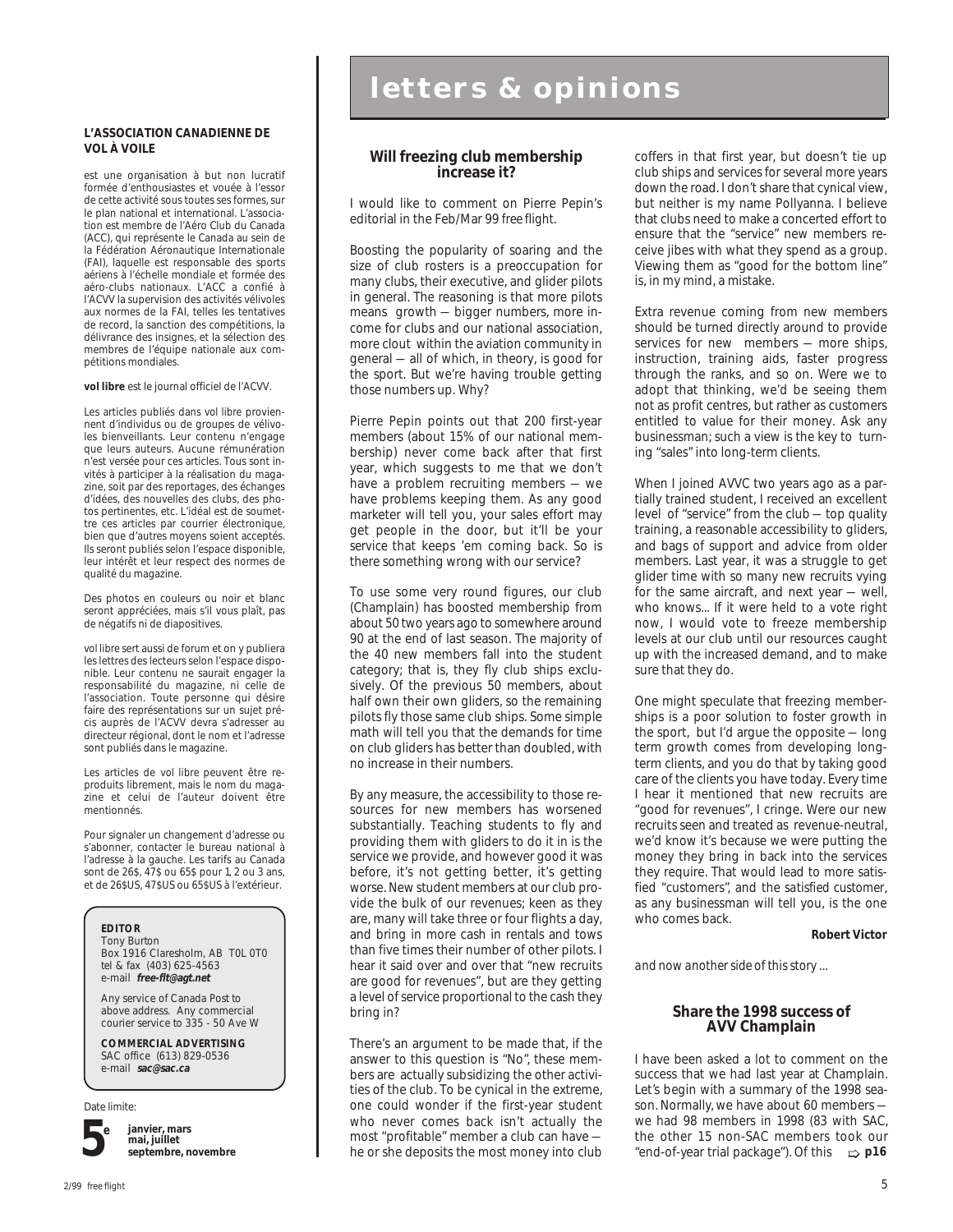# *The EA9 Optimist* – flight testing a promising prototype

**Ross Macintyre** Cambridge Gliding Club



The Edgley EA9 Optimist kit sailplane prototype is now airborne in Britain and it promises to be an easy to build, maintain and repair, medium performance club sailplane at an affordable price. It employs a brand new way he Edgley EA9 *Optimist* kit sailplane prototype is now airborne in Britain and it promises to be an easy to build, maintain and repair, medium performance club to use a proven composite material previously used mostly for floorboards!

The prototype had been brought to the Cambridge Gliding Club and, showing the manufacturer's faith in his product, it was made available to any reasonably experienced club pilot with a Bronze C and 50 hours. I reckoned I fitted the category, so on one of the last days in August 1998, and in spite of its unusual green and yellow appearance (it reminded me of an Australian rugby team), I hauled it to the launch point and got airborne behind the club's Pawnee. It happened to be the one day this year that the club's winch was out of service for maintenance so I wasn't able to see for myself what it was like on a winch launch.

Back to the beginning. The DI had shown me the unusual honeycomb Fibrelam board it was built of, and while the similarity to wood and fabric construction was apparent, there was no doubt that this was *not* wood. In fact, 80% of the 300-odd components are made from 6 mm and 10 mm Fibrelam. This is a very lightweight precured composite sandwich board with cross-plied fibreglass skins over an aramid honeycomb core. The same material is used in most airliner floors. It has a better strength to weight ratio than wood, and the end result is a strong aircraft, yet lighter than an equivalent in wood or metal. The material is not easy to cut accurately by hand, so computer controlled routing machines are used to cut the kit parts to size.

Indeed, you can choose the amount of pre-finished components you have in the three grades of kitset. The basic kit consists of the Fibrelam components ready to assemble, and while it includes the preformed hard skins for the wing "D" box, fin and tailplane, the wing spar has to be assembled and no hardware is included. The intermediate kit includes the hardware and the wing spar is assembled, but considerable fitting is required. The deluxe kit has the Fibrelam structure largely complete, all that's required is to put the fittings in and set up the control runs. The company (Edgley Sailplanes Ltd.) compares completing the latter kit to a major overhaul and refurbish of a con-ventional metal or wood framed sailplane. None of the kits include the fabric or finishing materials. The price difference is not inconsiderable, £9,995 (\$28K) for the basic, £12,150 (\$34K) for the intermediate, and £17,500 (\$49K) for the deluxe version.

So what do you get for the money? For a start, you get a brand new glider (which doesn't have to be white) and you get a glider that is very pleasant and somewhat nostalgic to fly. It looks old fashioned too, with the fabric covered wings behind the spar and the angular fuselage dictated by the flat sheets of Fibrelam. It has a slightly bulbous canopy which vaguely reminded me of a K8. I'm told that it should have reminded me of a ASK-18 (I can only go by photos, and yes, it does have the longer nose and smoother lines of the ASK-18). This is because it was designed with the ASK-18 as a model, more as a proof of structural techniques than as a completely new design of sailplane. Still it is different, it has a shorter wingspan, (a most unusual 15.7 metres), and a Wortmann airfoil of more modern design than the ASK-18s NACA profile. Finally, the tailplane is mounted up the fin to avoid crops in outlandings. The performance is similar to the ASK-18 and several other of the somewhat older generation of sailplanes. But I am getting ahead of myself again.

Getting into the cockpit was easy, the side-hinged canopy opened wide. Once in (and being short) I felt lost, there was so much room in the cockpit. And in spite of my parachute keeping me forward enough to have the control column comfortably to hand without stretching, my feet were a good way from the rudder pedals. They are adjustable of course, and on the last position I finally found a comfortable spot which allowed full rudder travel. Clearly, a much larger person than myself could fit into this cockpit with ease. The maximum useful load is 135 kg! *(Since this flight, the pedals have been modified to be in-flight adjustable, the cockpit will now easily accommodate a 6'-6" pilot, and the canopy latching system has also been improved. ed)* With such an aircraft, there is no provision for water ballast so the load can all be pilot if necessary — for light pilots there is provision for 22 kg of ballast to be bolted to the floor between the pilots legs.

Once settled into the cockpit the launch got underway. The first thing to notice was the fact that with the light wing loading, it was off the ground very quickly. The trim was effective and it was only moments before I realized that the controls were beautifully balanced so that both ailerons and elevator felt completely natural, absolutely smooth and very effective. The Pawnee was feeling her oats that day, and it was not long at all before we hit a good thermal at about 1600 feet and I pulled off. ➯ **p8**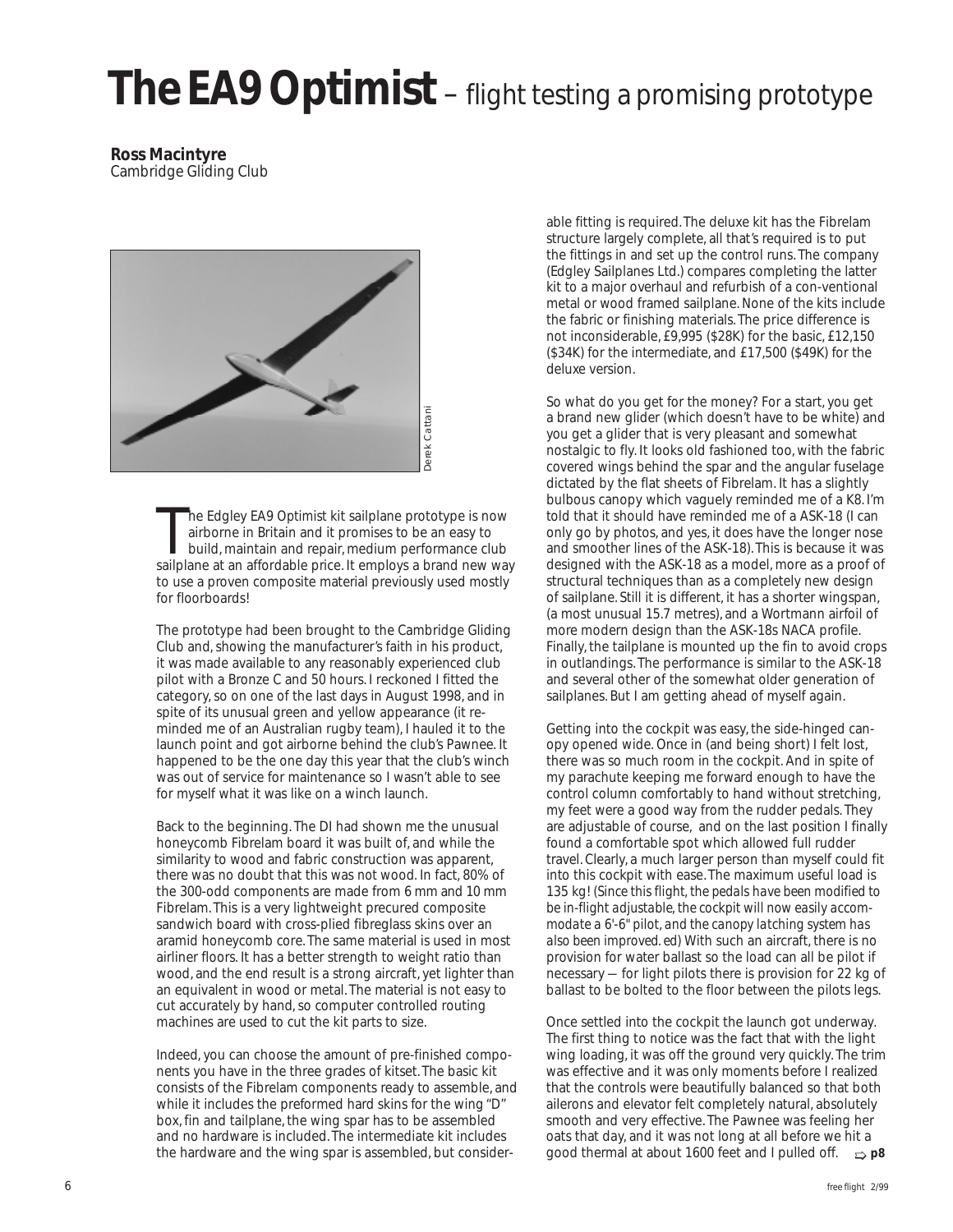# *The EA9 Optimist* – design and engineering

 **John Edgley**



machine (CAM, or Computer Aided Manufacturing) which cuts boards of Fibrelam into the required components bearing interlocking tangs and slots. The components are assembled dry in a jig and then bonded together to produce an airframe. The assembly process is rapid and devoid of dust, odours and the hazards associated with resins and solvents. It produces a robust airframe which can withstand the weather and is as light as wood. The EA9 recently had further tests at the University of Bath School of Mechanical Engineering, where John Edgley spoke to *"Popular Flying*".

**"PF"** Why did you choose to demonstrate this technology on a sailplane rather than a powered aircraft?

**John Edgley** I wanted to investigate the technology. The idea that we should do a sailplane as a proof of concept came later. In fact, when I applied for that first government grant, I only said we were going to build something using Fibrelam and it was on that basis that we got the first funding ... Of course, in investigations of this kind you actually have to build something. The first idea was that we would perhaps just build some wings for an existing aeroplane. Then on consideration, I thought it might be better to go on and do a full aircraft. I didn't really want to get into the business of engines and making engine systems work, because that wasn't the idea of the project.



*Early rigging tests on the partly assembled prototype. Tabs along the fuselage panels that create the interlocking, self-jigging joints are evident.*

So, I decided to go for a glider and went and interviewed Derek Piggott. We decided that we wanted to show we could build an aircraft which was as light as a wooden aircraft. That was definitely the target: can we build as light as wood? Ten years ago I did a historic survey of different kinds of aircraft construction and plotted it on a graph. It showed, as aircraft materials in use changed from pure wood to wood and steel tube to aluminum and glass fibre, each of these so-called improvements increased the weight and bigger engines were required...

The idea was born to use Fibrelam with which I had some previous experience, building as light as wood to prove the concept. I wanted to have some direct comparison with an existing wooden structure.

**"PF"** The EA9 is an all-Fibrelam aeroplane?

**John Edgley** Yes, the whole thing except the flying surface skins, which were similar but made with precured glass cloth. The only other material that I have been looking at is a carbon fibre pulltrusion which is made by pulling carbon fibres through a mould into which epoxy-resin is simultaneously squeezed. The mould is heated, so the structure is cured as it merges.

The Fibrelam material is supplied in sheets similar to plywood, and most of the Fibrelam we use is 1/4". We have used other thicknesses in small amounts.

**"PF"** I'm sure that, what will run through the minds of many when they read this, is whether or not Fibrelam is a suitable material for incorporation in homebuilt designs where they don't have a CAD/CAM setup.

**John Edgley** I think it would be perfectly possible to do it without CAD/CAM. The only thing I have to say is that you would have to make a set of cutting templates. Fibrelam *can* be cut 'freehand' but it is very difficult. You can cut it with a small circular saw, but by far the easiest way is to cut it with a lightweight router. If you are using a router but have no numerical control, you must use a template. You only need a very lightweight router — during much of our manufacturing process we used a very fast 29,000 rpm drill with a modified head. ➯ **next page**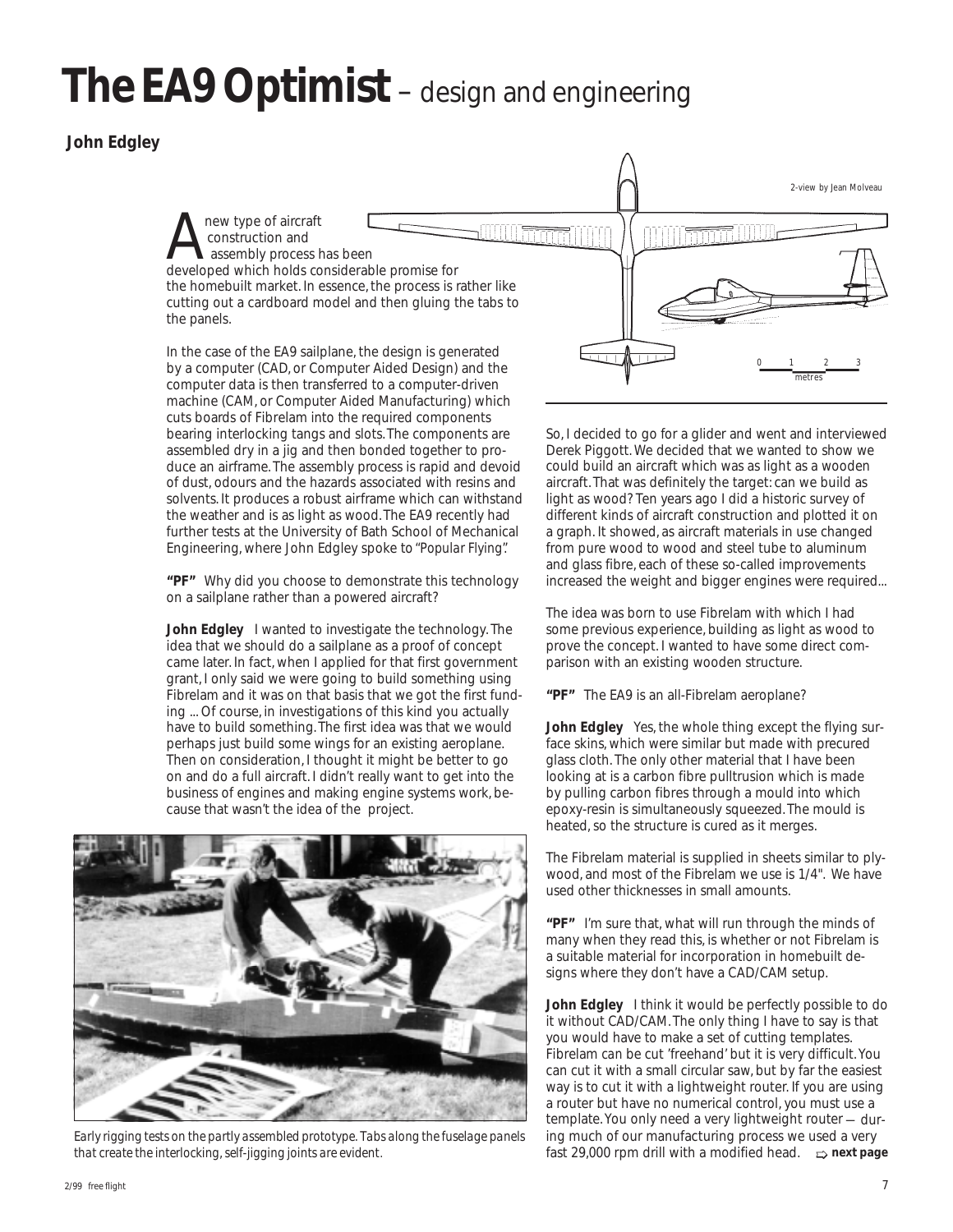# **The Optimist – flight test** from page 6

The release is a "T" bar on a cable near the left leg, again like all of the controls easy to reach and operate.

Thermaling was a piece of cake, the controls allowed the selected angle of bank to be easily maintained and even in the turbulent lift of the thermals on that late August day the Optimist displayed the stable controls I had experienced on tow. The climb was rapid up to 5500 feet and I started to explore the penetration between thermals. A relatively slow 60 to 65 knots produced just the sort of sink that one would expect from a Ka6E or similar, at faster speeds it seemed just a little better. I don't think that inter-thermal speeds much over 70 knots would be a good idea, although Vne is a comfortable 125 knots.

I was able to fly beside an LS-8 for a while, and certainly at the lower speeds there wasn't much to choose in sink rate, but when the LS-8 stopped gawking at the green machine and went off, there was no doubt that the Optimist is in a lower performance bracket, similar to an ASK-23 or the -18. All three types are said to have a glide angle of 34:1 at about 41 to 43 knots, while sink rates are around 1.2 knots at 35 knots according to the book.

I tried a few stalls which were quite innocuous with nose drop at about 33–34 knots, although the book said 32 knots. Still, no problems. I conserved my height in the dying thermals, it was past 5 pm and the lift was getting weaker and further apart. In these conditions, I was able to outclimb an ASW-20 with winglets, but then I could fly slower in the narrow core while the glass ship waffled around the outer regions of the thermal.

| How the Optimist compares                                                                                                                    |                                                                                                                                                                                 |                                                                                                                                                                                                   |                                                                                                                                                                                    |  |  |  |
|----------------------------------------------------------------------------------------------------------------------------------------------|---------------------------------------------------------------------------------------------------------------------------------------------------------------------------------|---------------------------------------------------------------------------------------------------------------------------------------------------------------------------------------------------|------------------------------------------------------------------------------------------------------------------------------------------------------------------------------------|--|--|--|
|                                                                                                                                              | <b>Edgley Optimist</b>                                                                                                                                                          | Schleicher ASK-23                                                                                                                                                                                 | Schleicher ASK-18                                                                                                                                                                  |  |  |  |
| Vne<br>Best L/D<br>Min Sink<br>Wing Span<br>Wing Area<br><b>Aspect Ratio</b><br>Length<br>Height<br><b>Empty Wt</b><br>Max Wt<br>Useful Load | 125 kts<br>$34:1 \; \textcircled{a}$ 41kt<br>1.2 kt @ 35kt<br>15.7 m<br>$13.06 \text{ m}$<br>18.85<br>6.95 m<br>1.72 m<br>216 kg (476 lb)<br>335 kg (738 lb)<br>119 kg (262 lb) | 118 kts<br>$34:1 \; \text{\textcircled{a}}\; 43 \; \text{kt}$<br>1.2 kt @ 35 kt<br>15m<br>$12.90 \text{ m}$<br>17.44<br>7.05 m<br>1.48 m<br>230 kg (507 lb)<br>380 kg (838 lb)<br>150 kg (331 lb) | 108 kts<br>$34:1 \; \textcircled{a}$ 41 kt<br>1.25 kt @ 40 kt<br>16 m<br>$12.99 \text{ m}$ 2<br>19.70<br>7.00 m<br>1.70 m<br>215 kg (474 lb)<br>335 kg (738 lb)<br>120 kg (265 lb) |  |  |  |

# *The Optimist – engineering* from page 7

**"PF"** Have you come across any particular problems of a structural nature during the course of construction that you hadn't anticipated?

**John Edgley** The whole thing is very experimental. We had to develop joint types and the whole business of attaching fittings. Typically, you have to insert some kind of metal ferrule into the Fibrelam in order to pick up the bolt loads, because the material has a very low sheer strength. You can't just drill a hole and put a bolt through. Fibrelam has been used with ferrules to fabricate the floors and galleys on commercial aircraft for some time. I suppose that one of the main difficulties is that there is very little data available. The material is

The view outside was good, although the rather high coamings around the cockpit made the outlook a little restricted unless some weaving was undertaken while checking below and towards the rear of the glider for other aircraft. There were plenty of gliders around too, as a nearby club had routed a competition task through the area. Masses of gliders in the sky does tend to concentrate the mind when it comes to keeping a good lookout.

I had been up about two hours when I realized that the slightly more upright seating of the Optimist compared less well with the French "Mistral" glider I had flown the day before. My tailbone was starting to feel the pressure of the more upright position, while in the Mistral after a pleasant four hour flight I had felt supremely comfortable. It may have been the difference between the two different parachutes, one acting as a better cushion. I used no additional cushioning in either ship, so it was either that or the seat shape that made the difference. Nevertheless, it was significantly better than the Polish Junior which I had flown a few days before, which left me nearly crippled because of its poor seating.

Finally, all good things come to an end, I decided I'd better try the air brakes as I was just about ready to land. No tendency to suck open, no judder, just good, honest and very effective airbrakes. Landing was absolutely normal and I did not need to allow it to go forward onto the small skid in front of the main wheel until it had almost stopped.

Overall impression, easy to fly, beautifully balanced controls, and absolutely great for local soaring. It would be no problem in flying cross-country, but it would only really fit into the Sports class for competition. Too much span for the Standard class and not enough performance. As a Sports class machine in New Zealand, it would be in with the Ka6E and similar machines, possibly slightly better, but it has a similar performance to many of the glass gliders too, so it would be quite a good match for the PW-5, Club Libelle, the Club Astir and some of the two-seaters.

Derek Piggott flew it in competition where it did quite well, although one wonders how much of that performance was the pilot in his case. It is a delightful aircraft to fly, and if you enjoy flying the fruits of your labours, then it would be an interesting aircraft to have. ❖

temperature dependent to a certain extent. The regulations state that a glider has to be able to withstand its flight loads even at 56°C. The reason for that is the possibility of a heat soak on the ground while the glider is at rest, before someone climbs in at Alice Springs and goes flying. That is a pretty high temperature and we had to do a lot of our testing, including the joints, at an elevated temperature in order to do the strength tests. The strength can go down to about a quarter of what it would be at room temperature, particularly the joints, rather than the Fibrelam itself. Any composite tends to be weaker at high temperature.

**"PF"** If you wanted to adapt this technology to a powered aeroplane, such as a typical kit-built aircraft, what would you have to do next?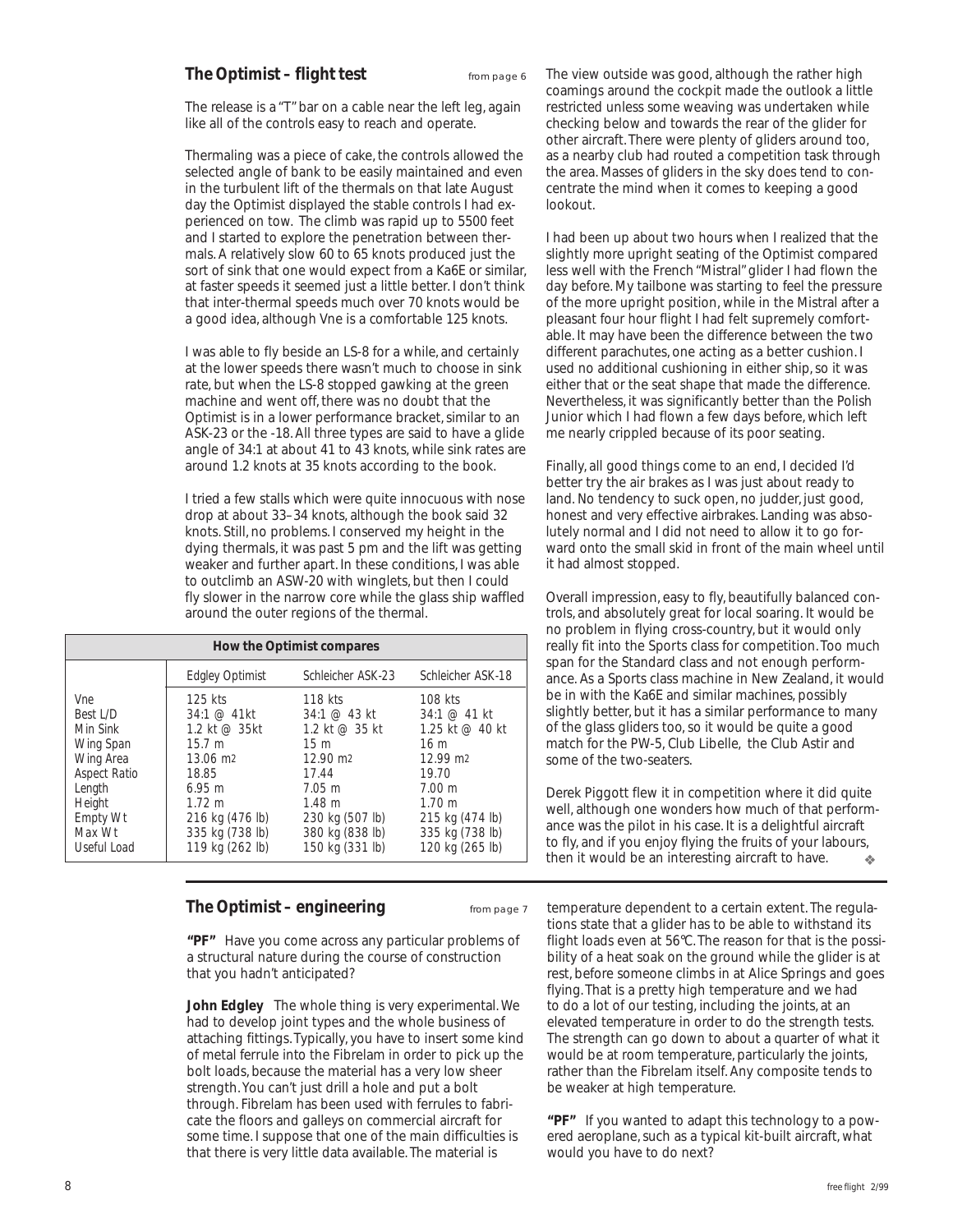**John Edgley** I would like to do a kit-built aeroplane in this material. It is ideally suited to kit building because you end up with a kit of parts which is rather like building a model aeroplane. All the parts are cut out and ready to go. A lot of the tangs and slots simply slot together, so you know where items go. Items can only go together right where you have tangs and slots. In fact, many of the assembly jigs are the same. Many of them are made of plywood and were also cut out on the Numerical Control routing machine and go together rather like IKEA flatpacked funiture. With this construction technique you don't need a full mould as you would with a wet lay-up cloth. You simply need assembly fixtures, typically a number of frames to hold the shapes.

**"PF"** You have adapted an existing aeroplane shape to new materials. You knew before you started that the basic design was satisfactory.

**John Edgley** The EA9 is modelled on the ASK-18. Most new aircraft are, in fact, modelled on an existing design. We have our own wing section and fuselage section, so it's a loose comparison. But I did want an existing wood glider as the target, from the weight point of view, because I wanted to show that we could build as light as wood.

**"PF"** How would you define the advantages of this glider as a kit?

**John Edgley** Compared with a wooden glider there are far fewer components — I reckon about one tenth (depending how you regard a wing rib). The material is obviously much more robust than wood, especially as you can leave it outside. It will not absorb moisture.

**"PF"** The aeroplane is now here at the University of Bath School of Mechanical Engineering. What part does the University play in the project?

**John Edgley** During the early test flying we found that there were one or two things about the stability and control that were unsatisfactory due to lack of stiffness. This is probably in the fuselage, though the conclusion that everyone came to was that it must be wing torsion, though I didn't believe that. The early indications we have from Bath University agree with my instincts. It is probably just a bit of flexibility in the fuselage which is causing slightly strange control effects in terms of stick force per 'g', declining as you go faster. In any new design you can't expect to come out right first time unless you spend enormous amounts of money on the theoretical work. But Bath are doing a proper theoretical stability analysis of fuselage stiffness. You could argue that we should have done that, but the difficulty is that if you do everything you should, you would never finish... If we find out that it is just a question of fuselage stiffness, we can simply apply some carbon fibre tape to the Fibrelam and that should solve the problem quite easily.

**"PF"** Is there easy access to the fuselage interior?

**John Edgley** Yes. The fuselage boom can be detached with bolts from the forward fuselage at the wing trailing edge. We designed the aircraft that way because ground looping is quite a common cause of rear fuselage damage on a glider. If you smash the boom you can unbolt

and replace it instead of making a complex repair. *(The boom is attached to the forward fuselage by 30 bolts, and the fin is also bolted on. ed)* The wings are covered with traditional materials which now means Ceconite or Diatex. People can work easily with that and mend it when damaged. It's much easier to repair than fibreglass.

**"PF"** Is Fibrelam an easy material to repair?

**John Edgley** We haven't had to repair it yet. It is probably as easy to replace a panel of Fibrelam as one of aluminum. There is no reason why you should not cut out a hole and put a patch in. The skin of the Fibrelam is only 0.5 mm thick so that, provided you don't mind a slight discontinuity on the skin, there is no reason you should not in effect do a lap joint repair. It would end up slightly heavier than the original, but the change in weight would be very low. We did some lap joints of that kind on the original design.

**"PF"** Assuming that you solve these minor materials problems, what will your next step be? Will the EA9 go into production?

**John Edgley** We have looked at the market and are sure that it would sell. *(Preliminary work on a two-seater has also begun. ed)* If somebody else wanted to produce it in quantity, we would be glad to help, either as consultants or possibly as a joint effort. I would be very interested to hear from anyone with the necessary experience and potential commitment to kits or complete airframe production.

**"PF"** Do you believe that a single-seat glider can beat the German manufacturers on price or performance or both?

**John Edgley** I could certainly beat the Germans on price. On performance, it is a mid-performance glider and doesn't pretend to be anything else. The mid-performance machines are nearly all old machines which have been built or licencebuilt versions of old designs like the K13. Compared with a wet lay-up or glass, I am sure we can beat them comfortably on price.

**"PF"** Are you a pilot?

**John Edgley** No. All the test flying has been done by Derek Piggott. We built the prototype at Thruxton, but had to move workshops, so we were not able to get a great deal of time in the air. But in August last year, Derek entered for the regional gliding competition at Lasham, even though the EA9 had only done six or seven flights. Typically, he flew four hour cross-countries and came third in his class. So, although there are one or two aspects about the aeroplane which require development, the fact that it did so well in the competition shows that we got probably 95 per cent of it right.

**"PF"** There should be considerable interest from homebuilders from the point of view of the structure and possibilities of kit production with this material.

**John Edgley** Yes. This kind of aircraft does lend itself very well to kit production, and I am inclined to think that compared with wet lay-up glass, even though you can't quite get the aerodynamic refinement out of it, you can potentially build a much more rugged aeroplane. Certainly it is lighter than wet lay-up glass. Because of the light weight, one can go for a slightly lower wing loading. There are definite tradeoff advantages there.  $\bullet$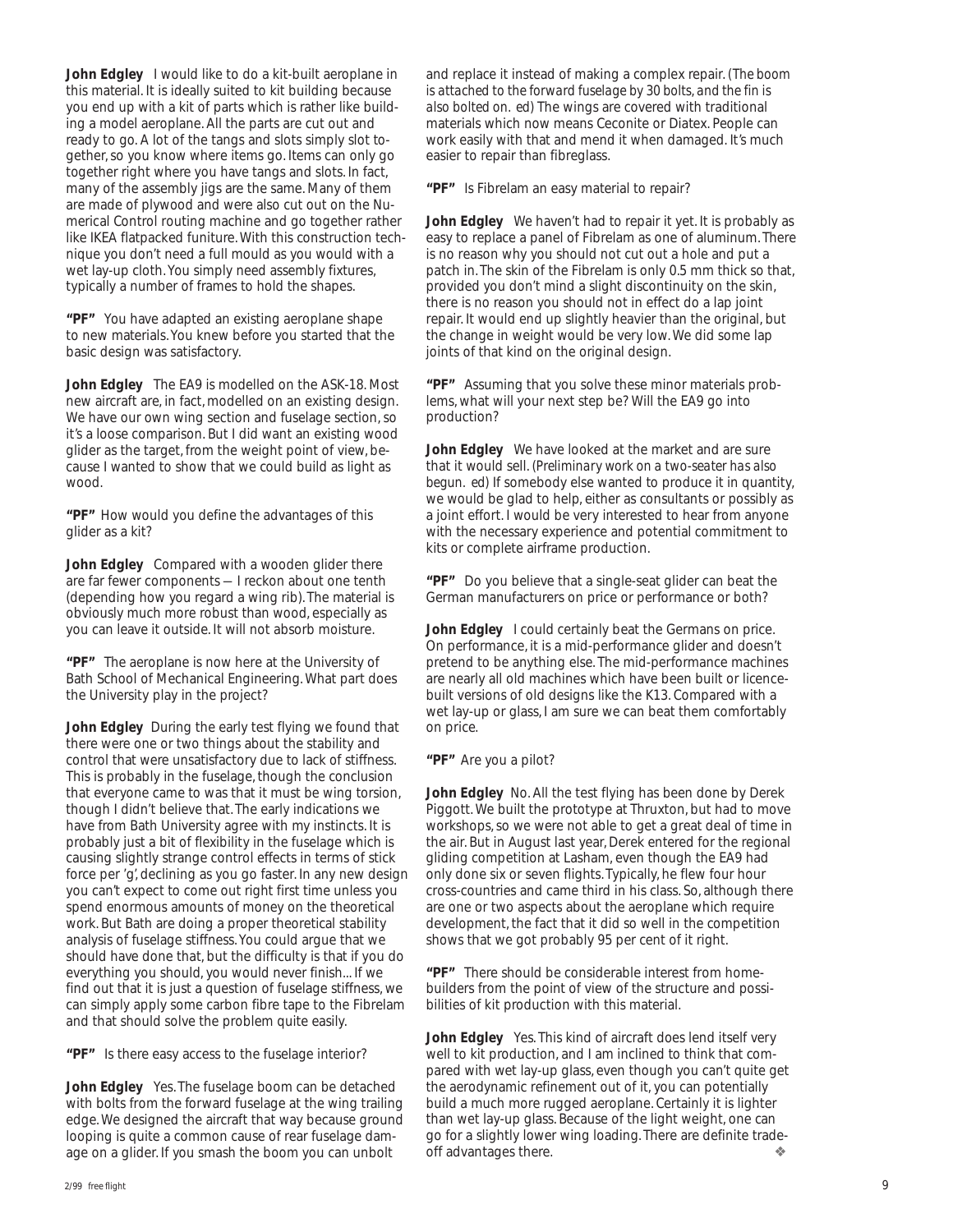# **Human Factors in Soaring**

# **Ian Oldaker**,

Chairman, Flight Training & Safety Committee

these numbers were reported as applying to the more recent accidents also. Since then, accident statistics for general aviation in the United States show human failures to be responsible for an equally high fraction of accidents. **A**s long ago as 1940, three-quarters of all flying accidents were noted as due to human failure. At the 20th IATA conference in Istanbul in 1975,

At the 1975 conference there was little appreciation that "human factors" was important from an aviation safety viewpoint. However, this conference was perhaps the turning point in recognition of the importance of human factors in air transportation. A conclusion from that conference was that unless human factors was to be taken more seriously and implemented in the aviation community in general, a major disaster would occur. In fact, this was followed 17 months later by the double 747 disaster at Tenerife. This accident resulted entirely from a series of human factors deficiencies.

Accidents to gliders are a subject fraught with difficulties of interpretation and opinion and, in Canada, the yearly analysis varies considerably from year to year. Insurance premiums are on the rise due to recent large claims. Unless Canadian pilots reduce the numbers of severe accidents over several years in a row, insurance may be hard to obtain in future, and more onerous regulations and checking of pilots by the authorities may occur. Looking at numbers of fatalities internationally, the Canadian situation might appear to be acceptable. Analysis of the fatal accident statistics from 1976 to 1995 and comparing the results to many other gliding countries shows Canada to be at the wrong end of the list overall.

The numbers of pilots per accident, gliders per accident or launches per fatal accident show us to lag, generally well behind. For example, the Netherlands had over 145,000 launches per fatality in a 23 year period whereas Canada's number is about 34,000 launches per fatality in 19 years. Lack of Canadian flight statistics is a hindrance to making good comparisons, but attempts have been made to extrapolate from when we had much better records to work from. The average for the 12 countries analyzed is approximately 74,500 launches per fatality. A total of 59 million launches were recorded. Canada recorded one fatal accident per 1508 members in 19 years. Only Finland did worse with 1344 members per fatality in 22 years. Best performer was Norway with one fatal accident in 23 years per 9081 members.

Canada's standing in the international tables is also a measure perhaps of the overall accident situation in Canada, of our approach or lack of a positive attitude to safety matters, all leading to the recent high level of

insurance claims. Perhaps it is because our standards have not kept pace with the expectations of today's pilots, and indeed may have slipped so much that we have had some accidents that have had serious consequences. We certainly should not have had them in the first place, but having had them, we must now take action to prevent them from happening again.

We need to take positive action for two reasons; first to avoid having these accidents again, and second to prevent the insurance rates from increasing further. If more serious accidents were to occur soon, we may have great difficulties getting any insurance at all! It is for these reasons that our safety program is being enhanced and this paper is written to discuss where human factors can help us. Human factors are increasingly being recognized for their application to safety in all branches of aviation and indeed to other disciplines and industries.

# **What are Human Factors?**

This paper describes human factors as it may be applied to gliding and soaring, and suggests there are many areas where individuals, clubs, and national organizations can apply this relatively new technology to improving safety.

Human factors is about people and their relationships with, and how they interact with their environment, with machines and equipment, and with each other. Human factors study:

- increases our awareness of human limitations and behaviour
- reduces consequences of human error by better design of equipment and procedures
- improves the quality of leadership
- minimizes environmental effects on personal wellbeing and effectiveness
- modifies attitudes favourably, and
- enhances motivation

Human factors is concerned with human behaviour and performance, with decision-making and cognitive processes. Ergonomics is the study of people in their working environment, and the discipline can be traced to time and motion studies in the 1880s and 1890s. WW1 stimulated human factors work when women entered the work force and production methods had to be optimized. At the same time, recruits in the USA were given intelligence tests to help assign them effectively within the range of needed military tasks. From 1924 to 1930, studies at the Hawthorn Works of Western Electric in the USA showed people would be influenced by psychological factors unrelated to the work. Thus motivation was seen to be important to good performance at work, in addition to the man/machine interface.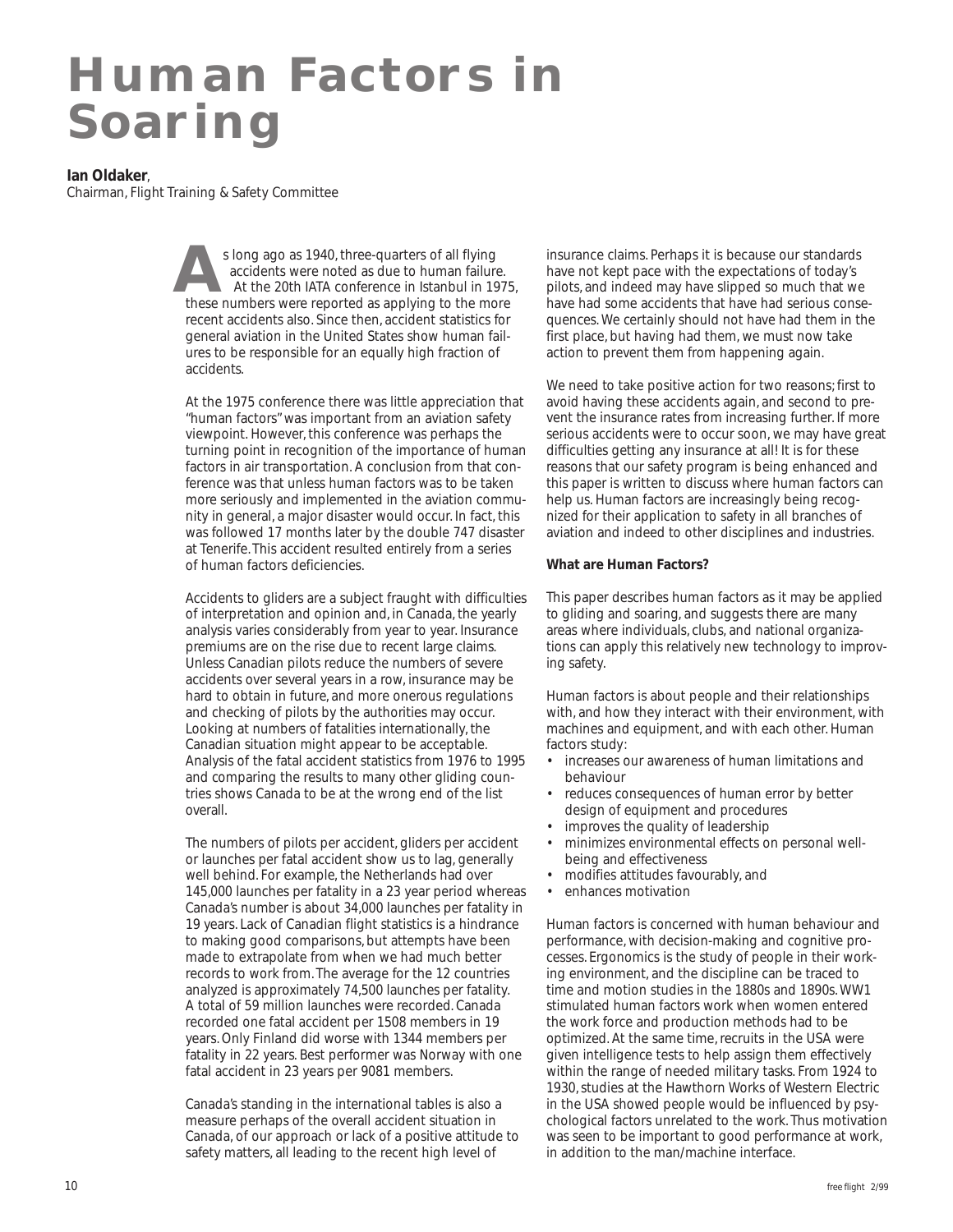Human factors, then, is a multi-disciplinary technology that relies on many sciences:

*Physiology and psychology* are important for our understanding of how we see the world and how we hear, feel and react to things around us.

*Biology* gives us information about our body rhythms that affect performance, and for our eating and drinking needs. Did you know, for example, that humans suffer from a reduced activity level around lunchtime, whether we eat lunch or not? Airline pilots know this well, as it is now included in their HF courses.

*Biomechanics* is the discipline used in cockpit design. *Genetics* may explain why certain ethnic groups differ

- from others, and how they are expected to perform. *Engineering* provides us with time and motion studies and of course with the designs of gliders that we fly.
- *Statistics* come into the picture too, because we need to be able to knowledgeably review studies and surveys.

Human factors is the discipline that should be used to solve problems, in our case in our everyday soaring, and in our club operations and organizations.

To explain the scope of human factors, a simple model was first devised by Edwards in 1972 and refined later by Hawkins in 1984. It is the *SHEL* concept — each letter referring to the *Software, Hardware, Environment*, and *Liveware*. Take a look at the Transport Canada study guide for the glider pilot exam; section 8 is on HF.

**Liveware**

# **H S L E L**

At the centre of this model is the human or Liveware. We are the most flexible component of the system, also the most valuable – but we have limitations. We know about many of these and can now

generally predict human performance. Note that the edges of the central square are rough — they are not smooth and simple — the interfaces between us and the other components are not as smooth as we would like! Hence there is a need to match the other components to the human if stress and breakdown are to be avoided. To obtain a good match we need to understand how we operate, to understand our performance capabilities and our limitations.

Humans vary in size and shape. We vary by ethnic, age, and gender groups, and we vary within these groups. The designer must understand these differences to make design decisions. All pilots must understand how these differences affect glider performance to maintain safe operations. In extreme cases these factors have been implicated in gliding accidents.

We need fuelling with food, water, and oxygen. Deficiencies in any one of these can lead to serious problems in flying.

Data or information processing requires us to gather. process, and make decisions about the vast amount of information that is available. Hence, our decision making is to be followed by data processing. Input data processing output. I think you will agree that the output characteristics of individuals vary greatly. It is important in the aviation environment to understand how our memories

(short and long term) work, how stress affects us, and how we are motivated. This is because many human errors can be traced to the area of information processing. Our tolerance to the immediate environment affects how we feel, our well-being. Although we function best within a narrow range of light levels, temperature, noise, etc, we often fly in more difficult conditions. These can adversely affect our performance. Some of us have a fear of heights or claustrophobia, or we get bored easily. These affect a pilot's mental and physical performance.

Decision making is addressed in the SOAR technique that we have included in our Association's flying training syllabus for at least the past five years. If you are not teaching this, ask your CFI to teach it to you! It is interesting that the military and civilian flying training programs include similar techniques that are taught to cover pilot decision making! What could be simpler than SOAR?!

We can expect large variations in the performance of individual pilots. This is not so with the gliders themselves because it is possible to design a glider to a set of internationally accepted airworthiness standards. The gliders of each design will be very consistent in their performance. In air forces and airlines, unsuitable candidates can be rejected, but in typical gliding clubs we have to deal with the difficulty of large variations between individuals. This means that our overall system must be designed with procedures, administrative controls and even training programs to give us a safe operation.

The Liveware is central to the SHEL model of HF. The other components must be designed to match and to be adapted to the human.



# **Liveware / Hardware**

Matching hardware to the characteristics of humans concerns tasks such as seat design. More complex is the design of displays to match the informationprocessing capabilities of humans (the

Liveware). Positioning of controls, too, is important — we can all think of incorrect actuation of a control due to wrong movement, or improper coding, or poor location — all human factors considerations. Humans, too, can and must be taught to adapt to poor L / H matching. But this does not remove their existence; they will remain a potential hazard. Of course designers must be alerted to these problems. How do we do this?

In our training of new pilots and checking out of pilots on new types the above points need to be emphasized. We must point out the problems of the Blanik flap and spoiler handles for example, the reversed direction of operation of undercarriage levers from one glider to another, and so on. Making pilots, from the start of training, look at the divebrakes when they check them on downwind, and to look at the undercarriage lever pictogram that shows it is down and locked, sets them up for good habits for all their later flying. The positioning of instruments from one glider to the next in a club fleet should be *identical*! I have seen otherwise. A safety audit should pick up this problem. But don't wait until then, check this now! ➯ **p13**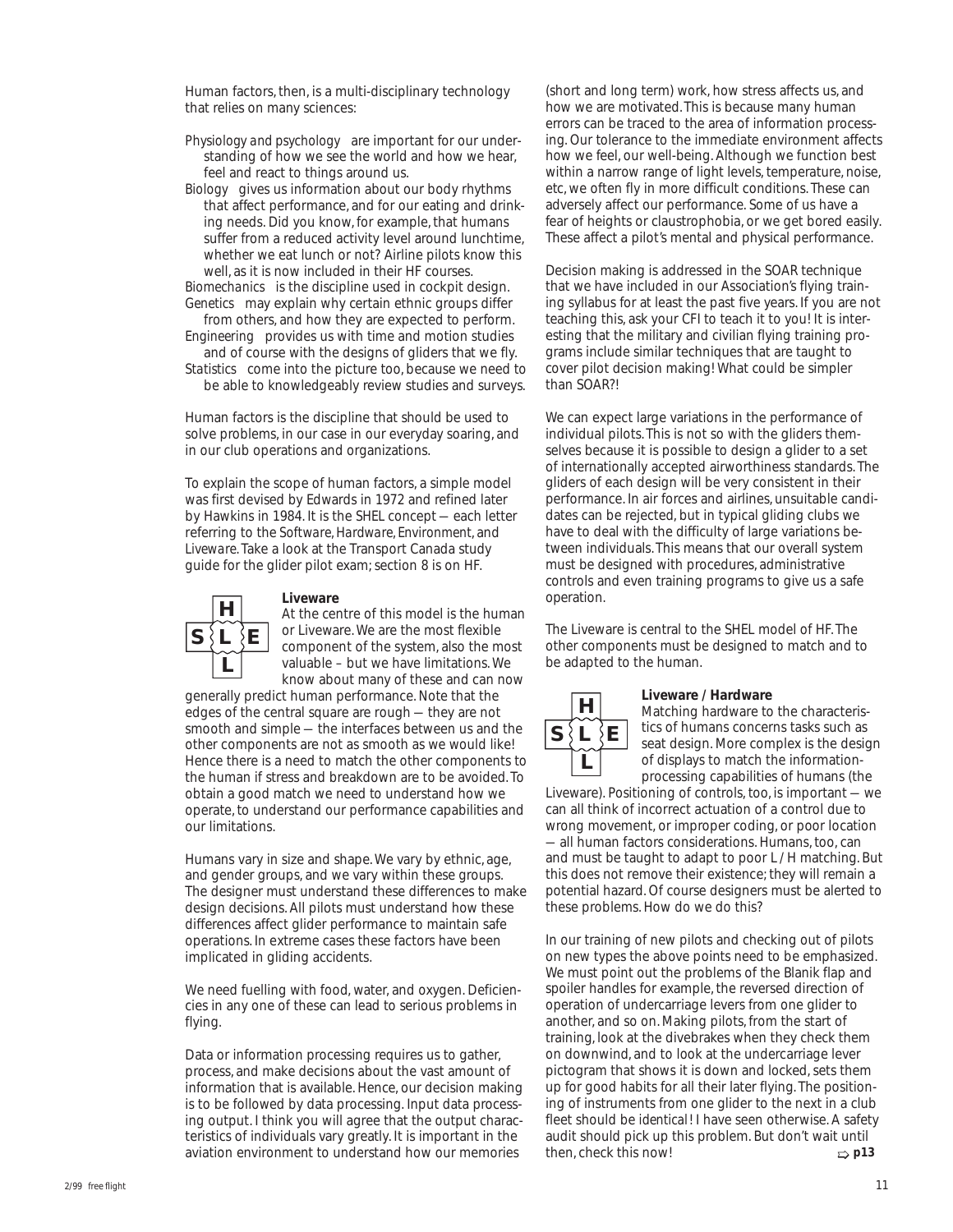

# **Venturing down under**

*An evening view of the New Zealand "long white cloud". This one formed too late in the day to use. It went N–S from horizon to horizon. The view is looking along the Omarama runway to the east.*

#### **Charles Yeates**, Bluenose Soaring

ris and I hared off to the other hemisphere for four ris and I hared off to the other hemisphere for four 300+ kilometres O&R, northeast across the flat McKen-<br>
Kris' heing downsized from her federal job was the trig.<br>
Kris' heing downsized from her federal job was the trig. Kris' being downsized from her federal job was the trigger. Of course we managed some flying ....

While touring in both OZ and NZ, I had chances to fly a lot of different machines and even qualified to fly both the Pawnee 235 and Callair A9A towplanes at Waikerie in South Australia. It was a great way to pass time while waiting for the weather to cook up, although it seemed tame there after a month of operating in New Zealand at Omarama.

You read in the last issue how Larry Springford earned himself a Diamond height at Omarama on 24 December. Our visits overlapped and it was pleasant to have Canadian friends next door. We lived in modern chalets on the airfield, two of a dozen built for the 1995 World Competitions, and awoke each morning to look through the glass sliding doors at the ever changing sky colouring Benmore mountain just beyond the airfield.

While the weather wasn't super cooperative, I did enjoy flying a Discus (owned by ex-Bluenoser Phil Dolan who is now based in Karachi) in the mountains and large wave systems — my first venture among the big rocks. Justin Wills, a master in the area, whose father I had flown against in Poland in the 1958 Worlds, offered to act as leader/guide to introduce us to the big, tricky and formidable terrain. This pair flying created *awesome* learning opportunities. The first serious day we flew

zie Basin, across the end of Lake Tekapo and then along the Two Thumbs range, climbing from 6000 to 10,000 between and over the jagged rocks as we progressed toward the Dividing Range — always having an escape route to lower landable ground available just in case.

Clouds and rain kept us from approaching Mount Cook and so we returned down range at the edge of a seabreeze front creeping in from the east. This made for a dramatic and easy run to the south, around the corner and west back toward Omarama. We found a weak wave up the face of a cu that took us to 12,500 feet, then casually dropped away and returned to Omarama after about four hours. Magic! The scenery that seemed scarcely touched by man made it a dream world.

Another memorable flight involved a slow, wrenching 40 minute climb from release, up the hills to a 7500 foot cloudbase in a mix of hill lift and wave rotor. Thermaling up a gully gives a special adrenalin rush when a gust reduces airspeed from 65 to 40 knots just when you are facing the hillside and must continue the turn. At cloudbase, I pushed ahead in the shaking air to the sunny edge of an obvious wave window to be rewarded with an initial 1400 ft/min smoooooth climb, contacted Christchurch Control at 17,500 feet and went on up. I stopped at 24,000 although a 3–4 knot climb was still available because I wasn't certain the canula constant flow oxygen system would be effective much higher.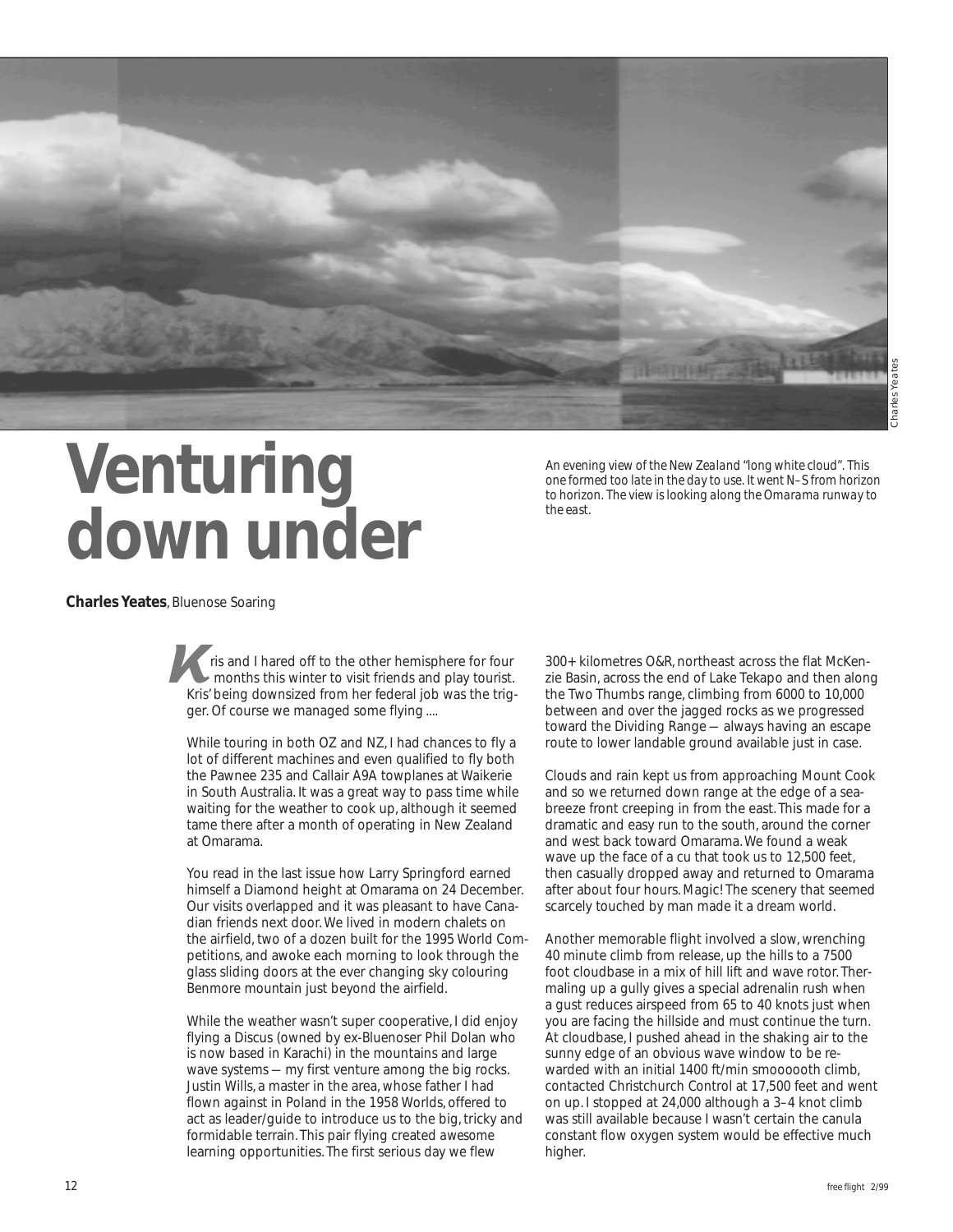I spent time running up and down the wave front maintaining altitude by varying the indicated speed between 85–100 knots. The temperature was -29°C and wind 70 knots outside but inside the sunlit cockpit it stayed comfortable. The Cambridge flight recorder later showed that running south into the quartering headwind yielded 123 km/h ground speed while the run north with tailwind component yielded an amazing 287 km/h. No wonder NZ pilots are making world speed records when the "long white cloud" covers South Island from end to end.

(The flight recorder data later clarified my image of the wave structure. The wave and associated clouds were parallel to the north-south mountain range acting as the trigger, as expected, but the wind was from the southwest. It had been my erroneous assumption that the wind would be perpendicular to the mountain range.)

Still mindful of the canula limits, and so deciding to descend quickly, I turned downwind and moved into the smoothly plummeting section of the system. Instinctively I pushed the stick forward to increase airspeed as one does when thermaling cross-country — and then realized that the resulting true airspeed (TAS) at 20,000 feet could be into the risky part of the glider's flight envelope. The thought of a gust load that could be created by hitting secondary wave lift or other turbulence caused me to slow down to an indicated 65 knots and open the air brakes.

A GPS bearing to Omarama enabled selection of an appropriate gap in the clouds to a landing in strong winds.

Flight recorder analysis later showed that just as this decision was made, the ground speed touched a startling 414 km/h! Deducting the known wind speed left a TAS of 295 km/h — well over the redline of 220 km/h. This had been a serious error. Lesson learned. Before flying, pilots should think through potentially dangerous situations that can be encountered in mountain waves.

Back in Australia at Waikerie, with Kris aboard, we flew a couple of modest Canadian two-seater records in a Twin Astir, in great comfort over flat ground in 4–10 knot thermals rising to 10,000 foot cu bases. One afternoon there were spectacular views while running along the sunny side of a large, active but almost stationary front.

Just as marvellous were the many opportunities to mingle in both lands — a duplicate bridge evening, barbies on a Queensland beach, end of day tales at the pub, visits to Irishman Creek sheep station on the McKenzie Basin, horseback riding and a Christmas Day that included six friends sipping champagne and nibbling during an afternoon picnic at the end of a gravel road with glacial Lake Ohau on one side of our grove of ancient trees and with the opposite view showing mountains separated by a boulder strewn braided river. It seemed we were the only people on earth. Spectacular!  $\bullet$ 

# *Human factors in soaring* From page 11



# **Liveware / Software**

Procedures, manuals and checklists, and their design are important in this interface. In the cockpit, symbols or pictograms are used to indicate control function and position, and are largely universal. But

rules in gliding clubs are potential areas that need more attention to reduce the hazards from poorly conceived club procedures and rules. How many rules are unwritten for example? Think about it and you will probably come up with some… "*we* do it this way…" Take a look at your past incidents and look for operational factors. This may suggest some rules need to be amended. See Terry Southwood's excellent article in *free flight 2/98 p8*.



# **Liveware / Environment**

This interface was considered very early in flying, when pilots were fitted with special suits, goggles, etc. Oxygen systems and 'g' suits came later. In commercial flying today, the environment is controlled to suit

the people, but in gliding this is not totally possible. Hence there is a need to adequately train pilots in the important areas of nutrition, health (and I include smoking and drinking here), the use of drugs, and the need for oxygen for high altitude flying. It is important too, to cover the effects of long exposures to the airfield environment at weekends (wind, sun, heat) by people more used to working in an office all day. Some aspects of human needs should be considered, especially how food and adequate water are needed to optimize our performance. Oxygen use and the regulations for its use are obvious areas for exam questions. Ground school courses should include discussion and presentation of these factors.



## **Liveware / Liveware**

Traditionally it is the pilot's performance that is questioned in this Liveware / Liveware interface. However we need to include consideration of leadership in clubs, and personality interactions. Student/

instructor and pilot/club management interactions are very important when training and guiding the pilot's responses under difficult circumstances, to most effectively solve his or her immediate problem in the safest manner. Of course, individual responsibility must continue to be expected of all pilots, and our training programs must be geared to achieve this. What I mean here is that on a first flight the instructor is fully responsible for all decisions and for the safety of the flight. On a first solo flight the student pilot is now responsible for all his or her decisions and the safety of the flight as well as others involved. Transferring this responsibility to the student is a gradual process and it takes a lot of care by instructors to be sure that the student, when solo, has the knowledge and skills to do this effectively.

This short paper will serve hopefully to introduce the reader to the subject of human factors in soaring. Having stimulated your interest, we can advance the cause of safety by more detailed study of each interface and by sharing details of training and other programs in each of our clubs. If you know of items that may be added to the above subjects, or you have a contribution, please let me know, and we can advance the safety of our sport.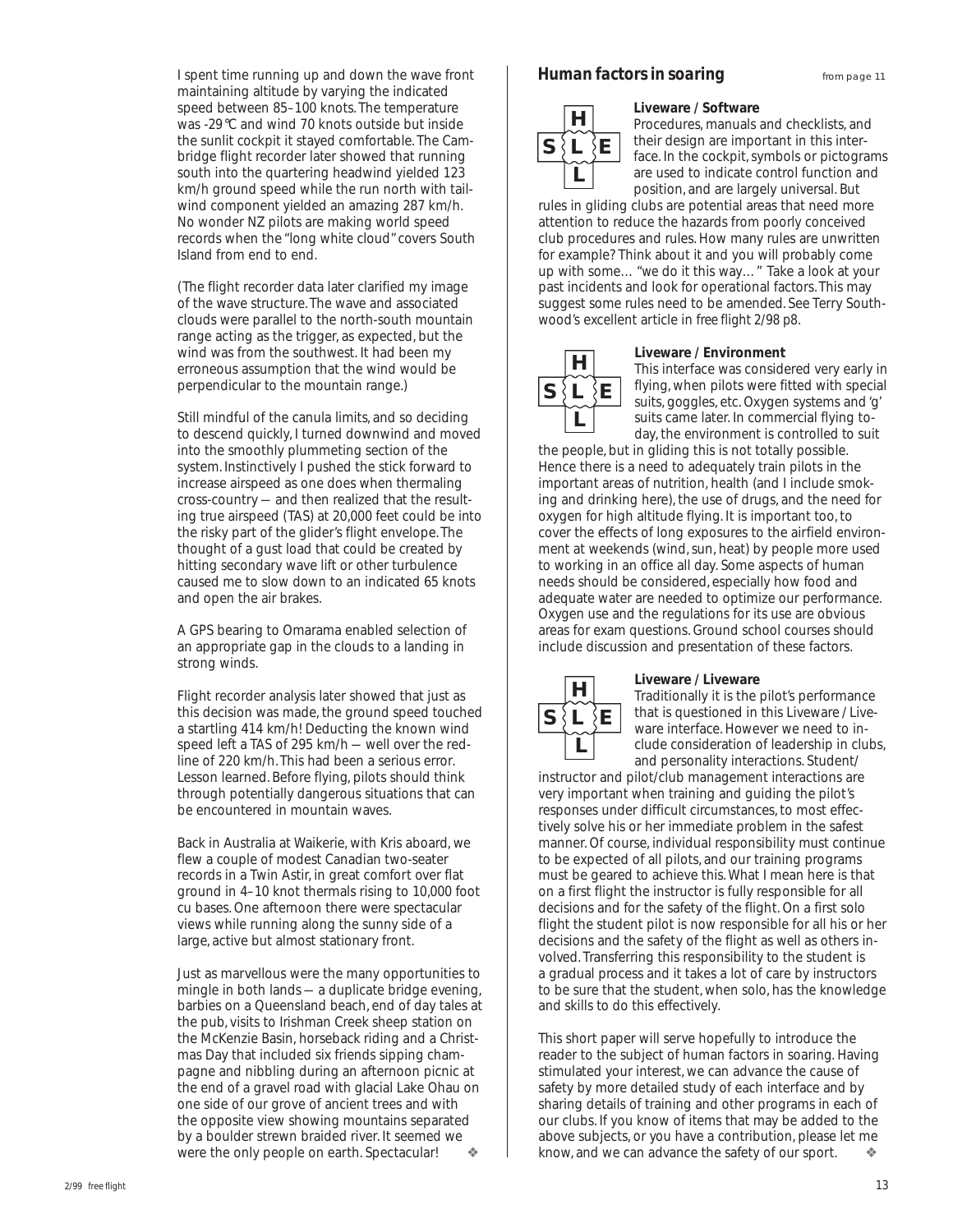# **SAC Awards Winners of 1998**

Competition for SAC trophies was greater than usual in 1998. One of the reasons may have been that eastern weather was unusu-ally good for soaring, while weather in the west was worse. It never is a level playing field but last season Easterners, at least, had a fighting chance.

Proving the point with the best flight of the year were joint winners *Nick Bonnière* and *Ulli Werneburg* for the *BAIC Trophy*. They jointly set a new Canadian record in their ASW-20s on 31 July. The flights, from the Gatineau Gliding Club at Pendleton airport, had three turnpoints: Brockville, Bonnechere, and Vankleek Hill, landing back at Pendleton. The total distance was 560 kilometres, and the pilots gained 907 points to win the trophy.

The *Canadair Trophy*, for the best five flights of the season, was won by *Trevor Florence* of East Kootenay Soaring Club, flying down the Columbia River valley. Trevor's first flight was an out-and-return on 30 June from the Swansea hang glider ramp to Moberly Peak to the Canal Flats forestry bridge, to the Mount Seven hang glider ramp near Golden. He covered the 530 kilometre course at an average speed of 78.5 km/h. The second flight was the same as the first, except that it used the Mount Seven hang glider ramp twice as the northern turnpoint, and was completed at an average speed of more than 100 km/h. The third and fourth flights were over virtually the same course. Trevor's fifth flight started at the Swansea hang glider ramp, with turnpoints of Moberly Peak, Lakit Lookout, Harrogate Mill, Canal Flats forestry bridge and the Radium Hot Springs pool. But because of the weather, he made a turn at Harrogate and then added a standard 100 km triangle to the end.

Close behind in the race for the Canadair Trophy was Nick Bonnière of the Gatineau Gliding Club. George Wilson of London Soaring came in a very competitive third.

*Ted Chernecki* of Vancouver Soaring Association walked away with the *Stachow Trophy* for a net climb of about 16,900 feet. The barograph showed a low point of 6200 feet asl and a peak of 23,100 feet. The bad news was that the barograph drum stopped for a portion of the climb, so Ted couldn't claim a Diamond. The good news is that the irregular trace was, nevertheless, proof of the best altitude flight of the year. No other recorded flight came close to this achievement.

Winner of the *"200" Trophy* for the best five flights by a pilot with less than 200 hours time as pilot-in-command was Al Hoar of Cu Nim. Al, who had less than 100 hours P1 time at the beginning of the season, had widely varied flights. Two were in mountain terrain and three from his home field at Black Diamond, Alberta on three consecutive days.

The first flight on the Victoria Day weekend was 101 kilometres from Cu Nim to Nanton and return. The second was an 81 kilometres PST to Longview, High River airport and back to Cu Nim. The third, from Cu Nim to Chain Lakes north dam and return, was 96 kilometres. Al's fourth flight was at Golden, BC. Releasing at Mount Seven, he flew to Mummery and Donald, returning to Golden for a total distance of 96 kilometres. His fifth flight was at Cowley, Alberta on Thanksgiving weekend, where he gained 2624 metres or 8600 feet in weak wave.

I should mention that more than one OO and competitor had problems with the trophy scoring system. Most often, the "basic points" were added to the basic points multiplied by the bonus factors, resulting in a sort of "double-dip" of scores. We'll see if we can improve the situation by revision of the instructions on the trophy form.

I'd like to remind club leaders, and especially CFIs, that SAC presents *Certificates of Achievement* for flights that don't qualify for badges or trophies, but represent a personal achievement worth acknowledging, at any level of experience. They could be especially appropriate to mark a notable flight by a solo or newly licensed pilot.

**David McAsey**, Trophies chairman

# **OTHER TROPHIES AND AWARDS**

**Hank Janzen trophy** *(club or pilot with best contribution in the year to flight safety)* Awarded by the FT&S committee to *Dan Cook*. He is the Safety Officer at the Gatineau Gliding Club as well as being the newlyappointed SAC Safety Officer. Not only has he continued to keep a keen interest in safety and instructing at his club, he has developed several innovations for the safety program of the Association. He is very interested in seeing how we can get more involvement by clubs to improve their safety culture and to reduce the numbers of accidents by continually working on safety. He is a worthy winner.

**Walter Piercy trophy** *(instructor of the year)* Awarded by FT&S committee to *Paul Frigault* of the Cold Lake Soaring Club. From his busy schedule he devoted a large amount of time to club activities including instructing many towpilots and glider pilots. He also spent a lot of time compiling the ground school material and put it on the internet! Runners up were:

second, Keith Andrews (Prince Albert) and third, Gabriel Duford (Champlain). Norm Perfect (York), Doug Moore (Alberni Valley), Walter Mueller (Grande Prairie) and Bill Roach (MSC) were also highly recommended by their clubs.

It was very difficult to choose the winner because most candidates had accumulated huge numbers of flights but also had taken part in non-flying activities and had held responsible positions in their clubs. To all candidates we owe a vote of thanks, for without their dedication the sport would not be where it is today. *Ian Oldaker*

## **Ball and Chain trophy**

*(accomplishment by a married pilot)* Awarded by the SAC president to anyone, for anything. This year it was to *Heidi Popp* of the Vancouver Soaring Association.

*Pierre Pepin*

**Best Author certificate** *(for the best article to appear in free flight in 1998 by a Canadian writer)* Awarded this year to *Jörg Stieber* of SOSA for "Collision Avoidance". This article resulted in more requests for reprinting in other gliding magazines and newsletters than any other story that has ever appeared in *free flight*.

*Tony Burton*

**Roden trophy** *(soaring skills development)* The small (11 member) *Prince Albert Gliding and Soaring Club* was undisputed winner of the *Roden Trophy* for the club that, for its size, develops the soaring skills of the largest number of its pilots. The club awarded two "A" or "B" pins, two Bronze badges and three "C" badges last season, for a total score of 109. Runner-up for the trophy was Club de Vol à Voile de Québec.

| <b>COMPETITION TROPHIES</b> awarded at<br>the Nationals at Brandon, MB were:                                    |                |  |  |  |  |
|-----------------------------------------------------------------------------------------------------------------|----------------|--|--|--|--|
| <b>MSC trophy</b><br>15m Class Champion                                                                         | Jim Oke        |  |  |  |  |
| Wolf Mix trophy<br>Std. Class Champion                                                                          | Ed Hollestelle |  |  |  |  |
| <b>CALPA trophy</b><br>Sports Class Champion Hans Berg                                                          |                |  |  |  |  |
| <b>Dow trophies</b> – best assigned task flown                                                                  |                |  |  |  |  |
| 15m class<br>243.0 km @ 58.5 km/h Jim Oke                                                                       |                |  |  |  |  |
| Std class<br>227.3 km @ 65.9 km/h Ed Hollestelle                                                                |                |  |  |  |  |
| Sports class<br>220.4 km @ 61.8 km/h Hans Berg                                                                  |                |  |  |  |  |
| Carling O'Keefe trophy - best Team<br><b>SOSA trophy</b> - best Novice<br>No awardees for these trophies in '98 |                |  |  |  |  |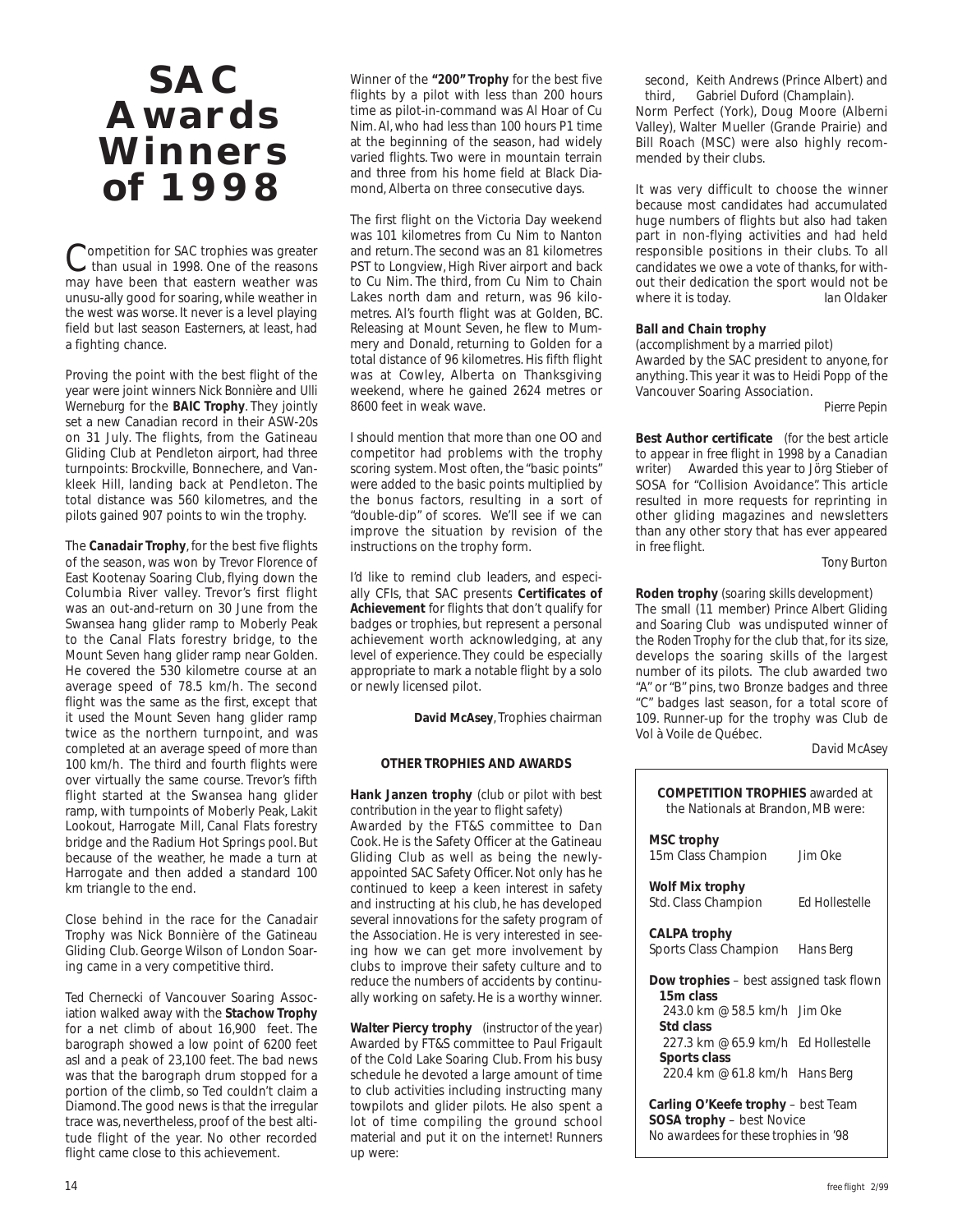# **Venez voler – Come fly**

**Championnat Canadien de Vol à Voile National soaring championships**

# **Association de Vol à Voile Champlain St-Dominique, Québec – June 29 through July 8**

practice - June 27 and 28

# Enjoy

*• On site camping area*

*• On site swimming pool*

*• Fire rings & picnic tables*

# Visit

*• Mont Yamaska hang gliding site*

- *Yamaska recreation park*
- *Granby Zoo*
- *Buffalo farm*
- *And many more attractions*

*For more information contact AVVC:*

*André Pepin 616 Victoria Street St-Lambert Québec J4P 2J2*

*Phone: (450) 923-3631 Email: arcapep@cam.org* The Association de Vol à Voile Champlain has the privilege to invite everyone to our St. Dominique Airport contest site. Located 40 kilometres southeast from Montréal, this unique natural site in the most beautiful countryside is a playground covering the St. Lawrence river from Jay Peak, Vermont, to Thetford Mines and all the way from Joliet on the north shore of the St. Lawrence river to the Québec City soaring club.

There is a range of accommodations available: from camping, motels, to good hotels in St. Hyacinthe near the club. A 30 minute trip to Montréal will satisfy everyone who would like to visit hundreds of tourist attractions and experience the unique Montréal hospitality, activities and attractions.

Entry fee: \$250 if received before June 1, otherwise \$300 Tow ticket: \$20 for 2000 foot tow.

Flight data recorders are acceptable (software should conform to Colin Bantin's scoring program – otherwise submit your software program to the contest committee.) *Note:* Flight recorders will be mandatory for this contest. They will be available for rent at \$50 for the duration of the contest for contestants who do not have their own. Please indicate on the registration form if you will need to rent a flight recorder.

15m Class and Standard Class are unhandicapped. Sports Class handicapped according to SAC list.

For REGISTRATION FORM and latest updates see the Nationals homepage: *http://www.national99.com* (also accessible through the SAC website).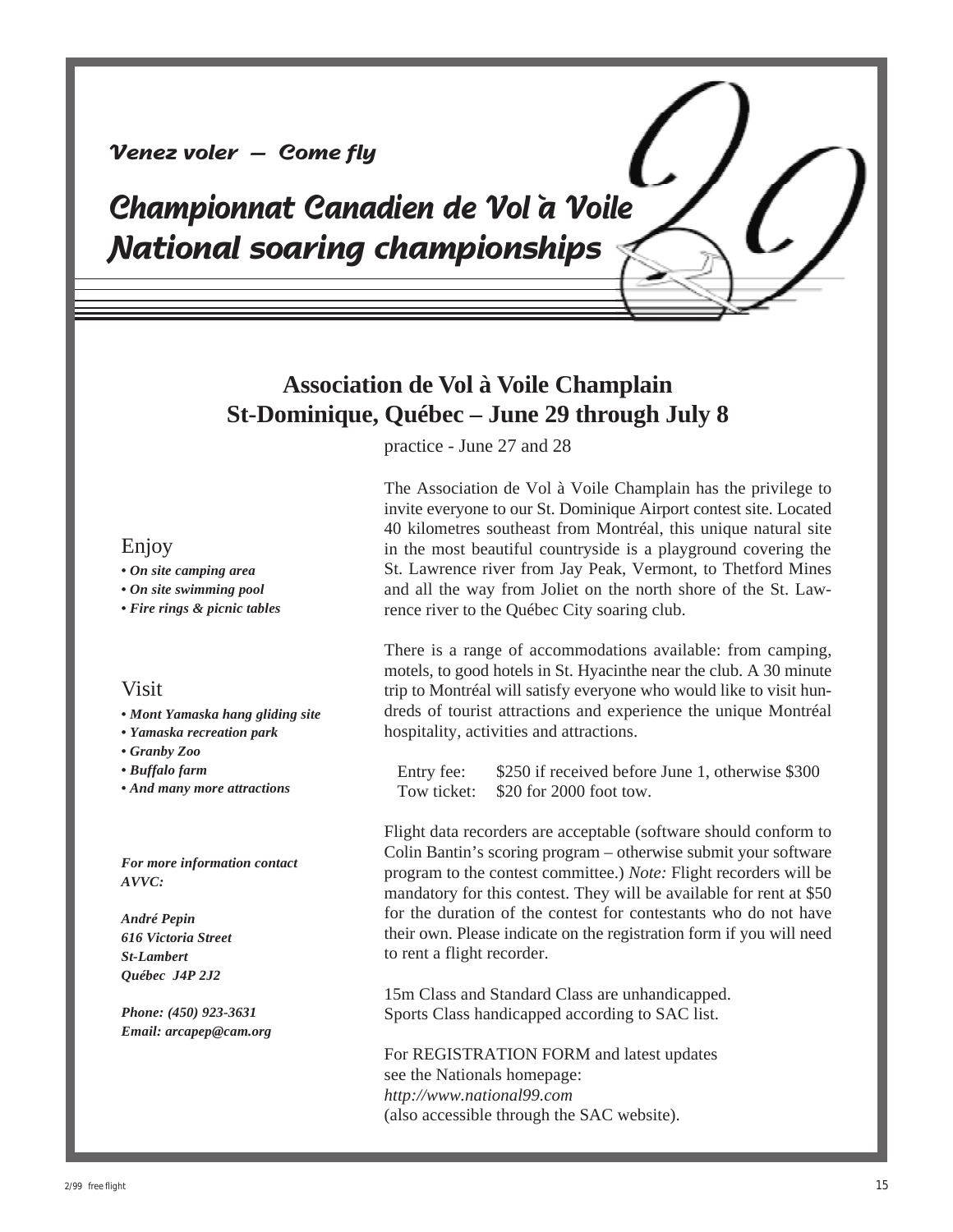#### **Letters & Opinions** from page 5

total, 48 were new members (49%), 9 former glider pilots, 23 new students pilots, 6 new towpilots, 6 new air cadets and 2 new spousal members. Of the 98 members, nine were women. We had five new women members in 1998 (+110%). The average age of our members is 37 years (the average age has declined by one year from last year). We raised the number of flights (normally around 1300 annually) to a record of 2239 flights. We had ten first solo and four new glider licence holders.

Now you want to know the recipe!?

In addition to the constant efforts and kindness of the members (see p6, "Not last", of the 6/98 *free flight*), myself, and especially the instructors, we put a special emphasis in recruiting student pilots.

In order to ease the entry of student pilots, we lowered the membership entrance level fees by 50% (SAC fee excluded). We thought that it could bring more students to our club to fly the gliders. In the long run, it would make more money. This year, we raised our income \$20,000 higher than 1997 (for the increase of 33 members). We lowered the membership fees of the student pilot because they are the ones who are using the gliders the most and because the biggest difficulty of recruiting new students is the high initial membership fees they had paid without knowing if they were even going to like our sport.

Another trick that I found to get more new members is the end of season trial membership. It is set at \$70 after mid-September (with no SAC membership fees to student pilots for this trial package). We have done this for the last two years. Before that, we usually had about two new members after mid-September. In 1997, we had 20 new members and around 30 this year with this special membership.

Why? When fall arrives, there are a lot of people that are searching for self-improvement courses. Glider courses are original and stimulating. The emphasis of the \$70 fee is to give a taste of our sport to potential new members. Seventy percent of the \$70 members (20) came back in 1998. Another good idea behind the \$70 fee is that when the cold days arrive and thermals have gone south for the winter, the average member is not coming often and is not using much of the equipment. The \$70 members are taking up the slack created by the fall days. We made 800 flights after mid-September when we usually had done 1300 flights per year!

The special end-of-year membership creates two advantages: newcomers will use the leftover equipment and will get addicted to our sport, and they will come back next year and pay a full season membership. Usually, when mid-September has arrived, everything is payed off (insurance, avgas ...), so we are not losing money by offering low end-ofseason membership. It's the opposite, our revenues have exploded and we have invested in the membership of the coming season.

When we tell people that it costs an average of \$1500 (at Champlain) to have a glider pilot licence compared to \$6000 for the airplane licence, we *are* cheating a bit. We are comparing oranges with apples. Have you ever calculated how much per hour a glider course costs in your club? In our club it is \$90/hour (average flight of 20 minutes at 35¢/min + \$18 for the tow + 1/20 of the \$276 club and SAC membership fees, with a free of charge instructor). It is almost the same price as renting a Cessna 150, including the \$25/hour instructor! The difference is that we have to build only 6 hours of flight time to get the glider licence instead of the 45 hours for the power licence. \$90/hour is a high cost for lessons in a motorless airplane with a free of charge instructor, but that is what it really costs and we cannot go lower than that (the \$90/hour rate already includes the 50% discount of the regular membership fees). Before, it was costing \$100/hour when we were charging a regular membership to the student pilots.

Try to find how much it is costing a student to pursue a glider course at your club and perhaps you will find the reason why the soaring community is having a problem recruiting new pilots.

I hope that sharing this information can help the soaring community grow, can get more SAC members and, indirectly, reduce the SAC membership fees. My motto is: the more we give, the more we get. It's working for Champlain, it could work for your club also.

> **Sylvain Bourque** president, AVV Champlain

# **On being invisible**

Re: Ian Oldaker and Tom Coulson's page 21 article in the last issue of *free flight* regarding the 1998 Transport Canada Recreational Aircraft Seminar. They wrote, in part, "We were surprised to learn that the other sports know very little about soaring..."

This does not surprise me in the least. If the aviation community is ignorant about soaring, try to imagine how informed the average Joe or Jane on the street is. There is much work yet to be done to raise the profile of our sport within aviation itself as well as the non-flying public. Let us recognize that fact.

Recently (Jan 1999) there has been some discussion about this on the SAC Roundtable website. I think these kinds of efforts are long term processes, and that, as a group, we need to recognize that ongoing publicity, media relations and marketing efforts are needed. In the end, this could have very positive results.

#### **Terry McElligott**

# **Some views on international competition**

Why support our participation in any international soaring competition?

- To send potential winners Mmmm? (see comment #1 below)
	- who will raise awareness of the sport back in Canada? – No, see comment 2.
	- who will bring back enhanced and transferable skills? – Yes, comment 3.
- To maintain Canada as an internationally recognized part of the sport? ?? - note 4.
- To reward pilots who have spent a bundle rising to the top of the Canadian competition ladders? – Mmmm? comment 5.
- To help glider manufacturers market their newest exotic machines? – No, note 6

1. The World Gliding Championships provide an opportunity for the best soaring pilots to test themselves against their peers — winners are champions. Unfortunately, as Nick Bonnière directly stated during a luncheon speech at the SAC AGM following the competitions in France, "You cannot win if you are flying an ASW-24 against others flying the LS-8". Other than making a clear case for the concept of the World class, Nick was indicating that a chance to win this year in Germany depends on having one of the 'best' sailplanes at hand — today an LS-8 and an ASW-27. Historically our pilots have placed in the top ten at the WGC when they have had the 'best' sailplanes to fly.

Should SAC financially support a team only if pilots can get the right equipment? If you want to support potential winners, the answer is yes. The corollary is that if winning is the objective of sending a team, the funding is wasted if team members cannot obtain the 'best' machines for the competition.

2. International soaring competitions receive zero media coverage in Canada today. Forty years ago (I have been around a looong time!) the events seemed unusual enough that our Team pilots were covered in the weekly papers — photos and text — days before the ho-hum attitudes of today, eh?

3. Bringing back enhanced and transferable skills has been the main benefit of having our pilots compete in past WGC events. The Canadian Advanced Soaring group's programs ensure such skills are transferred very effectively. However, other than pair flying, what new techniques have shown up at the WGC recently? New instrumentation, yes,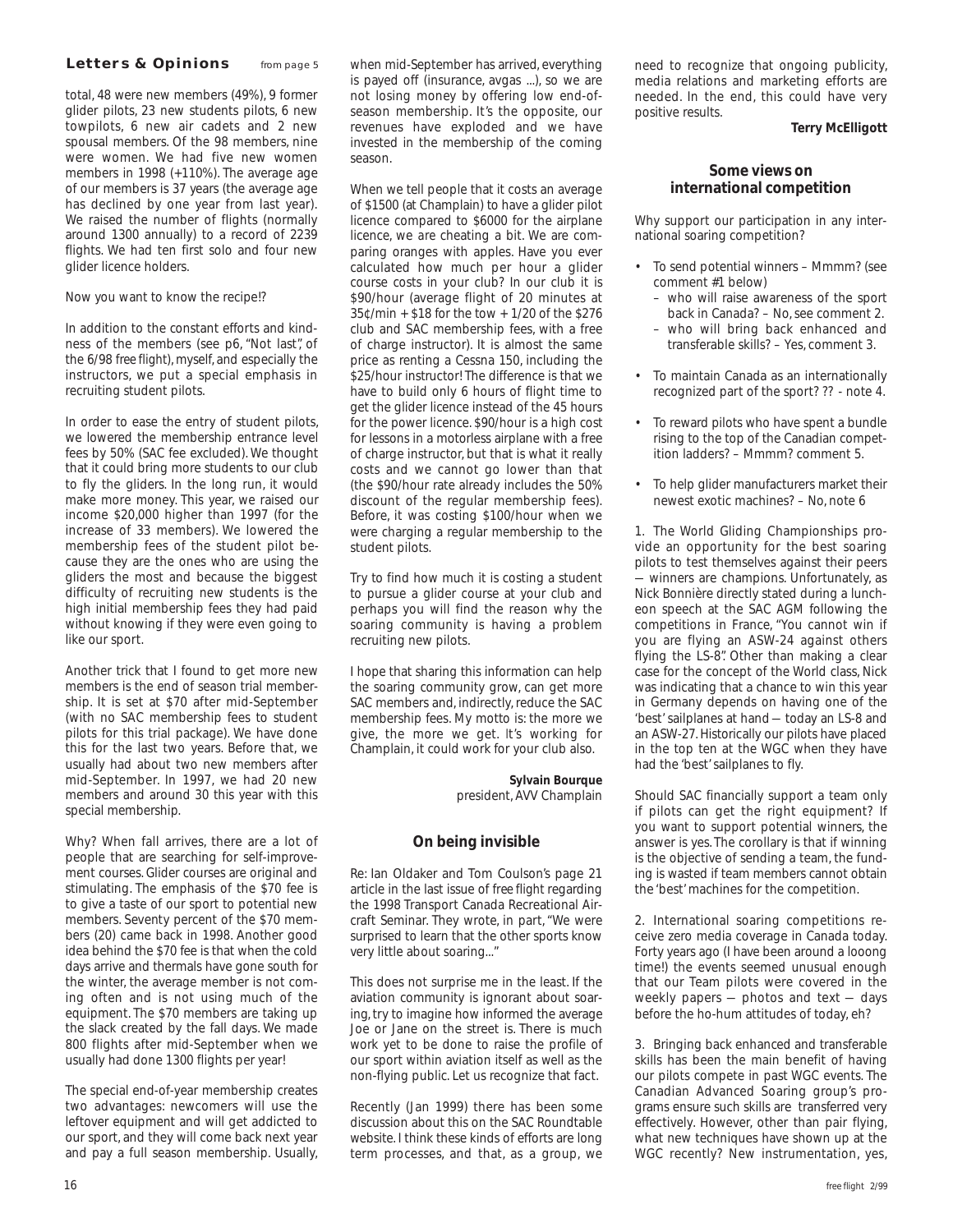# **SAC news**

# **SAC AGM notes**

The 1999 SAC AGM and seminars were held in Edmonton 26-28 February. There were only 42 people registered to attend, with 37 attending the actual general meeting.

SAC had a good year financially last year, showing a small budget surplus due to the ongoing efforts of the Board to keep costs down. SAC operating expenses have levelled off and are about as low as they can be. Use of e-mail and the competition in long distance telephone rates has contributed to the savings. Wise investments saw significant capital growth in our various funds.

We finally saw a resolution of our dispute with the Aero Club over our FAI contribution, which has been reduced significantly from previous expectations.

A Board motion raised at the meeting to require 90 days notice for any motions to be raised at future AGMs was narrowly defeated. The intent of the motion was to try and avoid the situation where a motion raised from the floor of an AGM that was not in the best interests of the association could be passed without proper representation from the rest of the organization. With the movement of the AGM around the country, and the relatively low attendance, it would be possible for those in attendance to give direction to the Board that was contrary to the wishes of the member clubs at large. The motion allowed time for circulation to the clubs, and to allow the clubs to prepare representation at the AGM by person or proxy.

Discussion from the floor centered on the difficulty in making any decisions at the AGM if no motion from the floor could be considered. Discussion ensued about how to achieve the intent of the motion without restricting the business of the association. No solution was determined, and it will be up to the Board to decide if they wish to introduce something else in the future.

but spreading this information doesn't require participation in the WGC. As well, most SAC members fly for fun, not to compete.

4. Our attendance at the IGC meetings ensures this more cheaply than supporting team pilots.

5. Pilots who love competition flying get a super adrenalin rush from being at international soaring competitions to mix and test their skills against the best in the world. They have the passion and continuing drive to hone their skills until they are at the top of the Team Seeding list. They spend a bundle

At meeting end, the Board was recognized and given applause for a job well done.

At our lunch, Denny May, the son of Canadian WWI and bush pilot, "Wop" May, gave us some personal and humorous insights about the aviation career of his famous father.

The afternoon safety sessions, delivered by Ian Oldaker, Dan Cook, and Terry Southwood were well received by the audience. Ian concentrated on the human factors that can affect our flying abilities (attributing an accident to "pilot error" just looks at the surface of the event); Dan talked about some of the issues and considerations about setting up a club safety program and the role of a club Safety Officer. He has written a new manual for club Safety Officers which is available from SAC. Terry ran an excellent workshop on incident analysis. As opposed to "accidents", Terry termed "incidents" as anything that provides "a cheap learning experience". He showed a process on how to recognize the factors involved, and how to communicate the lessons learned.

At the awards banquet, Mike Glatiotis gave us an enjoyable presentation on his transition from being a flatland to a mountain pilot, with slides of spectacular flying in the foothills and mountains of Alberta and British Columbia. A report on the SAC awards and trophies is given elsewhere in this issue.

The Sporting committee meeting on Sunday morning discussed the process for distributing (the very limited!) funding for world competitions, which world contests were eligible for funding, and the new rules for GPS-only national competitions.

Hal Werneburg presented a new proposal for a computer generated competition task to eliminate the dangers and inequities of gaggle and team flying in world competition — he will deliver the idea at the IGC meeting.

The weekend ended with the Edmonton International being fogged in for the first time this winter, likely preventing some attendees from getting home on schedule!

#### **John Broomhall**

to achieve their goal — ever newer more expensive sailplanes plus equipment and all the costs of attending our national competitions year after year. No sour grapes here. We competition pilots enjoy this arena and choose to spend accordingly. The emotional reward comes from being chosen, not from SAC financial support of a team entry.

6. We do not enter teams in the WGC to help glider manufacturers market their newest exotic machines but there is no doubt that this is the venue that manufacturers do and must use to promote their new products. Hey, nothing wrong with this.

# **International competition funding**

The international competition scene is in a period of rapid change. This year there are three world-level events, with prospective Canadian participation in two of them (Bayreuth, Germany, and Leszno, Poland). More international events are on the horizon. Only a short-time ago there was one world-level soaring contest every two years.

Through its World Contest and Wolf Mix funds, SAC has provided some financial assistance to Canada's national soaring team in the past. Since SAC has not received government financial assistance for many years, this support is only possible through the generosity of donors. In consultation with the competition community, SAC is currently devising guidelines for this support, which will recognize both the evolving nature of the international competitive scene and underlying financial realities. In this transition year, unless otherwise specified by the donor, donations to the World Contest Fund or Canadian Team will be allocated in proportion to the number of Canadian competitors participating in each world level event. In order to qualify for tax receipts, donations must be at arm's length and not directed to a specific individual. To facilitate banking, contributions should be made payable to SAC.

**Pierre Pepin**

#### **SAC annual reports now on web**

In the recent past, SAC has fulfilled its obligation to provide annual reports to members by printing them as the insert you have received in *free flight* each year. (Before that, the annual reports were distributed in a general mailing to members which cost SAC about \$3500.) The incremental production, printing, and postage costs of the magazine insert was about \$1000, a significant saving. Now that the SAC website is active, and a growing percentage of members have email and web access, the annual reports will now be posted on the SAC "News and Events" page. Printed copies are available from the SAC office on request.

**Tony Burton**

*What to do:* Have a wide discussion — SAC members, Sporting committee and Board.

*Objective:* A thorough review of international competition policy.

*Question:* To what extent should SAC financially support international soaring team pilots — WGC, World class, Junior, Women's, and Club class competitions?

#### **Charles Yeates**

*See the comments by Pierre Pepin in SAC News (above) on the short term situation regarding funding this year. Tony*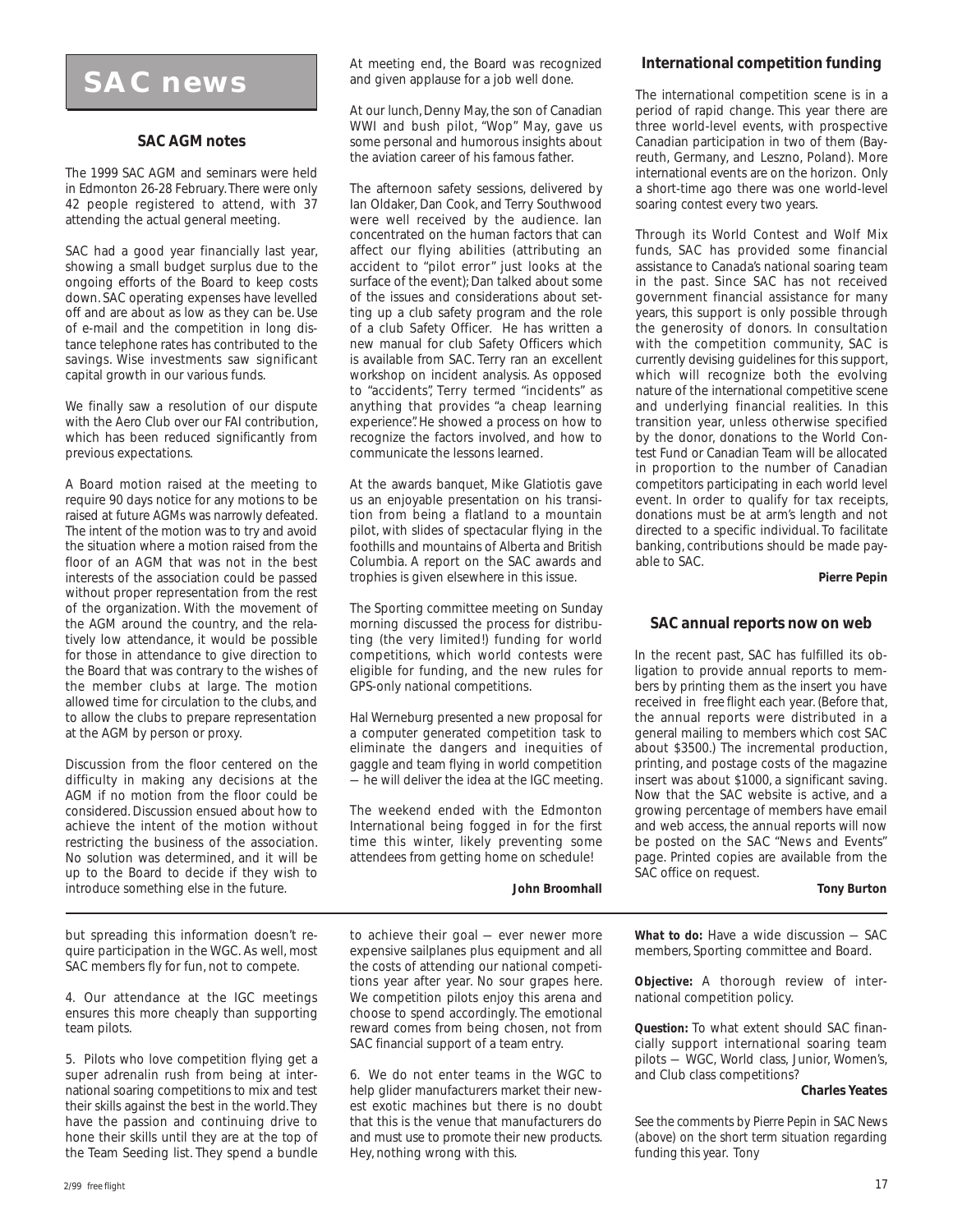# **hangar flying**

# **Potential problem on the PW-5**

In preparation for the tow in one of our two PW-5s, the pilot pulled on the tow release T-handle to attach the tow rope, and the T-handle pulled free from the release cable. An examination indicated that the T-handle had unthreaded (about five turns of a right hand thread) from its cylindrical cable attachment barrel of about 3/8" diameter. There was no positive locking devise at that threaded joint and apparently the T-handle had been coming loose for some time.

The other club PW-5 was checked and was found to be only finger tight at that joint. It appears that this joint needs some sort of positive locking devise. Club personnel added a Locktite cement to that joint as an interim measure. The other PW-5 still remains in the as-delivered condition.

It would likely be difficult for the pilot to pull on the release cable once the T-handle separated because the remaining 3/8" diameter cylindrical barrel is only connected to the 1/8" diameter cable by a 1/4" diameter U-shaped washer, and it easily falls free. Despite a long search, we never could find the U-washer in the cockpit and we had to fabricate a new one.

... The same thing has happened with our Puchacz. Last summer, while giving a checkflight to a pilot, the yellow handle fell on the floor during takeoff. So, Puchacz (as well as PW-5 or 2-33) pilots must pay attention to the release handle while doing their checklist — and maybe is it a good idea to secure them with Locktite.

*from the Internet*

# **Canadian Advanced Soaring news**

I would like to echo Pierre Pepin's remarks in the last issue. I think one of the best ways to retain new pilots in our sport is to challenge them. Cross-country soaring is the biggest challenge we have in this sport. CAS has been introducing pilots to this aspect of the sport through our cross-country clinics, and more recently through our winter soaring seminar. Held in Hawkesbury, the seminar attracted over 100 people from as far away as Toronto and Quebec City. For more details visit the SAC Roundtable to see what you missed. We plan to make this an annual event and will probably hold a seminar in the Toronto area next year.

The contest flight recorder project is progressing well. Nick brought some completed units to the seminar. Each unit is about the size of two cigarette packages stacked on top of each other. Wire connections are made

via a four pin phone jack for power and a six pin computer network jack for the GPS signal (only two wires are used in each connector). The units will be supplied for rental with about four feet of cable attached to each jack. You will be responsible for providing the plug for your specific GPS unit and for connecting the recorder to your GPS unit and battery.

Nationals competitors can indicate on the registration form if they require a recorder. Once CAS has confirmation of your registration, you will be able to rent one of the recorders from 1 June until the end of the competition for \$50. This will allow you to set it up in your cockpit and practice with it prior to the contest. Note that the rules for the Nationals allow only GPS verification for the contest. There are no provisions in the rules for cameras.

**Dave Springford**

# **International Gliding Commission**

This year's IGC meeting took place in Seattle, Washington, USA on 12-13 March. It was sponsored by the SSA, the Grant County (Ephrata, WA) Chamber of Commerce and the Seattle Glider Council. 26 countries were represented at the table and the meeting was chaired by the IGC president, Mr. Tor Johannessen of Norway. Canada was represented by myself as delegate, Tony Burton as member of the Sporting Code rewrite working group and George Dunbar as observer. All three are members of the Cu Nim Gliding Club of Calgary, Alberta.

The IGC operates on a very limited budget with most income being generated from contest sanction fees and GNSS FR approval fees received from equipment manufacturers. Expenses mostly relate to out of pocket costs of volunteers. IGC receives no financial assistance from the FAI.

Below are some highlights, with a more detailed report being made available at a later date once the official meeting minutes have been published.

This year's meeting dealt in large part with upcoming world and continental championships; the number of which seems to be increasing every year. Some time was spent defining new aspects of record flying requirements *(see following article)*.

Short reports were received from organizers of various championships with indications that preparations are well underway for the:

*Junior Worlds* – Terlet, Netherlands, 1999 *World Champs* – Bayreuth, Germany, 1999 *World Class Champs* – Leszno, Poland, 1999 *Club Class Champs* – Gawler, Australia, 2001 *Feminine World Champs* – Lithuania, 2001 *World Gliding Champs* –

Mafeking – South Africa, 2001 *FAI World Air Games (World Class Champs)* – Lillo, Spain, 2001

After a spirited bidding process between the USA and Italy, Rieti was chosen for the 2003 World Gliding Championships. A bid was accepted from France for the 2001 World Junior Champs at Issoudun.

The Lilienthal Medal (highest honour the IGC can bestow) was awarded posthumously to Oran Nicks of the USA for his lifelong dedicated involvement in aviation matters.

GNSS issues continue to occupy the time of several very dedicated individuals who spend untold hours with the testing and approval of GNSS FR units. It was estimated that if this work were done on a commercial basis, over US\$1,000,000 would have been spent so far.

An interesting and potentially important report was received outlining environmental concerns regarding aviation sports and gliding activities in particular. It is felt that the gliding community would be wise to be proactive in this area in order to forestall possible action from concerned citizens. A draft code of conduct for gliding is available.

The re-written Sporting Code (courtesy of Ross Macintyre, New Zealand, and Tony Burton, Canada) was accepted and will become effective on 1 October of this year. Discussions took place related to specific operational and competitive matters for several of the above listed championships and were generally resolved to the satisfaction of everyone.

Elections of officers were held and the following persons were elected :

President – Tor Johannessen, Norway 1st VP – Richard Bradley, South Africa VPs – Eric Mozer, USA; Tapio Savolainen, Finland; Åke Petterson, Sweden; Terry Cubley, Australia; Brian Spreckley, UK IGC secretary – Ms. Angela Sheard

**Hal Werneburg**, IGC delegate for Canada

# **IGC introduces more freedom to "free" distance records**

At the IGC meeting in Seattle, two major changes were approved relating to the FAI Sporting Code for gliders.

First, the rewrite that has been proceeding over the past two years was approved. I am sure that you will find the new format much more readable and user-friendly. When the agreed upon changes and amendments have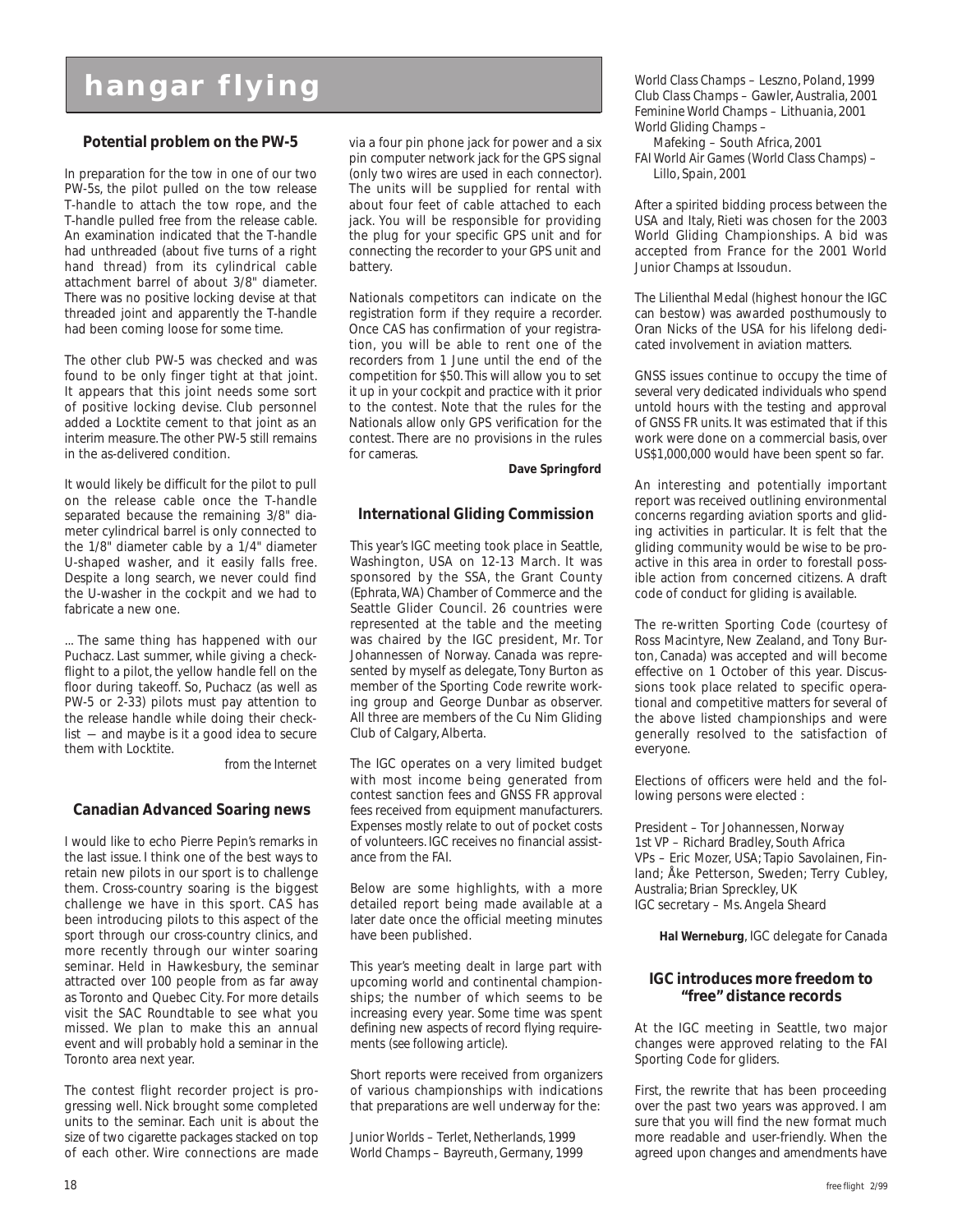# **Ontario Soaring Ladder results - 1998**

| Pilot                                                                                                                      | Club                                                    | Glider                                                                                      |                                         | Flts                              | Tot km                                                        | Pts Place                                           |                                 |
|----------------------------------------------------------------------------------------------------------------------------|---------------------------------------------------------|---------------------------------------------------------------------------------------------|-----------------------------------------|-----------------------------------|---------------------------------------------------------------|-----------------------------------------------------|---------------------------------|
| Nick Bonnière<br><b>Ulli Werneburg</b><br>George Wilson<br><b>Tracie Wark</b><br>Jörg Stieber<br>Doug Bremner<br>lan Grant | GGC<br>GGC<br>LSS<br>SOSA<br><b>SOSA</b><br>SOSA<br>GGC | ASW <sub>20</sub><br>ASW20b<br>Libelle<br>ASW <sub>20</sub><br>I S4<br><b>SZD55</b><br>I S4 | .ST<br>M7<br>JΚ<br>LN<br>JS<br>ХT<br>7T | 11<br>10<br>4<br>4<br>3<br>6<br>4 | 3774.2<br>3814.3<br>1449.3<br>1550<br>1299.1<br>1736.5<br>435 | 2086<br>1987<br>1933<br>1395<br>1234<br>1213<br>413 | 1<br>2<br>3<br>4<br>5<br>6<br>7 |
| Alain Berinstain                                                                                                           | GGC.                                                    | $Jantar/1-36$                                                                               |                                         | 2                                 | 275                                                           | 327                                                 | 8                               |

Winner of the Ontario Soaring Ladder for 1998 is Dominique Bonnière with 2086 points, closely followed by wingmate Ulli Werneburg in second place with 1987 points. Nick and Ulli's flights included a successful Canadian 3TP Distance record of 560 kilometres from GGC in July. Nick set another kind of record also by claiming 3774 cross-country kilometres, the most by any entrant since the Ladder began in '94. Other worthy flights include a successful 500 kilometre

Diamond badge leg by George Wilson, who flies a Standard Libelle out of London Soaring Society. As the list of past Ladder winners shows, the winning standard is consistently high, although the number of entrants has hovered around only ten each year.

| Yr Winner                                                                                 | Club Glider |  | #Flts Km Pts |  |
|-------------------------------------------------------------------------------------------|-------------|--|--------------|--|
| 96 Dave Frank RVSS ASW20 SR 5 1690.9 1573<br>98 Nick Bonnière GGC ASW20 ST 11 3774.2 2086 |             |  |              |  |

Jörg Stieber, past-president of Canadian Advanced Soaring, has proposed developing the Ladder into a national event. Several successful precedents exist in Europe. For example, the BGA Ladder boasts a hundred entrants or more each year (see *http://www.personal.u-net.com/~blotuk/BGA/ ladder.html*). In Canada, the long travelling distances to contests should only add to the popularity of this form of competition, so the potential for growth seems to be there.

**Ian Grant**, Ladder administrator



been incorporated, this new Code will be placed on the SAC webpage for downloading and use. Second, with strong argument from the Austrian delegate over the past two years, there will be a redefinition of the Straight (free) Distance, Free O&R Distance, and 3 Turnpoint Distance record categories to make them completely free. That is, there will be no requirement to predeclare any turnpoint(s) or any remote start/finish points that may be used on the flight. This rule change *does not* apply to badge flights.

The pilot will now be able to launch, fly to a remote start (if wished), fly to any available location accessible during the flight and name it as a turnpoint later, fly to a remote finish point (if wished), and land (either at a desired airfield or to a safe landout area). All waypoints must be correctly photographed or later identified in the flight recorder data. A pre-flight declaration is not required to be entered into the GPS or be photographed.

The chief argument for the task had been made by Hans Werner Grosse in the European gliding press. He said that, on long distance tasks, the current requirement for pre-declaring TPs that would actually be reachable during the flight did not test any soaring skill, but was a matter of pure luck. Secondly, motorgliders can now make use of remote start and finish points by virtue of their recorded motor-off and motor-on times while sailplanes cannot.

Dropping the requirement to pre-declare these tasks has obvious gains in mountain soaring areas — one will be able to fly to a good ridge location behind the intended courseline before the offical start, choose turnpoints in areas of good lift during the flight, and finish in an area which adds to the distance but is locally unlandable. Flatland record attempts will still be greatly assisted in the case of the 3-turnpoint distance task. Besides free choice of turnpoints if, for example, one got back to the club with height and thermals still available at the end of the day, you could overfly the airfield to add distance before turning back for home. With study of the maps of your local flying area, no doubt other opportunities and possibilities will present themselves.

The new Code and task definitions will come into effect on 1 Oct 99. Between now and then, updated FAI record forms will also be completed and posted, and Ross Macintyre (UK) and I will be drafting a new Official Observer's guide to the Code.

**Tony Burton**

# **Corrections to editor's bloopers**

Here are a couple of corrections to errors which crept into recent issues. In 6/98, the sailplanes in formation on the front cover are not quite "a Cirrus sandwich" as 54 is a Mini-Nimbus (can you see the differences?). That's a minor error though, compared to getting an author wrong in 1/99 — the story, *Flying the Gap,* was written by Wolfgang Thiele of Rideau Valley Soaring. It turns out that both he and Frank Pennauer had send me articles on their travels and for some reason I got them switched. My apologies to Wolfgang.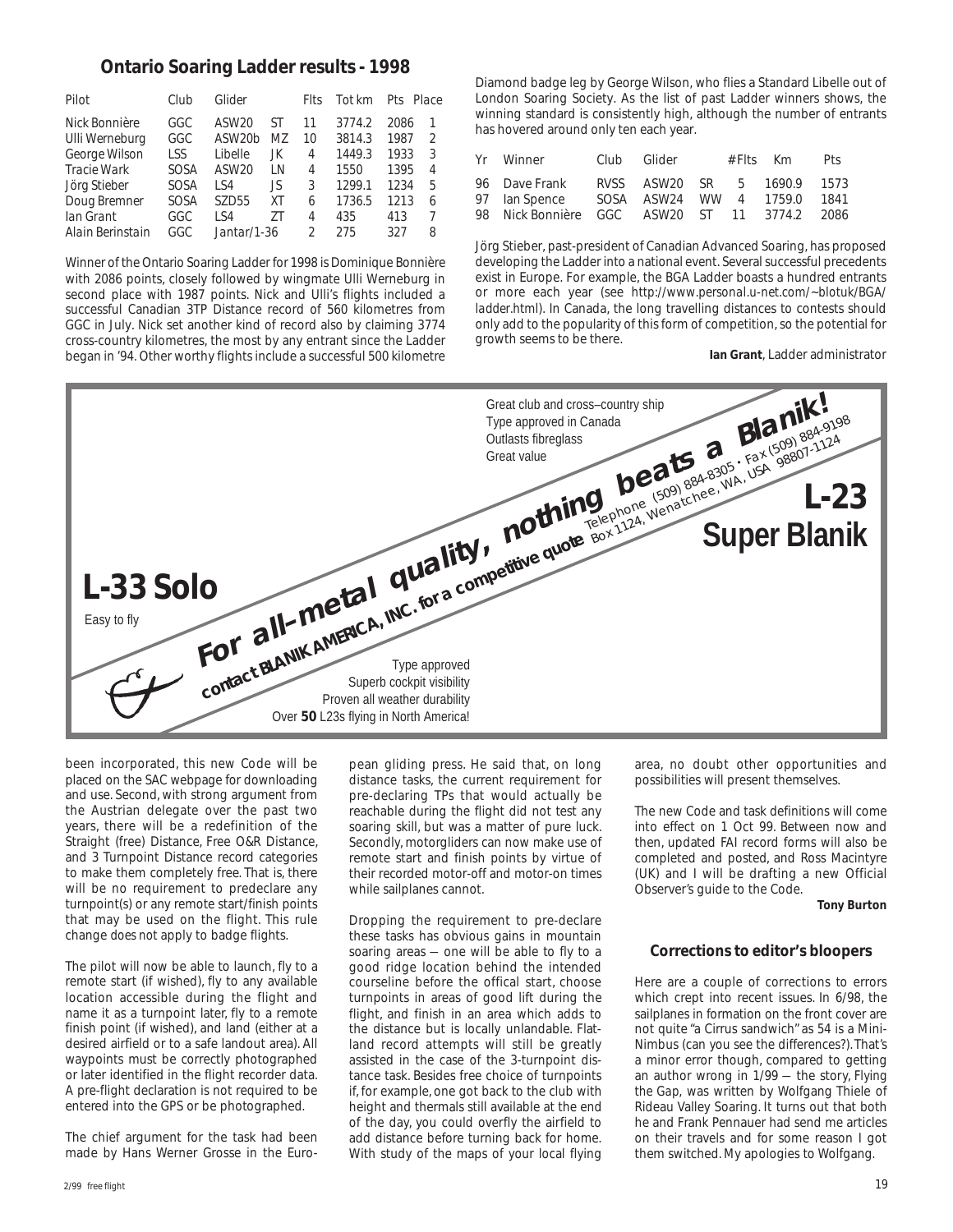# **safety & training**

# **Request for pilot training in the safe use of FRs and GPS**

The August 1998 meeting of the OSTIV Training & Safety Panel (TSP) in Ållberg, Sweden dis-cussed with some concern the potential for accidents when people weren't properly trained in the use of GPS. Pilots had their head down in the cockpit too much trying to make the systems work. The TSP had reports of near mid-airs which were attributed to such situations. The TSP adopted the following:

## *OSTIV recommendation on implementing GPS, flight computers, and other advanced instruments in gliders.*

"Despite the fact that GPS and flight computers are relatively new to gliding, we have experienced that this kind of equipment directly or indirectly has led to several accidents and dangerous situations. The main concern is that this type of equipment attracts the pilot's concentration into the cockpit, and distracts the pilot from keeping proper lookout. OSTIV TSP fears that improper construction and wrong operation of such equipment clearly increase the risk of mid-air collisions. The main problems with this type of equipment are:

- Handling and operating the equipment is often very complex.
- The data presented is often complex and in a form that needs close attention from the pilot.
- The data presented is not only necessary information, but also information that are "nice" to have.
- Many pilots are not properly trained in use of the equipment.

Especially a lot of hand-held equipment can be very complicated to use and the display is very small. An example can be the procedure needed for changing the trackpoint time on a GPS when approaching a turnpoint. For many GPS receivers this has to be done manually through the menu systems. Ideally this should be done automatically by the GPS or at least with one button.

Microprocessors and modern technology give almost an unlimited opportunity to implement new features and present various data. Some data are essential, but others are not essential, just nice to have. A recent example is an advanced variometer that shows the direction to the core of thermals. OSTIV TSP consider this to be very dangerous as it attracts the pilot's concentration into the cockpit almost all the time

The OSTIV TSP fully recognize the needs for useful and advanced equipment in gliders, but will strongly urge the constructors and manufacturers to keep in mind the effects their equipment have on the pilot's concentration and awareness for the world outside. Output should be given in audio form when possible, and visual output limited to essential data. Pilots must be given proper education and training before flying with the equipment and the TSP strongly recommends that manufacturers make some provisions for training, such as computer simulation programs."

**Whoever thinks, while strapping into the cockpit,**

**"I wonder what the accident rate is in gliders this year?"**

**Take no consolation in statistics when you fly. On this flight, your accident rate will be either 0% or 100%.**

**Assure the 0% by flying within your own personal limits – you know what they are.**

# **OSTIV TSP recommended practice for**

# **Lookout to avoid collisions**

LOOKOUT must be emphasized from the beginning of training.

# **Background**

There has been an increase in the number of mid-air collisions in recent years, possibly due to poor lookout and/or inadequate training of pilots. This recommended practice is addressed to all instructors and pilots and offers suggestions for improving pilots' lookout practices and for the training of new pilots.

# **Teaching lookout**

Use the first aerotows to do this — to teach the technique while the student is not flying. For winch launches, the lookout technique is to be taught, step by step, on the first and subsequent flights. During the first stage of teaching, emphasize the use of the horizon for attitude and hence speed control. This is also very useful for judging the turn rate and angle of bank. This assists the student to get used to keeping the eyes out of the cockpit and to refer to the instruments a minimum of the time.

Subtle ways of teaching pilots to look out:

- ask students if they have seen any other aircraft, to count them, and ask that they report to the instructor whenever they see another aircraft.
- the above technique can be varied in intensity by the instructor; for example, take control to avoid an "apparent" aircraft.
- ask students to fly towards a real object (not just a "north" direction for example) especially when turning (look out before turning).

## **Technique for a good lookout**

Scanning technique is to be used. Winch launches: pilots to scan ahead, above, and to the sides immediately before the start of the launch. Aerotow: first tows should be used to teach the scanning technique while the student pilot is not flying.

#### **Conditions leading to difficulties in seeing other aircraft**

- clear, good visibility many objects can be seen clearly so other aircraft are not easily distinguished;
- hazy conditions when the eye focusses nearby (about two metres) and not at a far distance required to see other aircraft easily;
- glare and dirty canopy causing reflections in canopy from bright clothing and maps;
- effects of polarizing sunglasses leading to occasional blind areas;
- the use of baseball caps and similar largepeaked hats,
- poor positioning or poor ergonomic design of instrument installations such as GPS and cameras.

#### **Rules for collision avoidance**

Every student, before first solo and when practical, must be briefed and have demonstrated to them the rules for collision avoidance and overtaking. This should be emphasized again before first solo and at each subsequent dual flight.

# **Thermaling**

All student pilots shall be taught according to the standard thermaling rules. In addition they should practice thermal entry and thermal flying while maintaining separation from other aircraft before first solo. They shall also attempt to match their speed to the speeds of other gliders when at the same height.

# **Ridge Flying**

Pilots shall be well briefed and familiar with all rules specific to the ridge to be flown. ❖



*by Ursula Wiese*

*the complete history of soaring achievement in Canada is now freely available on the SAC documents webpage.*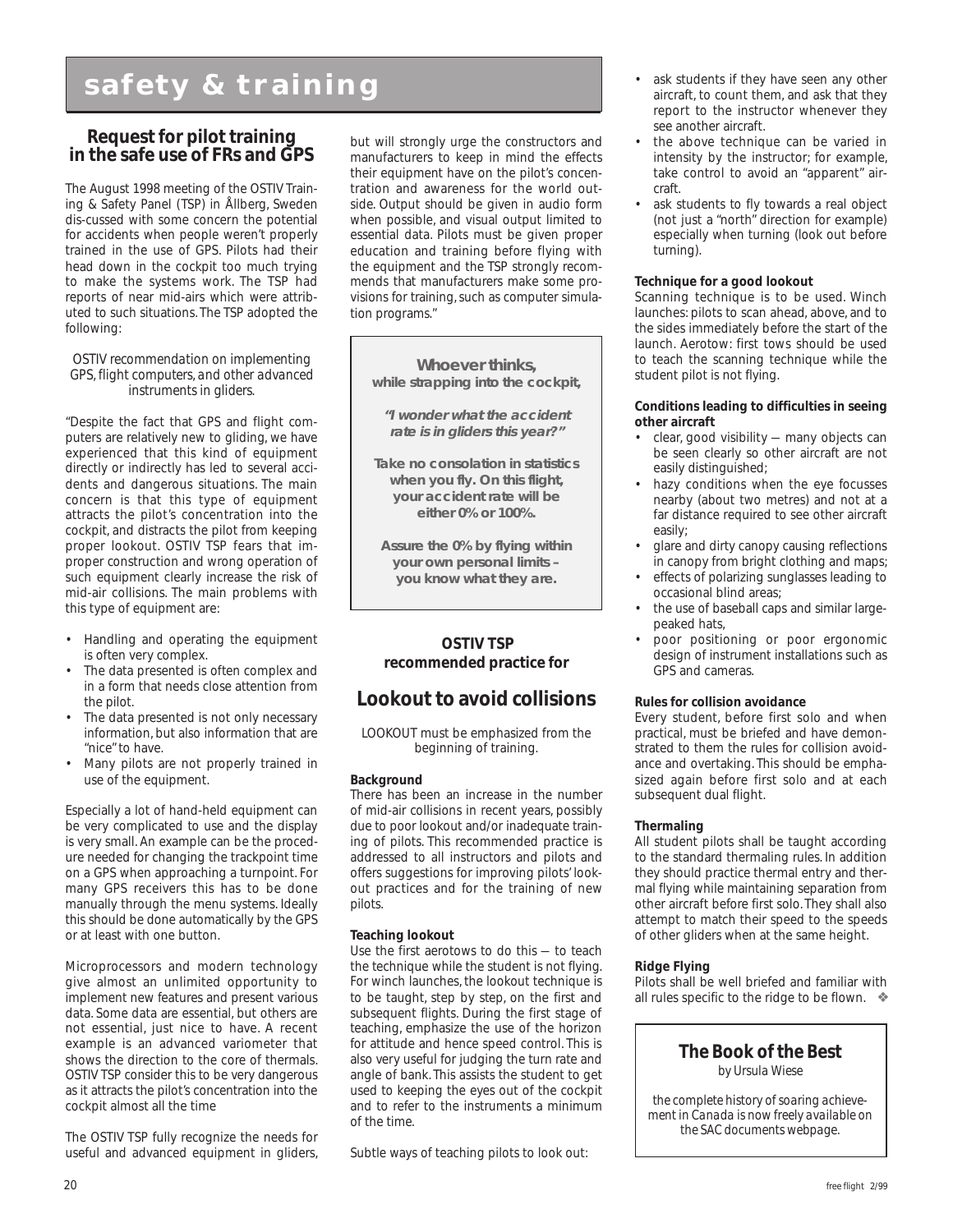# **club news**

# **Bon vol Pierre !**

À quelques jours de Noël, le Club de Vol à Voile de Québec vient de perdre un de ses bons membres. En effet, Pierre Rochette n'est plus. Il y a à peine deux printemps, Pierre faisait partie de l'équipe de négociation qui rencontrait NavCanada pour la sauvegarde de notre espace aérien.

Bien connu pour son rire communicateur, Pierre était un mordu du vol à voile. Son optimisme et son dynamisme manqueront à plusieurs.

Pierre a été par le passé président du CVVQ durant 4 saisons. Il a été parmi les pilotes qui ont découverts au fil des ans le potentiel du vol d'onde dans Charlevoix et a toujours été depuis un promoteur de cette facette du vol à voile.

Cette ascendance qui vient d'emporter Pierre ce 23 décembre sera sans doute la plus forte qu'il aura rencontrée de toute sa carrière de pilote. Bon vol Pierre!

Président du CVVQ, **Denis Pépin**

# **Silverstar Soaring**

Located at the north end of the Okanagan Valley, our club of a dozen members is made up of eight glider pilots, an airline captain who provides the C-182 towplane, a teenager student glider pilot, and our Mr Fixit who loves the occasional ride.

Several flights of 2-5 hours have been made and Silver Star Mountain generally produces good lift. Malcolm Rhodes (LS-4) has ventured away to Kamloops and back (250 kilometres). The club Blanik is heavily used on Sundays and our 'Discovery Flights' and 'Silverstar Special' ride to 6500 feet is popular at \$100.

Selling flights through mall displays and media promotion has helped the treasury. However, new members seem hard to find. An evening at the Kelowna recreation centre featuring an introduction to gliding had 29 people enrolled.

Our combined fleet consists of a Blanik, 1-23, Monerai, LS-4, and a 2-22 — no shortage here, and membership growth is our most urgent task.

Visiting pilots are welcome and you will find us on the south side of the Vernon airport. You will marvel at the unequalled beauty of Kalamalka Lake, the lake with the multiple shades of green.

**Hans Kruiswyk**

# **Alberta Soaring Council – the case of the theft of funds concluded**

The continuing saga of John Barry Woods came to a conclusion with his final sentencing in Court of Queen's Bench in Calgary. After pleading guilty in December, and then given leave from the court in January to obtain a psychological assessment pertaining to his alleged gambling pathology, Woods was unable to get an assessment prepared, so the hearing proceeded to sentencing on 15 March.

In sentencing, the judge spoke to the breach of trust of the fellowship of the Alberta Soaring Council, and of the significant theft from that position of trust that Woods held. He emphasized that this was a "betrayal of trust" at the highest level, and that this extended beyond the monetary loss. The judge reflected that the loss represented some twenty years of effort on the part of the ASC and all its present members. It also effected a loss in trust held between towpilot and glider pilot, upon whose actions each other's lives can depend. The thought and eloquence behind the ASC's Victim Impact Statement carried considerable weight in the judge's deliberation (he quoted from it).

Mitigating the judge's decision was the fact that Woods had no prior record, a good employment record, provided no impediment to investigators, and plead guilty at his initial hearing.

Woods was sentenced to 2-1/2 years in a federal penitentiary, and ordered to pay complete restitution to the Alberta Soaring Council. (The order of restitution survives any claim of bankruptcy.)

# Cu Nim president, **Mike Glatiotis**

*Woods was elected as ASC treasurer in March 1997 and over the course of six months gambled away most of ASC's funds (almost \$100,000) in an attempt to pay his personal debts. The hard lesson here is to never have single signing authority on club checks.*



#### **Toronto Spring Glider Pilot Ground School** Tues or Wed evenings 7:30 - 10:30 pm for 8 weeks, preliminary starting date, 7 or 8 April. Contact: Ulf Boehlau: days (416)410-3883, eves (905)884-3166, *<ulf@problem.tantech. com>, <cm855@torfree.net>*

- **Eastern SAC Instructors' Course** 17-21 May SOSA. Course fee \$150. Contact: Tom Coulson (519) 651-2779 *<tcoulson@istar.ca>*
- **Invermere Soaring Camp** 22-30 May East Kootenay Soaring Club and the Alberta Soaring Council are happy to revive the annual Mountain Soaring Camp at the Invermere Airport. The event will be run and attended by experienced Rockies soaring pilots who are available to coach mountain soaring techniques and micrometeorology, give checkflights, and promote a safe transition to flying at this exceptional site.

East Kootenay Soaring also offers glider rentals and checkflights. Camping available at the airfield, and the lake is very inviting! Soak your weary bones in the hotsprings. Don't be shy, come fly. Questions? call event coordinators: Mike Glatiotis, Cu Nim, (403) 282-6121 *<mglatiot@cadvision.com>*; Don Miller, East Kootenay Soaring Club, (250) 342- 3201 or, Matt Kazakoff, (250) 342-3006 <*kaz@rockies.net>*

# **Canadian National Soaring Contest**

28 June- 8 July AVV Champlain, Saint Dominique, QC. Further info available by the next issue. Contact: André Pépin (450) 923-3631, *<arcapep@ cam.org>*

Western SAC Instructors' Course 4-10 July Cu Nim Gliding Club, Black Diamond, AB. Minimum experience – 125 flights, 20 hours P1, CFI recommendation. We will be flying Blaniks on aerotow. Registration \$150, flying cost about \$200. Existing instructors welcome to attend as a refresher (no registration fee required). Known attendance is low at this point so call soon to reserve your spot and get info. Contact course director, Terry Southwood (403) 255-4667.

# **Come and soar with the bald eagles! PEMBERTON SOARING CENTRE**

Operating daily April to October in Pemberton, BC

• excellent mountain scenery with thermals to 12,500 feet

- camp at the airport, B&B, or stay in Whistler
- area offers a wide variety of summer activities

# **Glider rentals: L-13 Blanik, L-33 Solo Instruction: glider pilot courses or book a number of lessons**

For more information, ph (604) 894-5727, fax (604) 894-5776 e-mail: pemsoar@direct.ca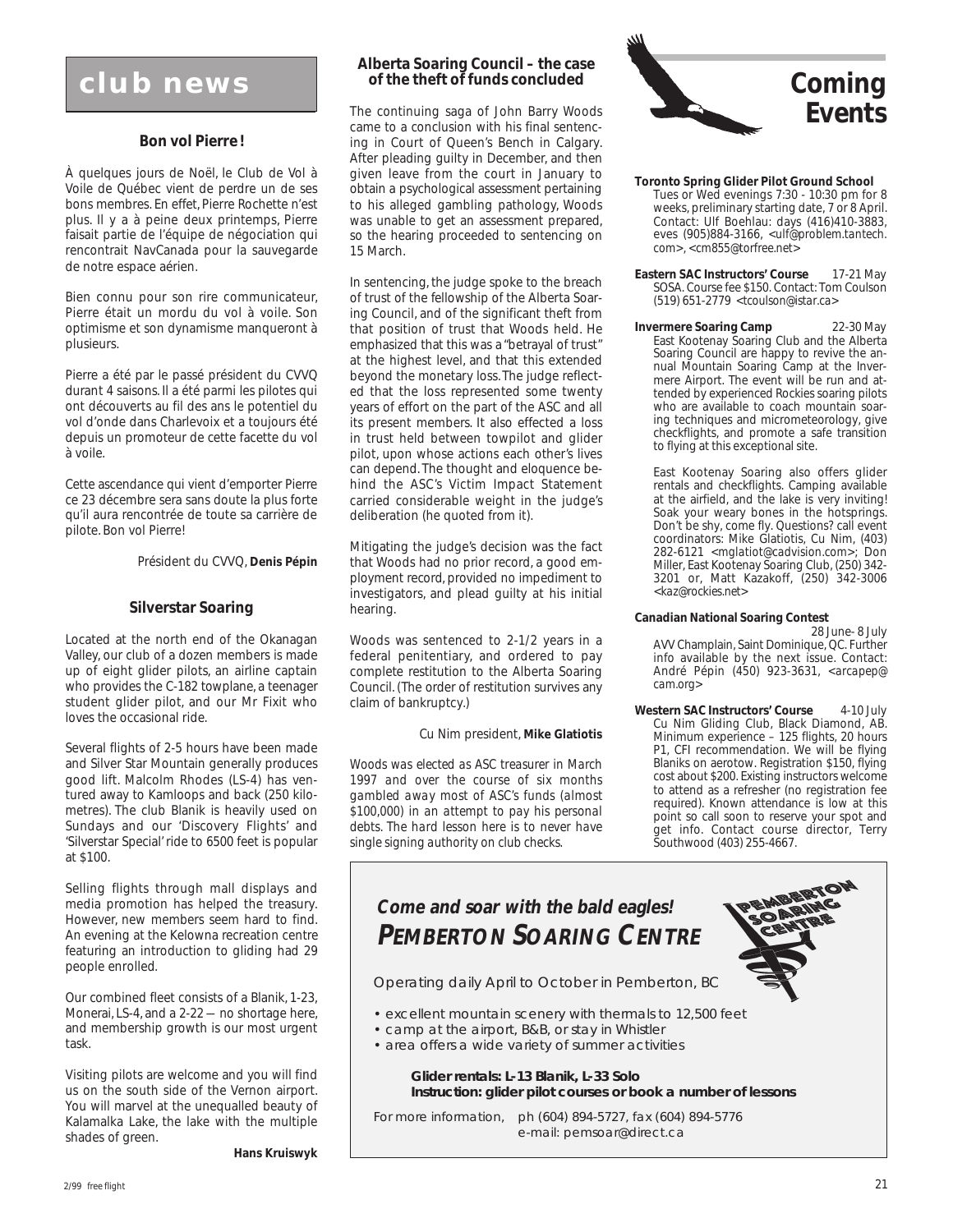**404 Moray Street, Winnipeg, MB R3J 3A5** email: *dhengr@mb.sympatico.ca*

The following record claim has been approved:

| Date of flight      | 24 Jan 1999                                     |
|---------------------|-------------------------------------------------|
| Record type         | 3TP distance, citizen                           |
| <b>FAI</b> category | DOG[M] 3.2.5.5                                  |
| Pilot / Crew        | <b>Charles Yeates / Kris Yeates</b>             |
| Sailplane type      | Twin Astir, VH-IKU                              |
| Distance claimed    | 391.7 km                                        |
| Task completed      | Waikerie, S Australia to Loxton A/F to The Gums |
| Previous record     | Unclaimed                                       |

It's time to go. After serving as Records committee chairman for five years it is time to hand on the task. At the time I assumed the post the use of a computer was convenient but not essential. Presently a reasonably high standard of computer literacy is needed to complete all record claim details. Another option would be the appointment of a "Qualified Person" to provide analysis of GPS flight recorder data files in support of the Records chairman. The work involved has generally been interesting and only occasionally frustrating. Some claimants still do not follow the procedures laid out in the *Badge and Record Flying* guide or comply with the requirements of the FAI Sporting Code. The upcoming rewrite of the Code should make its contents easier to digest. Please contact the SAC office if you are interested in the job.

# **Walter tops the US "old farts" competition**

Raise your glasses — Walter Weir defended his title at the US Seniors Championship in Florida by winning it for the second year in a row! Says Walter: "Under-age pilots (55), or those "cheating" by team flying were disqualified, so the US Team of Striediek, Byrd, Bowman and Bartell were *hors concour*. Guests who are "aliens" but otherwise OK qualify to win the trophies but are not recorded as winners by the SSA; you have to be an American. It was not the total triumph that last year was — I squeeked the contest win after Knauff got zero one day for an airspace violation and Mockler lost 100 points for exceeding the 6000 foot start gate lid and then not waiting below 6000 for five minutes. It's a very popular contest — people were being turned away. The field is only big enough for 50 entrants. Ray Gimmey is running an unsanctioned Western Seniors this year."

#### **Tony Burton**

# **CAS winter XC soaring seminar a huge success**

On 6 March, Canadian Advanced Soaring ran a winter cross-country seminar which was held at the Hawkesbury Golf Club. Despite the worries of travel with a lot of snow on the ground or falling, 103 pilots were present! John Bisscheroux stated that it was the biggest and best soaring seminar he was privileged to attend in his long gliding career.

*Svein Hubinette (MSC):* With record attendance, we also set another record — we ran out of some food. The caterer had never seen such a hungry lot — we had ordered food for 115 and even this was not enough so we got a refund on our meal charges! The location worked very well as we had the whole building for ourselves with ample bar/ toilet/quiet corner facilities. After a delay due to the volume of participants, the seminar progressed roughly to schedule with most people staying until the end at about 7 pm. In addition to the seminar we had brief presentations on the SAC AGM, Nationals, and the Canadian World Team.

Pierre Pepin presented Ulli Werneburg and Nick Bonnière their "Best Flight of the Year" (BAIC trophy) plaques and record certificates for their joint "free distance around three turnpoints" flight in 1998. Pierre then honoured two participants of long distinction in Canadian soaring: Bernie Palfreeman at 44 years and Jim Carpenter at 43 years, and then introduced the '99 Canadian Worlds Team Golf shirt with a pretty logo designed by Ron Walker. *Contact SAC (with size/quantity) to place your order at \$35 ea shipping and taxes included.* Although busy with the running of the seminar, I personally learned a lot and realized how much more I don't know — what an appetizer! — can I have seconds?

*Roger Harris (Guelph Gliding):* I certainly thought the seminar was very worthwhile. I found especially valuable the impromptu story of one fellow's first outlanding, two days after he had been soloed. It definitely made the point that you don't want to be hugging the field when you're flying your improvised circuit (there's no way I want to have to do a 360 turn [to lose height] on final!).

Not surprisingly, the open discussion about why more people don't pursue FAI badges was inclusive. There is no doubt that the clubs have to shoulder their share of the blame; many (most?) are not doing enough to make new solo pilots aware of the badge system's existence, let alone providing mentoring or (at least) holding up the more senior badge-holders as examples to follow. That said, my sense is that it is really the individual pilot's responsibility to drag him or herself up the badge ladder. I found the excuses offered at the seminar to be completely unconvincing:

1 *"The paperwork is too difficult"* There is some superficial merit in this argument, but no more. The forms required are not particularly difficult to complete, especially for badge legs where no turnpoints are involved. Anyone who can handle a job which produces enough income to be able to afford a sport like soaring is perfectly capable of properly documenting badge legs; you just have to be willing to spend a couple of hours to do it properly. Walter Weir is always willing to provide helpful advice and otherwise work with pilots in a constructive fashion.

2 *"I don't understand the badge requirements, and no one will help me learn what they are or what I need to do"* Wrong: Tony Burton has already helped out, you just have to read his guidebook carefully. It's available – free – on the SAC website *www.sac.ca/page12.htm*, so you have no excuse!

3 *"The standards are too easy in modern gliders"* It is impossible to take this contention seriously. If it were argued that the standards are too high (eg. the large jump between Silver and Gold distance), I suppose you might be able to make a case, although I believe most pilots would take a lot of convincing. But too easy? This intuitively doesn't make any sense. Anyway, if someone owns a super-performance sailplane which they believe makes the FAI standards too easily achievable, I say use club equipment and try to complete all of your Silver C legs in a 2-33. That should address the "problem".

4 *"I have completed some of the requirements but didn't document them because a badge won't do anything for me"*

This misses the whole point of the badge system. Admittedly, a badge on the hat will not impress many people, even fellow soaring pilots; nor does it result in any money. But the pursuit of the badges itself almost always results in experiences and challenges which are their own reward. If you don't understand this, try reading Lincoln's book, *Soaring for Diamonds* (1968). If you still don't get it, all I can say for you is, "too bad, I feel sorry for you, you are truly missing out".

In closing, a quotation from Iggulden's book, *The Clouded Sky* (1964): "You can have the best sailplane ever built; you can fly with the spiritual grace of an angel and the instinctive and thoughtless skill of a bird; but unless you can keep that secret fire burning in your heart and guts that won't let you admit you're down until your skid is rubbing on the hard ground, then you might as well settle down to Sunday flying over the airfield. You're not going very far cross-country". Thanks to the seminar organizers and speakers for working hard to ignite that secret fire in our bellies this season! ❖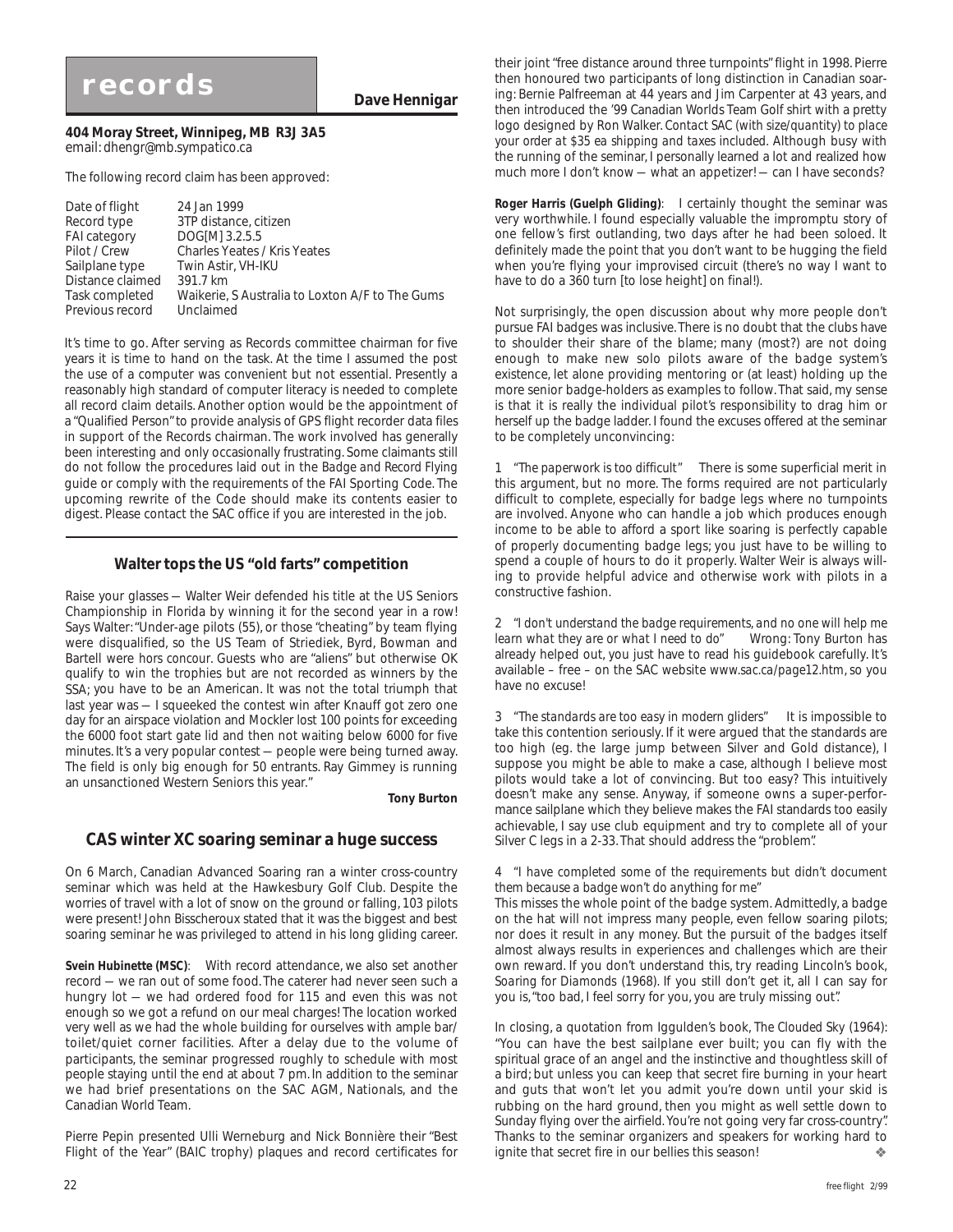#### **SAC SUPPLIES FOR CERTIFICATES AND BADGES ARTICLES ACVV POUR CERTIFICATS ET INSIGNES**

|                 | FAI 'A' badge, silver plate pin                                        | \$6.00  | Insigne FAI 'A', plaqué argent                                      |
|-----------------|------------------------------------------------------------------------|---------|---------------------------------------------------------------------|
| 2               | FAI 'B' badge, silver plate pin                                        | \$6.00  | Insigne FAI 'B', plaqué argent                                      |
| 3               | SAC BRONZE badge pin (available from your club)<br>$(12$ for \$55)     | \$6.00  | Insigne ACVV BRONZE (disponible au club)                            |
| 4               | FAI 'C' badge, cloth, 3" dia.                                          | \$6.00  | Insigne FAI 'C', écusson en tissu, 3" dia.                          |
| 5               | FAI SILVER badge, cloth 3" dia.                                        | \$12.00 | Insigne FAI ARGENT, écusson en tissu, 3" dia.                       |
| 6               | FAI GOLD badge, cloth 3" dia.                                          | \$12.00 | Insigne FAI OR, écusson en tissu, 3" dia.                           |
|                 | FAI 'C' badge, silver plate pin                                        | \$5.00  | Insigne FAI 'C', plaqué argent                                      |
| 8               | FAI SILVER badge, pin                                                  | \$45.00 | Insigne FAI ARGENT                                                  |
| 9               | FAI GOLD badge, gold plate pin                                         | \$45.00 | Insigne FAI OR, plaqué or                                           |
|                 | Items 7-12 ordered through FAI awards chairman - see Committees list   |         | Les articles 7-12 sont disponibles au président des prix de la FAI  |
|                 | Items 10, 11 not stocked – external purchase approval given            |         | Les articles 10, 11 ne sont pas en stock – permis d'achat externe   |
| 10 <sup>°</sup> | FAI GOLD badge 10k or 14k pin                                          |         | Insigne FAI OR, 10k ou 14k                                          |
| 11              | FAI DIAMOND badge, 10k or 14k pin and diamonds                         |         | Insigne FAI DIAMAND, 10k ou 14k et diamands                         |
| 12              | FAI Gliding Certificate (personal record of badge achievements)        | \$10.00 | Certificat FAI de vol à voile (receuil des insignes)                |
|                 | <b>Processing fee for each FAI application form submitted</b>          | \$15.00 | Frais de services pour chaque formulaire de demande soumis          |
| 13              | FAI badge application (download from SAC website forms page)           | n/c     | Formulaire de demande pour insignes                                 |
| 14              | Official Observer application (download from SAC website forms page)   | n/c     | Formulaire de demande pour observateur officiel                     |
| 15              | SAC Flight Trophies application (download from SAC website forms page) | n/c     | Formulaire de demande pour trophées de vol de l'ACCV                |
| 16              | FAI Records application (download from SAC website forms page)         | n/c     | Formulaire de demande pour records FAI                              |
| 17              | Flight Declaration (download from SAC website forms page)              | n/c     | Formulaire de déclaration de vol par feuille                        |
|                 | Please enclose payment with order; price includes postage. GST not     |         | Votre paiement dévrait accompagner la commande. La livra            |
|                 | required. Ontario residents, add 8% sales tax. Items 1–6 and 13–18     |         | incluse dans le prix. TPS n'est pas requise. Les résidents de l'Ont |

required. Ontario residents, add 8% sales tax. Items 1–6 and 13–18 available from SAC office. Check with your club first if you are looking for forms.

| Insigne FAI 'A', plaqué argent                                     |
|--------------------------------------------------------------------|
| Insigne FAI 'B', plaqué argent                                     |
| Insigne ACVV BRONZE (disponible au club)                           |
| Insigne FAI 'C', écusson en tissu, 3" dia.                         |
| Insigne FAI ARGENT, écusson en tissu, 3" dia.                      |
| Insigne FAI OR, écusson en tissu, 3" dia.                          |
| Insigne FAI 'C', plaqué argent                                     |
| Insigne FAI ARGENT                                                 |
| Insigne FAI OR, plaqué or                                          |
| Les articles 7-12 sont disponibles au président des prix de la FAI |
| Les articles 10, 11 ne sont pas en stock - permis d'achat externe  |
| Insigne FAI OR, 10k ou 14k                                         |
| Insigne FAI DIAMAND, 10k ou 14k et diamands                        |
| Certificat FAI de vol à voile (receuil des insignes)               |
| Frais de services pour chaque formulaire de demande soumis         |
| Formulaire de demande pour insignes                                |
| Formulaire de demande pour observateur officiel                    |
| Formulaire de demande pour trophées de vol de l'ACCV               |
| Formulaire de demande pour records FAI                             |
| Formulaire de déclaration de vol par feuille                       |
|                                                                    |

Votre paiement dévrait accompagner la commande. La livraison est incluse dans le prix. TPS n'est pas requise. Les résidents de l'Ontario sont priés d'ajouter la taxe de 8%. Les articles 1–6 et 13-18 sont disponibles au bureau de l'ACVV.

# **CURRENT CANADIAN RECORDS (as of 24 Jan 99)**

C indicates a record by a Canadian citizen originating outside the country. T indicates the corresponding record set within Canada. (These are noted only

when a greater "C" record exists.)

| <b>RECORD TYPE</b>                                                                                                                                                                                                       | <b>OPEN</b>                                                                                                                                                                                                                                                                                                                                                                  | <b>CLUB</b>   | <b>MULTIPLACE (OPEN)</b>                                                                                                                                                                                                                                                                                     | <b>FEMININE</b>                                                                                                                                                  |
|--------------------------------------------------------------------------------------------------------------------------------------------------------------------------------------------------------------------------|------------------------------------------------------------------------------------------------------------------------------------------------------------------------------------------------------------------------------------------------------------------------------------------------------------------------------------------------------------------------------|---------------|--------------------------------------------------------------------------------------------------------------------------------------------------------------------------------------------------------------------------------------------------------------------------------------------------------------|------------------------------------------------------------------------------------------------------------------------------------------------------------------|
| <b>DISTANCE (km)</b><br><b>Straight distance</b><br>3.2.5.1<br>Distance to goal<br>3.2.5.2<br>3.2.5.3<br>Out & return<br>3.2.5.4<br><b>Triangle distance</b><br>3.2.5.5<br>3 TP distance<br>3.2.5.6<br>Free out & return | Marsden/Apps<br>1984<br>1093<br>Marsden/Apps<br>707<br>1984<br>652.3 T<br>1993<br>T Burton<br>W Weir<br>1032.1 C<br>1993<br>803.7 T<br>H Werneburg<br>1982<br>1007.0 C<br>1987<br>P Masak<br>Bonnière/Werneburg559.7 T<br>1998<br>1993<br><b>B</b> Milner<br>1394.0 C<br>1995<br>W Weir<br>519.4 C                                                                           | all unclaimed | 495<br>C Zwarych (R Adam)<br>1986<br>310 T<br>1984<br>Zwarych (H McColeman)<br>J Proudfoot (G Fitzhugh)<br>304 C<br>1981<br>D Marsden (E Dumas)<br>1979<br>421.5<br>John Firth (D Webber)<br>1986<br>510.4 T<br>1989<br>C Yeates (K Yeates)<br>510.2 C<br>391.7 C 1999<br>C Yeates (K Yeates)<br>not claimed | U Wiese<br>607.0<br>1986<br>305.0 C<br>A Williams<br>1975<br>U Wiese<br>328.0<br>1984<br>J Midwinter<br>317.6<br>1988<br>S Eaves<br>508.7<br>1995<br>not claimed |
| SPEED, $\Delta$ (km/h)<br>3.2.5.7<br>100 km<br>not FAI<br>200 km<br>3.2.5.7<br>300 km<br>not FAI<br>400 km<br>3.2.5.7<br>500 km<br>3.2.5.7<br>750 km<br>3.2.5.7<br>1000 km                                               | 1989<br>K Bennett<br>131.1 T<br>P Masak<br>141.4 C<br>1985<br>J Firth<br>110.6 T<br>1984<br>1994<br>116.3 C<br>C Yeates<br>1988<br><b>K</b> Bennett<br>113.1 T<br>P Masak<br>148.9 C<br>1985<br>99.0 T<br>1987<br>J Firth<br>C Yeates<br>119.7 C<br>1994<br>W Weir<br>1991<br>105.7 T<br>151.2 C<br>1985<br>P Masak<br>108.8<br>1982<br>W Krug<br>106.5 C<br>1987<br>P Masak |               | 98.1<br>1975<br>D Marsden (M Jones)<br>L Bungey (T Burton)<br>76.0 T<br>1983<br>C Yeates (K Yeates)<br>79.5 C<br>1987<br>D Marsden (E Dumas)<br>69.9 T<br>1975<br>I Spence (J-R Faliu)<br>128.5 C<br>1991<br>not claimed<br>J Firth (D Webber)<br>88.8<br>1986<br>not claimed<br>not claimed                 | A Williams<br>54.5 C<br>1976<br>1970<br>M Barritt<br>68.7 C<br>U Wiese<br>55.6<br>1983<br>not claimed<br>not claimed<br>not claimed<br>not claimed               |
| ALTITUDE (m)<br>3.2.5.9<br>Gain of height<br>3.2.5.10<br>Absolute altitude                                                                                                                                               | 1995<br>D Mercer<br>8458<br><b>B</b> Hea<br>10485 T<br>1981<br>W Chmela<br>12449 C<br>1974                                                                                                                                                                                                                                                                                   |               | Shirley (Campbell)<br>7102<br>1961<br>9083 T<br>Shirley (Campbell)<br>1961<br>10390 C<br>1975<br>Chmela (VanMaurik)                                                                                                                                                                                          | D Duffy<br>6575<br>1991<br>D Duffy<br>8986 T<br>1991<br>A Czervenka<br>9772 C<br>1969                                                                            |
| SPEED, O & R (km/h)<br>300 km<br>not FAI<br>3.2.5.8<br>500 km<br>750 km<br>not FAI<br>1000 km<br>3.2.5.8                                                                                                                 | 115.2 T<br>1983<br>H Werneburg<br>191.3 C<br>1989<br>W Weir<br>1992<br>K Bennett<br>126.3 T<br>W Weir<br>150.9 C<br>1996<br>W Weir<br>145.0 C<br>1994<br>W Weir<br>142.6 C<br>1993                                                                                                                                                                                           |               | Chmela (Rominger)<br>65.0 C<br>1976<br>not claimed<br>not claimed<br>not claimed                                                                                                                                                                                                                             | U Wiese<br>59.6<br>1984<br>not claimed<br>not claimed<br>not claimed                                                                                             |
| SPEED, GOAL (km/h)<br>not FAI 100 km<br>200 km<br>not FAI<br>not FAI<br>300 km<br>not FAI<br>400 km<br>not FAI<br>500 km                                                                                                 | K Bennett<br>118.7 T<br>1985<br>W Weir<br>147.7 C<br>1992<br>125.9 T<br>1992<br>K Bennett<br>143.0 C<br>1995<br>W Weir<br>W Mix<br>108.6 T<br>1966<br>145.9 C<br>1994<br>W Weir<br>1990<br>81.5<br>T Burton<br>97.1<br>1970<br>D Marsden<br>1993<br>W Weir<br>138.4 C                                                                                                        |               | W Chmela (R Zimm)<br>47.0<br>1971<br>not claimed<br>Proudfoot (Fitzhugh)<br>1981<br>70.2 C<br>not claimed<br>not claimed                                                                                                                                                                                     | not claimed<br>not claimed<br>not claimed<br>not claimed<br>not claimed                                                                                          |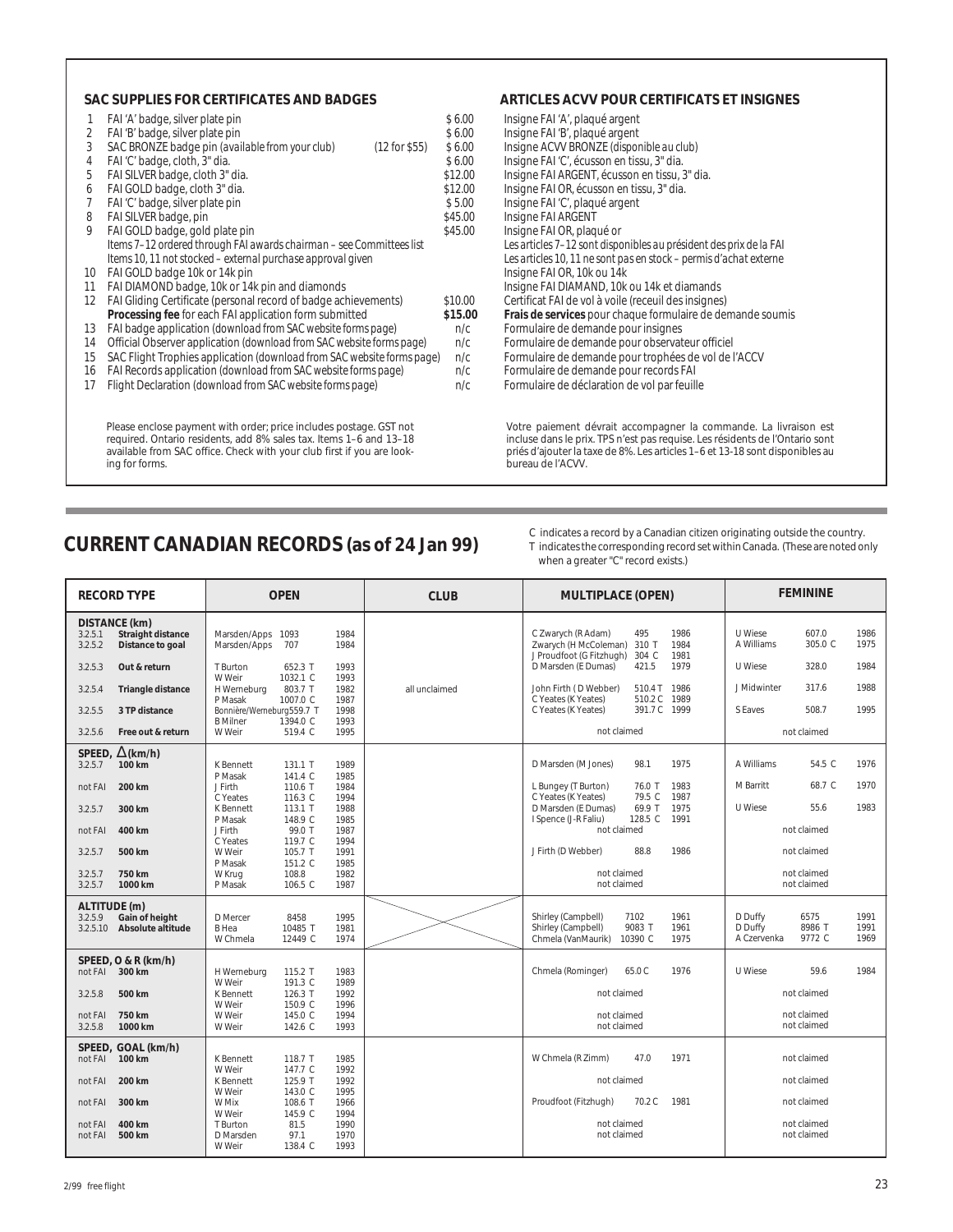# **Book Review**

# *Only Seconds to Live: Pilots' Tales of the Stall and the Spin*

*by Dunstan Hadley, Airlife Publishing Ltd., 1997, 208 pp. including index. £19.95*

This rather dramatically entitled volume is a compilation of previously-published writing on spins and spin recovery technique (mere stalls receive scant attention). The contents are a wide range of magazine articles and book excerpts, chronologically organized into five parts commencing with "The Beginning of Spinning" (featuring the Wright brothers' adventures and the historic "spiral nosedive" of Lieutenant Wilfred Parke, RN) and concluding with "Into the Nineties" (discussing current training doctrine). Sandwiched in between, we find "Spinning in the Twenties and Thirties", "The Forties, Fifties, Sixties and Seventies" and "The Pros and Cons of Spinning and Stalling".

A retired physician with a background in aviation medicine, Dunstan Hadley is an active hang gliding enthusiast and former Fleet Air Arm pilot. Although he is not an instructor and makes no claim to any particular expertise in the subject, Hadley is quite sufficiently familiar with spinning to permit him to edit the various essays. Personal experiences with inadvertent spins in a Fairey Barracuda II and a Rogallo-type hang glider are detailed, and his initial spin training in a de Havilland Tiger Moth and a Grob Twin Astir are also briefly discussed.

The selections range from relatively technical articles, often complete with diagrams, to anecdotal accounts of particular incidents. The nice thing about an anthology is that one can dip into it without having to read the entire book or follow any particular order. Each passage is intended to be complete and readable without reference to any of its fellows. If you have a daily bus/train commute, this might be a good book to take along.

Stalling and spinning are situations common to all fixed-wing aircraft, and *Only Seconds to Live* may be profitably read by both power and glider pilots. Yet the subject is of particular concern to the latter, since sailplanes so often fly close to high angles of attack and are thus especially vulnerable. Hadley has accordingly included a good selection of materials dealing specifically with soaring, featuring contributions by Maurie Bradney, Mike Cuming, Lou Frank, Derek Piggott, Bill Scull, and Philip Wills.

It may come as a surprise for Canadian pilots to learn that spin instruction is no longer a compulsory part of the Private Pilot Licence curriculum in the USA and the UK, having been replaced by 'awareness training'. Hadley provides a balanced assortment of the arguments for and against actual spinning practice, but his own views are clearly stated: "There is a risk involved in spin training. But there is a risk in any kind of flying, whether as a pilot or as a passenger on a regular scheduled airline flight, and a pilot who is competent in spin recovery is best placed to combat this risk. If an aircraft stalls inadvertently, or spins, there may be very little time to decide what to do and to do it successfully". SAC members would likely subscribe to that position.

The book is not indispensable. As indicated, all of its contents are previously published and, if you are lucky enough to possess an extensive library on flying matters, you may well already have access to at least some of them. That said, Hadley has done an admir-

able job of bringing together a representative collection of writing on spinning theory and practice, all of it well-edited and conveniently packaged in one attractive volume. *Only Seconds to Live* is an interesting and informative read for the soaring pilot.

**Roger Harris**, Guelph Gliding & Soaring

# *MZ SUPPLIES*

**1450 Goth Ave, Gloucester, ON K1T 1E4 (613) 523-2581, fax (613) 523-9322 e-mail:** *mgmzaqua@cmw.ca* **Ulli Werneburg**

**Exclusive Canadian dealer for the following outstanding aviation products:**

**CAMBRIDGE Aero Instruments Top of the line L-NAV and S-NAV flight computers, GPS Flight Recorders and Variometers incl. the new Palm NAV**

**SAGE Variometers Simply the best mechanical variometers in the world.**

# **SCHLEICHER Sailplanes**

**Manufacturers of the: ASW-27, ASW-24, ASH-26, ASH-25, ASW-22, ASK-21, ASK-23 and the new ASW-28 Std class sailplane. One of the fabulous ASW-27s is available Sept. 1999 at reduced price!**

**CONFOR Foam The ideal aviation shock absorbing material for maximum safety & comfort.**

# **Directors & Officers | Committees FAI Awards**

# **President, Quebec & Atlantic** Pierre Pepin (1999) 590 rue Townshend St-Lambert, QC J4R 1M5 (514) 671-6594 (H) (514) 761-7015 (B) (514) 768-3637 (F) prpepin@videotron.ca

**VP & Ontario** Richard Longhurst (1999) 100 - 1446 Don Mills Road Don Mills, ON M3B 3N6 (416) 391-2900 (H) (416) 391-3100 ext 250 (B) (416) 391-2748 (F) richard\_longhurst@mintzca.com **Director**

#### **Prairie**

Howard Loewen (1998) 233 Lamont Boulevard Winnipeg, MB R3P 0E8 (204) 489-1148 (H) (204) 489-3086 (F) loewenhw@mbnet.mb.ca

# David McAsey (1998) 47-2300 Oakmoor Dr SW Calgary, AB T2V 4N7 (403) 281-7962 (H) (403) 281-0589 (B&F) mprsoar@agt.net

**Alberta**

**Pacific**<br>Harald Tilgner (1998)<br>50090 Lookout Rd, RR2<br>Chilliwack, BC V4Z 1A5<br>(604) 858-4312 (H)<br>(604) 521-5501 (club)

**Executive & Treasurer** Jim McCollum 6507 Bunker Road Manotick, ON K4M 1B3 (613) 692-2227 (H) (613) 829-0536 (B)  $(613)$  829-9497 (F) sac@sac.ca

# **Committees**

**Air Cadets** Dave Hennigar see FAI Records

# **Airspace** Bill Green

2181 West 22 Avenue Vancouver, BC V6L 1L4 (604) 737-1136 (H) (604) 886-8981 (cottage) Mbrs: Ian Grant grant.i@atomcon.gc.ca<br>Roger Harris rharris@petrillobujold.ca Scott McMaster scott@mcmail.cis.mcmaster.ca

**Archives/Historian** vacant

**Contest Letters** Robert Binette 5140 St-Patrick Montreal, QC H4E 4N5 (514) 849-5910 (H) (514) 362-7365 (F)

Walter Weir 3 Sumac Court, Burketon RR 2, Blackstock, ON L0B 1B0 (905) 263-4374 (H) waltweir@inforamp.net

# **FAI Records** Dave Hennigar 404 Moray Street Winnipeg, MB R3J 3A5 (204) 837-1585 (H) dhengr@mb.sympatico.ca

# **Flt Training & Safety** Ian Oldaker, "Willow Spinney", RR1 Limehouse, ON L0P 1H0 (905) 873-6081 (H) (905) 873-0110 (F) oldaker@aztec-net.com Mbrs: Dan Cook Tom Coulson Fred Kisil Terry Southwood

**Free Flight** Tony Burton Box 1916 Claresholm, AB T0L 0T0 (403) 625-4563 (H&F) free-flt@agt.net

# **Insurance** Richard Longhurst 100 - 1446 Don Mills Rd Don Mills, ON M3B 3N6 (416) 391-2900 (H) (416) 391-3100 ext 250 (B) richard\_longhurst@mintzca.com Mbr: Doug Eaton

**Medical** Dr. Peter Perry 64 Blair Road Cambridge, ON N1S 2J1 (519) 623-1092 (H) (519) 740-6547 (B) Mbr: Dr. WL Delaney

**Meteorology** Bernie Palfreeman 266 Place de Brullon Boucherville, QC J4B 2J9 (514) 655-5935 (H)

# **Sporting**

Chairman: vacant<br>Mbrs: Colin Bantin ccbantin@globalserve.net Tony Burton free-flt@agt.net George Dunbar dunbar@calcna.ab.ca

**Technical**

Paul Fortier RR2, Mountain, ON K0E 1S0 (613) 989-1634 (H&F[call 1st]) ae605@freenet.carleton.ca Mbrs: Chris Eaves Herb Lach Glenn Lockhard

**Trophy Claims** David McAsey 47, 2300 Oakmoor Dr SW Calgary, AB T2V 4N7 (403) 281-7962 (H) (403) 281-0589 (B&F) mprsoar@agt.net

**World Contest & IGC Cdn delegate** Hal Werneburg 24 Sierra Morena Way SW Calgary, AB T3H 3C3 (403) 686-6620 (H) (403) 259-9725 (B) wernebur@ucalgary.ca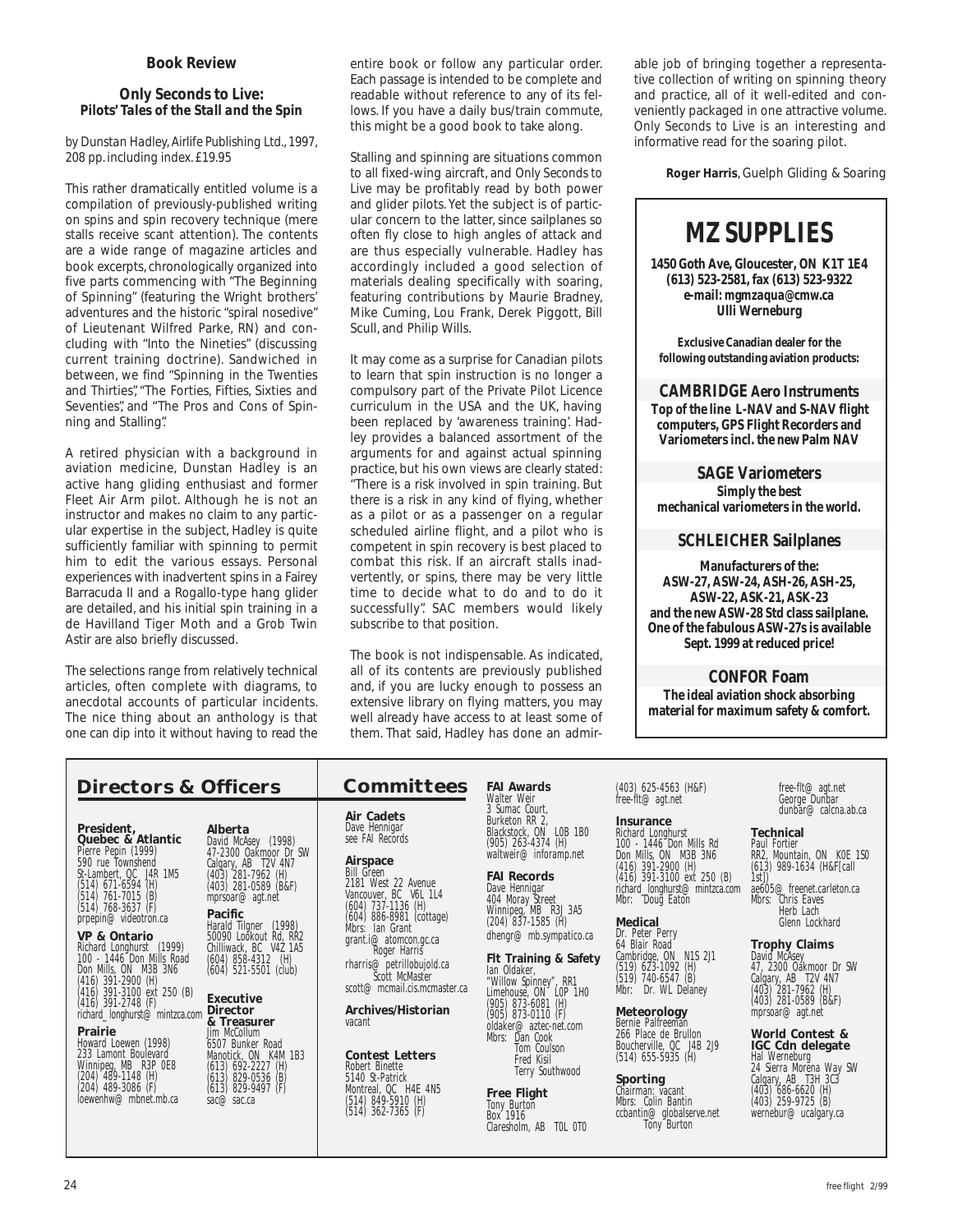

# **SAC Soaring Stuff / Articles de l'Air**

|    | 1 "SAC University" T-shirt . various colours<br>specify size - M, L, XL<br>2 SAC T- shirt • navy with gold and white crest | 15.00 |  |                            |                                                                                       |  |
|----|----------------------------------------------------------------------------------------------------------------------------|-------|--|----------------------------|---------------------------------------------------------------------------------------|--|
|    |                                                                                                                            |       |  |                            |                                                                                       |  |
|    |                                                                                                                            |       |  | V                          | T-shirt "l'université de l'ACVV" • couleurs diverses<br>précisez la taille - M, G, XG |  |
|    | specify size - M only remaining                                                                                            | 15.00 |  | V                          | ACVV T-shirt • bleu marin avec un écusson<br>or et blanc, précisez la taille - M      |  |
|    | 3 SAC golf shirt • navy<br>specify size - M, L, XL                                                                         | 25.00 |  | V                          | ACVV chemise de golf · bleue marine<br>précisez la taille - M, G, XG                  |  |
|    | 4 SAC sweat shirt • navy<br>specify size - M, L, XL                                                                        | 25.00 |  | ✓                          | ACVV sweat shirt • bleu marin<br>précisez la taille - M, G, XG                        |  |
|    | 5 SAC hooded sweat shirt • navy<br>specify size - M, L, XL                                                                 | 35.00 |  | ✓                          | ACVV sweat shirt à capuchon • bleu marin<br>précisez la taille - M, G, XG             |  |
|    | 6 SAC Beanie • white with blue gliders                                                                                     | 12.00 |  | $\boldsymbol{\mathcal{U}}$ | ACVV chapeau . blanc avec des planeurs bleus                                          |  |
| 8  | SAC bow tie . blue with white gliders                                                                                      | 20.00 |  | V                          | Nœud papillon · bleu avec des planeurs blancs                                         |  |
|    | 10 SAC pen, blue or burgundy with glider                                                                                   | 7.50  |  | V                          | ACVV style bille · bleu ou bourgogne avec planeur                                     |  |
|    | 11 Tost ring (5 for \$99)                                                                                                  | 22.00 |  | V                          | Anneau de remorquage Tost (5 pour \$99)                                               |  |
|    | <b>Books from international authors</b>                                                                                    |       |  |                            | Livres des auteurs internationaux                                                     |  |
|    | 20 SOARING CROSS-COUNTRY - ed. 2<br>Helmut Reichmann                                                                       | 58.00 |  |                            | SOARING CROSS-COUNTRY - ed. 2<br>Helmut Reichmann                                     |  |
|    | 21 FLYING SAILPLANES • Helmut Reichmann                                                                                    | 42.00 |  |                            | FLYING SAILPLANES • Helmut Reichmann                                                  |  |
|    | 22 SILENCE ON THE WIND . Helmut Reichmann                                                                                  | 45.00 |  |                            | SILENCE ON THE WIND . Helmut Reichmann                                                |  |
|    | 23 SOARING WITH THE SCHWEIZERS<br><b>Bill Schweizer</b>                                                                    | 30.00 |  |                            | SOARING WITH THE SCHWEIZERS<br><b>Bill Schweizer</b>                                  |  |
|    | 24 UNDERSTANDING GLIDING · Derek Piggott (autog.)                                                                          | 40.00 |  |                            | UNDERSTANDING GLIDING · Derek Piggott                                                 |  |
|    | 26 SOARING ACCIDENTS THAT ALMOST<br>HAPPENED . Steve Dupont                                                                | 12.00 |  |                            | SOARING ACCIDENTS THAT ALMOST<br>HAPPENED • Steve Dupont                              |  |
|    | 27 SOARING METEOROLOGY FOR<br><b>FORECASTERS • SSA</b>                                                                     | 16.00 |  |                            | SOARING METEOROLOGY FOR<br><b>FORECASTERS · SSA</b>                                   |  |
|    | 28 WINNING ON THE WIND . George Moffat                                                                                     | 3.50  |  |                            | WINNING ON THE WIND . George Moffat                                                   |  |
|    | 29 SOAR SIERRA • Jon Joss                                                                                                  | 3.50  |  |                            | SOAR SIERRA · Jon Joss                                                                |  |
|    | 30 FROM THE GROUND UP, ed 27 · Isabel Peppler<br>expanded & revised                                                        | 32.00 |  |                            | FROM THE GROUND UP, ed 27 · Isabel Peppler                                            |  |
|    | SAC crests, pins, cards                                                                                                    |       |  |                            | Ecussons et epingles de l'ACVV                                                        |  |
|    | 40 Crest "SAC.ACVV", embroidered                                                                                           | 3.50  |  | V                          | Ecusson "SAC.ACVV", brodé                                                             |  |
| 41 | "SAC" lapel pin                                                                                                            | 3.50  |  | V                          | Epingle "SAC"                                                                         |  |
|    | 42 Lapel pin · Glider                                                                                                      | 10.00 |  | V                          | Epingle · Planeur                                                                     |  |
|    | 43 Postcards (set of 5 sailplane photographs)                                                                              | 1.25  |  | V                          | Cinq cartes postales (photos des planeurs)                                            |  |
|    | 44 Postcards (set of 25 sailplane photographs)                                                                             | 5.00  |  | V                          | Vingt cinq cartes postales (photos des planeurs)                                      |  |

# **New product –** *free flight* **magazine binder**

The SAC office has new sample binders for *free flight* and they look quite attractive. They are a marbled blue with the SAC logo and the name of the magazine on the spine. Each binder will hold 12 issues. The price is \$12.95 per binder (plus applicable taxes and a \$4.25 shipping charge).

Susan Snell, who maintains the SAC Supplies page of the SAC website, would like to add a *very* short description of each of the books that are for sale above. This is to aid members who are considering a book purchase. Those of you who have read any of the books on the sales list, e-mail Susan a description *<sps@lark.gawd.mb.ca>*. Can *you* do a book review in 25 words or less!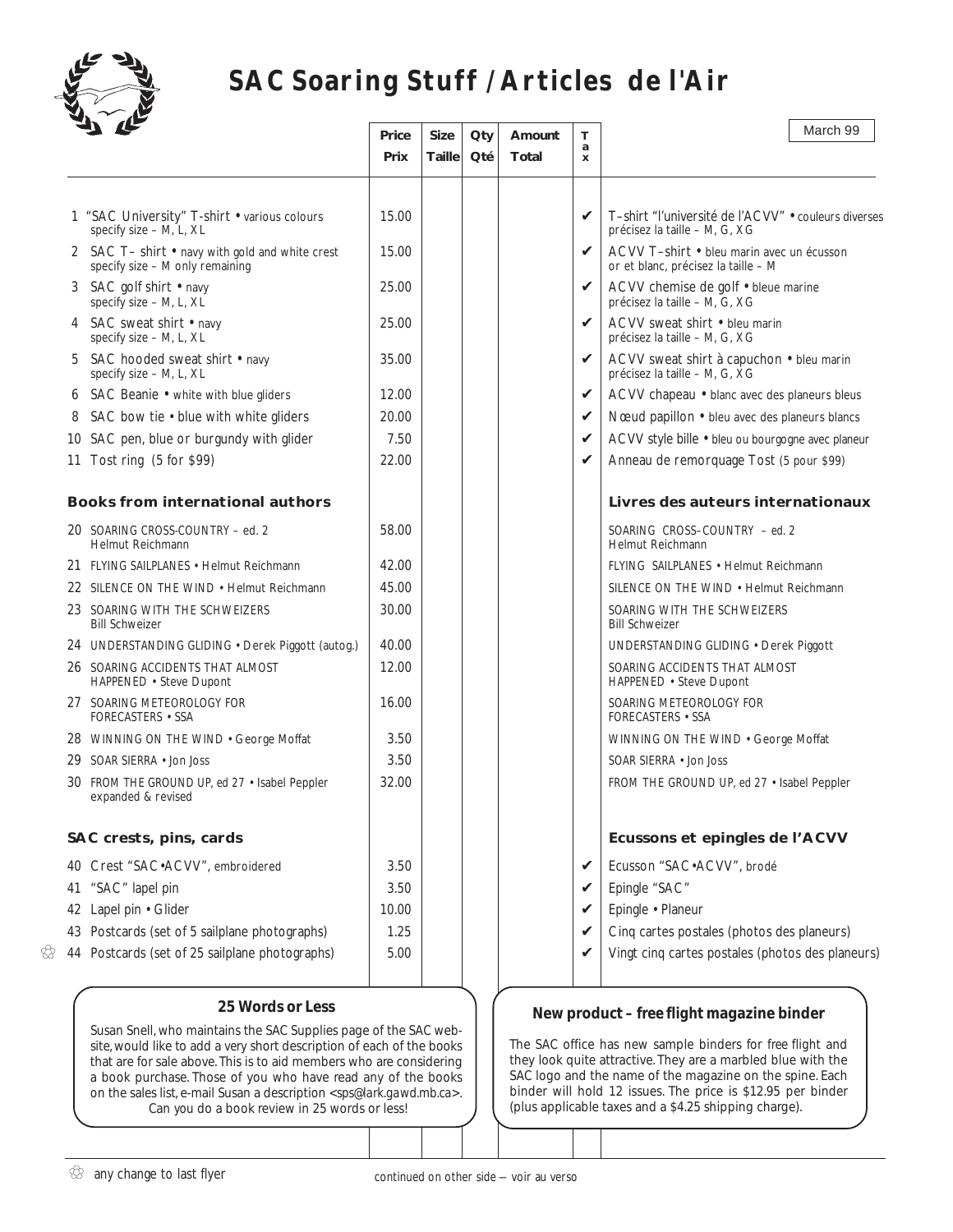|                                                                                                                                                                                                                                          | Price<br>Prix                 | <b>Size</b><br>Taille | Qty<br>Qté           | Amount<br>Total       | T<br>a<br>X  |                                                                              |
|------------------------------------------------------------------------------------------------------------------------------------------------------------------------------------------------------------------------------------------|-------------------------------|-----------------------|----------------------|-----------------------|--------------|------------------------------------------------------------------------------|
| <b>Manuals and flying aids</b>                                                                                                                                                                                                           |                               |                       |                      |                       |              | Manuels et accessoires de vol                                                |
| 50 Glider pilot logbook<br>(box of $22$ for $$199$ )                                                                                                                                                                                     | 10.00                         |                       |                      |                       | $\checkmark$ | Carnet de vol pour pilote de planeur<br>(boîte de 22 pour \$199)             |
| 52 Student progress book<br>(10 for \$39)                                                                                                                                                                                                | 4.50                          |                       |                      |                       |              | Carnet de vol d'entraînement de<br>l'élève pilote (français) (10 pour \$39)  |
| 54 French instruction manual                                                                                                                                                                                                             | 6.00                          |                       |                      |                       |              | Manuel d'instructions de vol à voile<br>rev. jan 80 (français)               |
| 55 SOAR AND LEARN TO FLY GLIDERS<br>ed. 1993                                                                                                                                                                                             | 19.95                         |                       |                      |                       |              | Revision française en préparation                                            |
| 56 Air instruction notes<br>(for instructors) (10 for \$40)                                                                                                                                                                              | 5.00                          |                       |                      |                       |              | Instructions en vol - notes<br>(pour instructeurs) (français) (10 pour \$40) |
| 60 CISTRSC (green) / SWAFT (red)<br>cockpit checklist (12 for \$12)                                                                                                                                                                      | 1.50                          | set                   |                      |                       | V            | CISTRSC (vert) / SWAFT (rouge)<br>liste de vérification (12 pour \$12)       |
| 62 AWARE • Gagnon et al (weather manual)<br>$(5$ for \$40)                                                                                                                                                                               | 10.00                         |                       |                      |                       |              | MÉTAVI · Gagnon et al (manuel de la<br>météo) (français)                     |
| 64 Medical Facts for Pilots<br>(10 for \$50)                                                                                                                                                                                             | 6.25                          |                       |                      |                       |              | Facteurs médicaux à l'attention des pilotes<br>(français) (10 pour \$50)     |
| ※ 65 Glider DI booklets<br>(10 for \$25)                                                                                                                                                                                                 | 3.00                          |                       |                      |                       |              |                                                                              |
| FAI supplies • certificates, badges                                                                                                                                                                                                      | see page 19 for complete list |                       |                      |                       |              | Articles FAI • certificats / insignes                                        |
| 70 FAI 'A' badge, silver plate pin                                                                                                                                                                                                       | 6.00                          |                       |                      |                       | V            | Insigne FAI 'A', plaqué argent                                               |
| 71 FAI 'B' badge, silver plate pin                                                                                                                                                                                                       | 3.00                          |                       |                      |                       | ✓            | Insigne FAI 'B', plaqué argent                                               |
| 72 SAC Bronze badge, pin<br>(available from your club)                                                                                                                                                                                   | 3.00                          |                       |                      |                       | V            | Insigne ACVV bronze<br>(disponible au club)                                  |
| 74 FAI 'C' badge, cloth, 3" dia.                                                                                                                                                                                                         | 6.00                          |                       |                      |                       | $\checkmark$ | Insigne FAI 'C', écusson de tissu, 3" dia.                                   |
| 75 FAI Silver badge, cloth, 3" dia.                                                                                                                                                                                                      | 12.00                         |                       |                      |                       | V            | Insigne FAI argent, écusson de tissu, 3" dia.                                |
| 76 FAI Gold badge, cloth, 3" dia.                                                                                                                                                                                                        | 12.00                         |                       |                      |                       | ✓            | Insigne FAI or, écusson de tissu, 3" dia.                                    |
| 77 Flight Declaration form<br>(available from your club)                                                                                                                                                                                 | n/c                           |                       |                      |                       | ✓            | Formulaire de déclaration de vol<br>(disponible au club)                     |
|                                                                                                                                                                                                                                          |                               |                       |                      |                       |              |                                                                              |
|                                                                                                                                                                                                                                          |                               |                       |                      | add \$5 per order for |              |                                                                              |
|                                                                                                                                                                                                                                          |                               |                       | postage and handling |                       |              | Total_                                                                       |
| Please enclose payment with order (cheque preferred but VISA is accepted). Prices include<br>GST. Ontario residents, add 8% sales tax for items having a v in the "Tax" column. Do not<br>forget to indicate the clothing size you want. |                               |                       |                      |                       |              |                                                                              |

cheque et éventuellement avec la carte de crédit VISA. Name / Nom

Address / Adresse

City/Ville / Province

E-mail

Postal Code postal phone / téléphone

**OF CANADA ASSOCIATION CANADIENNE de VOL à VOILE**

> 101 – 1090 Ambleside Drive Ottawa, ON K2B 8G7

> > tel (613) 829-0536 fax (613) 829-9497 email *sac@comnet.ca*

✁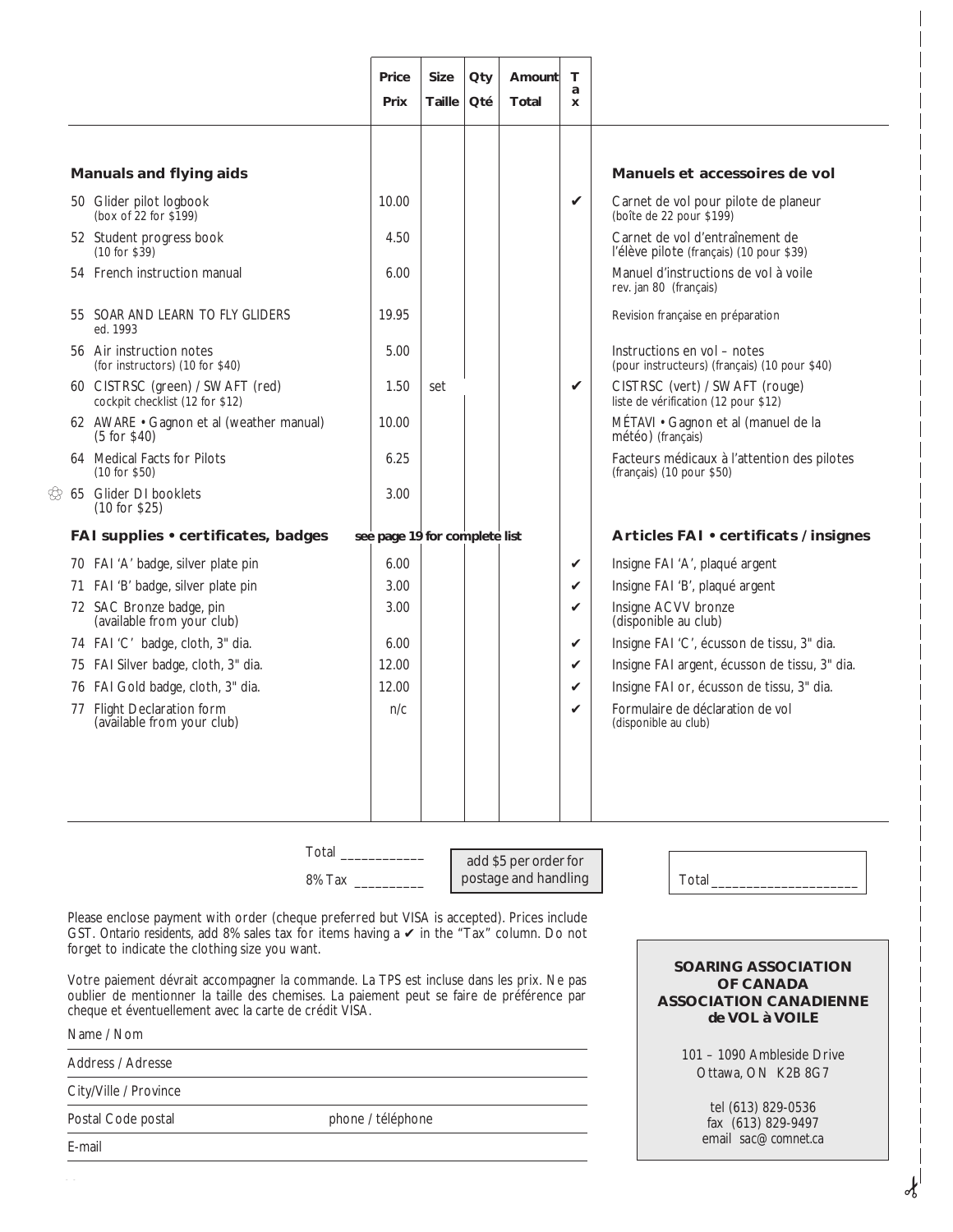



Personal ads are a free service to SAC members (please give me the name of your club). \$10 per insertion for nonmembers. **Send ad to editor**, not the national office, Box 1916, Claresholm, AB T0L 0T0 tel/fax (403) 625-4563, *free-flt@agt.net*

**Ad will run 3 times** unless you renew. Please tell me if your item has been sold sooner. Maximum ad length is 6 lines and subject to some editing as necessary.

# **single seat**

**BG12A**, excellent condition and flies well. Retiring and must sell. Fibreglass trailer, port. radio, Security 150 chute and wing covers. 34:1. \$3500 - cheaper than renting! (250) 344-6685, *<wag@rockies.net>*

**Skylark 4**, fully equipped with trailer, hangared at GGC. Andrew Robinson (613) 226-7616 (H), (613) 713- 2299 (W), (613) 237-4152 (F), *<andrewro@netcom.ca>*

**Ka6CR,** fibreglassed trailer, portable aircraft radio, 28 foot chute. Call Eric Durance days at (519) 973- 2728 or evenings at (519) 969-7889.

**Jantar Std 2**, #1207, 383h, basic instruments + PZL mech. vario, Rico elec vario with electronic TE, T&B, Dittel 720 ch. radio. Annualled and no damage history, enclosed all-alum trailer, tail dolly, wing covers. Contact: Paul Yardy, (905) 863-5728 (W) *<Paul.Yardy@nt.com>*

**Jantar Std 2**, C-GGEA, 747h, excellent cond, alum enclosed trailer. Rico, g-meter, EdoAire radio, chute. Asking \$26,500. Réjean Dallaire (514) 449-6333 (W), (514) 635-3470 (H) *<rejean@cegerco.com>*

**Pilatus B4**, C-FHES, 1400h, standard instruments, alum Minden-type trailer. \$22,000. Heinz Portmann (403) 720-0262 (W).

**RS-15**, a fun aircraft with impressive performance, 2-5 hrs common. Nice condition with Imron finish. Cambridge vario, Mk 4 director, O2, radio, Schreder trailer. \$14,500. Bryce Stout (905) 822-1814 ph/fx.

**PIK20Bc**, C–GXWD, carbon fibre, 820h, vg cond, new paint, Ball 400 c/w netto & cruise, Edoaire 720 radio, chute, O2, gear warning. Call Lee Coates at (403) 242- 3056 or Denis Bergeron at (403) 526-4560.

**PIK20D**, this is the model with both flaps and spoilers, high performance yet docile. Chute, water, good basic instr package, factory trailer. US registered. \$32,500 firm. Brian Hollington (604) 467-0020.

**SZD-55-1**, brand new, to be registered as C-GENQ. Spring delivery. Trailer available. Ed Hollestelle, (519) 461-1464 ph/fx, *<solairecanada@compuserve.com>*

**Ventus B**, C-GVRS "26", in excellent condition, 812 hours. Fully instrumented with Ilec computer, Ball vario, Dittel 720 channel radio, O2, Masak winglets and Cobra trailer. Call or e-mail Lee (403) 242-3056, *<coatesl@cadvision.com>* or Rod (403) 240-4374, *<crutcher@med.ucalgary.ca>*

**Read the fine print in the Trading Post box above. Often the ads on this page are out of date or an ad is dropped although the owner wants it to continue. Note also that SAC maintains a For Sale page on its website.**

*Solaire Canada*

Ed Hollestelle (519) 461-1464 ph/fx *solairecanada@compuserve.com*

**LX-20B** The new "no frills" IGC–approved GPS flight recorder \$1495 **LX-100** Electronic audio vario with averager<br>and 2 response settings \$495 and 2 response settings **ATR57** A new 2-1/4" panel-mounted 760 channel radio ready to install. *\$1395* **ATR720A** 760 chan VHF with mounting tray and wiring harness. *\$1695* **ATR720C** Same as above with LCD display<br>and 10 channel memory \$1895 and 10 channel memory. **SHM1010** Boom mike and wiring (as installed by most glider manufacturers. *\$175* **Colibri** FAI approved logger (the size of a small package of cigarettes) with navigation and data screen. *\$1395* **LX-5000** The ultimate GPS/final glide computer system with large graphic display, FAI flight recorder, and moving map with airspace and task displays. *\$5995* **DX 50** The newest GPS flight data computer/recorder, only 2 LCDs. \$3495 ter/recorder, only 2 LCDs.

# **wanted & misc**

**Instructors wanted** Aéro Club des Outardes needs qualified instructors and towpilots for the 99 season – min. 200 hours. *Aéro Club des Outardes à besoin d'instructeurs et pilotes remorqueur qualifiés pour la saison 1999 – min. 200 heures.* Gerry (450) 621-4891; Daniel (450) 628-5116.

**ILEC SB-7** variometer, 2 **SB-7** varios, good condition, working order, with manuals, no flask needed, asking \$US500 each. One 57mm **averager readout for SB-7**, \$US150. Kevin Clifton, (306) 978-1832, *<kev@envistatech.com>*

**Radio trade** – a panel mounted radio for an ICOM IC-A2 handheld. Mike Cook (250) 427-5471

**Winch**, single drum with 3500 ft of cable, V-8 powered, very low time on engine. On single axle with hitch. Excellent economical launches. Eric Durance (519) 969-7889, Kurt Moser (eves) (519) 250-6748.

**Glider wanted** Used LS4, LS6, Discus-b, Glasflügel 304, Ventus-C, ASW19, ASW20, or ASW24. Ernst Schneider *<ews@compuma.com>*

**Barograph**, Winter, ink and smoke, 12 km scale, \$250 Gilles (450) 377-5737.

Winter **barograph**, 20,000 feet - smoke type - 3 speed drum revolution: \$300 obo. Garmin 55 gps **aviation data base** \$400. Two Minolta **data back cameras**, one year old! \$60 each, \$100 for both. Varicalc audio **vario / final glide computer** \$450. (Almost a garage sale). André Pepin tel: (450) 923-3631, e-mail: *arcapep@cam.org*

# **suppliers**

**Barograph calibration,** most makes and models, Walter Chmela (416) 223-6487

**Flying High** Parachute sales, repairs, repacking, custom containers. Al MacDonald (403) 687-2225.

**LD-200**, variometre, hi-performance pressure transducer based varios with audio. No bottle required. Peter Masak (610) 738-9792, *masak@ix.netcom.com*

**MZ Supplies** Dealer for Schleicher sailplanes and parts, CONFOR foam, Becker radios, most German instruments. Ulli Werneburg,1450 Goth Ave, Gloucester, ON K1T 1E4 , ph/fax (613) 523-2581 *mgmzaqua@ cmw.ca*

**Solaire Canada** SZD-55-1, Krosno, PW-5, trailers, GPS and other sailplane stuff. Ed Hollestelle, ph/fax (519) 461-1464, *<solairecanada@compuserve.com>*

**XU Aviation** Glider repairs in all materials. Chris Eaves (519) 452-7999, fax (519) 452-0075, *<xu-aviation@ sympatico.ca>*

# **magazines**

**SOARING** — the monthly journal of the Soaring Soci-ety of America. Subscriptions US\$43. Credit cards accepted. Box E, Hobbs, NM 88241-7504. (505) 392- 1177, fax 392-8154. *<74521.116@compuserve.com>*

**NEW ZEALAND GLIDING KIWI** — the bimonthly journal of the New Zealand Gliding Association. Editor, John Roake. US\$32/year (seamail). Private Bag, Tauranga, NZ. *<john@roake.gen.nz>*

**SAILPLANE & GLIDING** - the only authoritative British magazine devoted entirely to gliding. Bimonthly. BGA, Kimberley House, Vaughan Way, Leicester, LE1 4SG, England. £17.50 per annum. fax 0116 251-5939 *<bga@gliding.co.uk>*

**AUSTRALIAN GLIDING** — bimonthly journal of the Gliding Federation of Australia. \$A40.50 surface mail, airmail \$A55. Payable by cheque on an Australian bank, Bankcard, Visa, Mastercard. Box 1650, GPO, Adelaide, South Australia 5001. fax (03) 9379-5519. *<AdminOfficer@gfa.org.au>*

**XU Aviation Ltd.**

major and minor repair and inspection in:

• steel tube, and wood and fabric • stressed skin aluminum • composites

**Chris Eaves, XU Aviation Ltd. 2450 Aviation Lane, London, ON N5V 3Z9**

ph (519) 452-7999, fax (519) 452-0075 e-mail: xu-aviation@sympatico.ca TC Approved Maintenance Organization 24-88